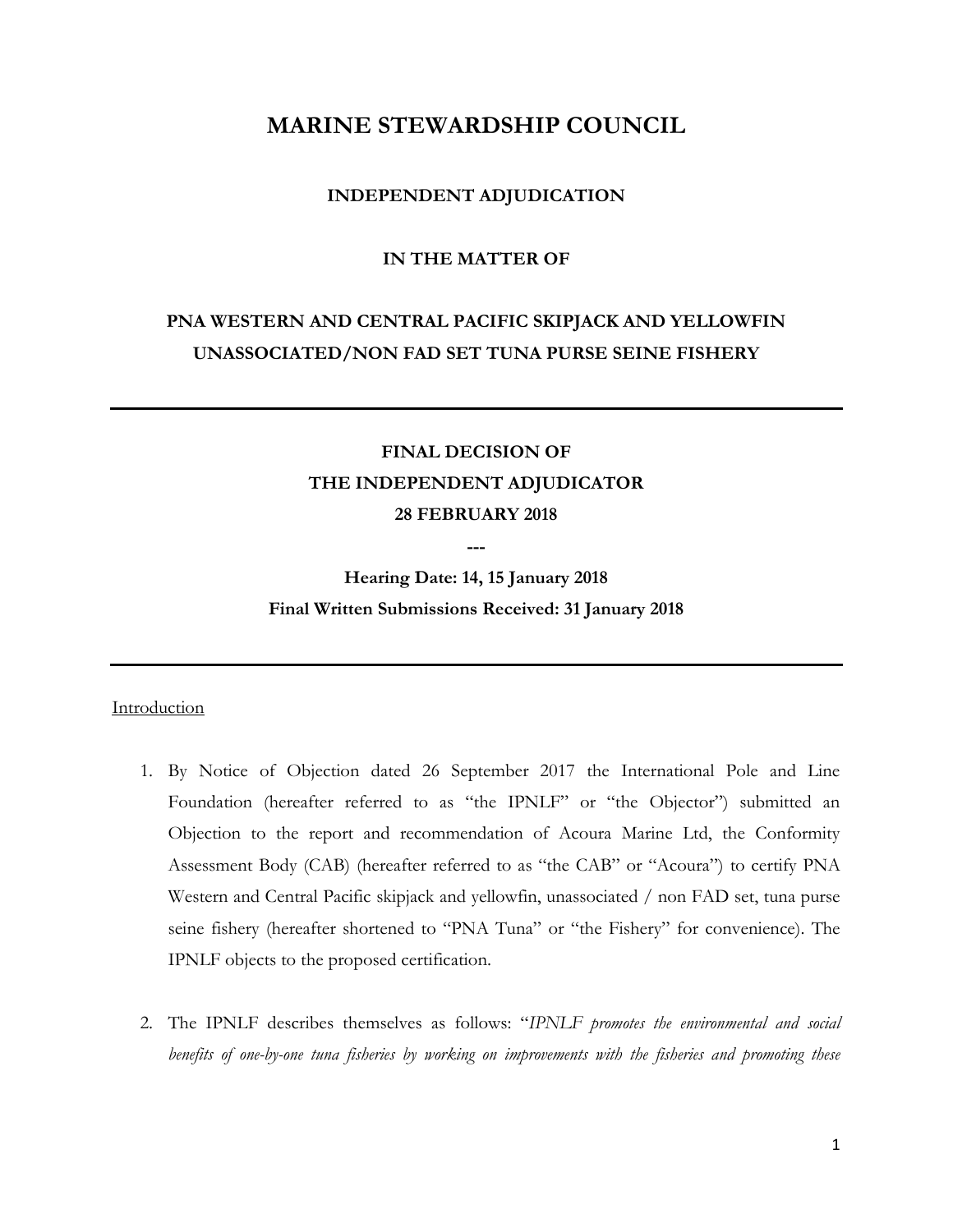*benefits to market partners. IPNLF also works closely with other organisations and market partners to promote improved regional management of tuna fisheries at the RFMO level."*

- 3. The Fishery Client is the Parties to the Nauru Agreement (hereafter "the PNA" or "the Fishery Client").
- 4. Eight decisions were issued dealing with preliminary matters. Those decisions are available on the MSC website and the contents of those decisions are not repeated.
- 5. As directed, a hearing took place in New York, USA on 14 and 15 January 2018. The Objector was represented at the hearing by Mr Martin Davey QC, Mr Daniel Owen, counsel and Mr Tom Maple, solicitor. Mr Martin Purves attended and explained the nature of the IPNLF's work. The CAB was represented by Ms Sasha Blackmore, counsel, and provided further oral information through Dr Jason Combes, Head of Fisheries, Dr Robert Blyth-Skyrme, expert for Principle 2 and Mr David Japp, expert for Principle 3. Mr Kevin McLoughlin the Principal 1 assessor, joined part of the hearing by Skype, but took no part in the hearing. The Fishery Client was represented by Dr Transform Aqorau, the Legal and Policy Adviser, and information was provided by Mr Maurice Brownjohn OBE, Commercial Manager and Mr Les Clark, Adviser to the PNA. I am grateful to all representatives for their clear and helpful oral and written submissions.
- 6. Ms Hannah Norbury, the Senior Fisheries Certification Manager with the MSC attended the hearing as an observer. Ms Francesca Gage also attended the hearing as the administrator.
- 7. All parties agreed there was no need for formal evidence to be provided and no party requested permission to cross-examine those who provided further information. For that reason, this decision will mostly avoid using the terms 'witness' and 'evidence'.
- 8. This decision is divided into the following parts:
	- a. Procedural Matters
	- b. Background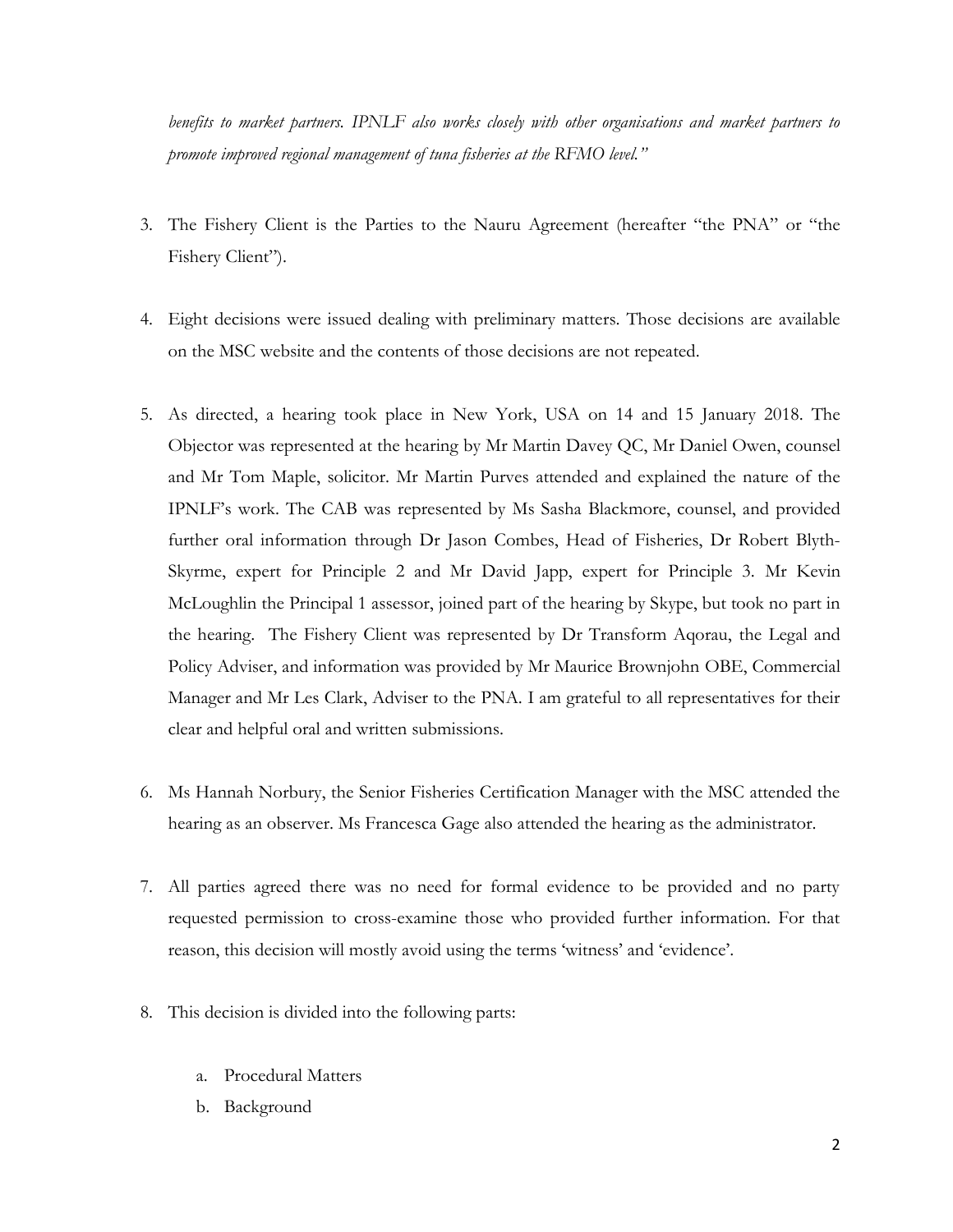- c. Role of the Adjudicator and Overall Approach
- d. The Unit of Assessment Issue
- e. Scoring Objections
- f. Conclusion and Order.

#### Procedural Matters

9. At the close of the hearing a number of issues arose which required to be addressed by way of written submissions. The following directions were given:

> The Objector has permission, if so advised, to file and serve written submissions limited to addressing: (i) the late partial disclosure of the MSC interpretative log on 15 January 2018 (ii) the CAB's written submissions provided at the hearing on 15 January 2018 and (iii) response to the excel spreadsheet data by 12 am on 24 January 2018.

> The CAB and the fishery client have permission, if so advised, to file and serve submissions in response to any submissions received from the Objector in respect of (i) the interpretative log (ii) excel spreadsheet by 12 am 31 January 2018.

10. It is necessary to address the parties' responses to those directions and to deal with two further matters. The first of which is that the CAB, by way of an email dated 19 January 2018, sought to introduce a MSC press release said to be relevant to the Objection in respect of the Unit of Assessment. The IPNLF made submissions in respect of this press release, filed and served on 24 January 2018. The Fishery Client also made further submissions in respect of the MSC Press Release in their written submissions dated 31 January 2018. Secondly, the CAB made reference to a report entitled "WCPFC 2016g". This is a report referenced in the CAB's final report and in respect of which the wrong reference was provided with the consequence that the Objector was unable to consider the contents of the report at the time of the hearing. The CAB seeks to rely on the report, as does the Fishery Client and both have made further written submissions in respect of this report. In an email dated 26 January 2018 Mr Purves has made submissions mostly limited to Appendix 2 of the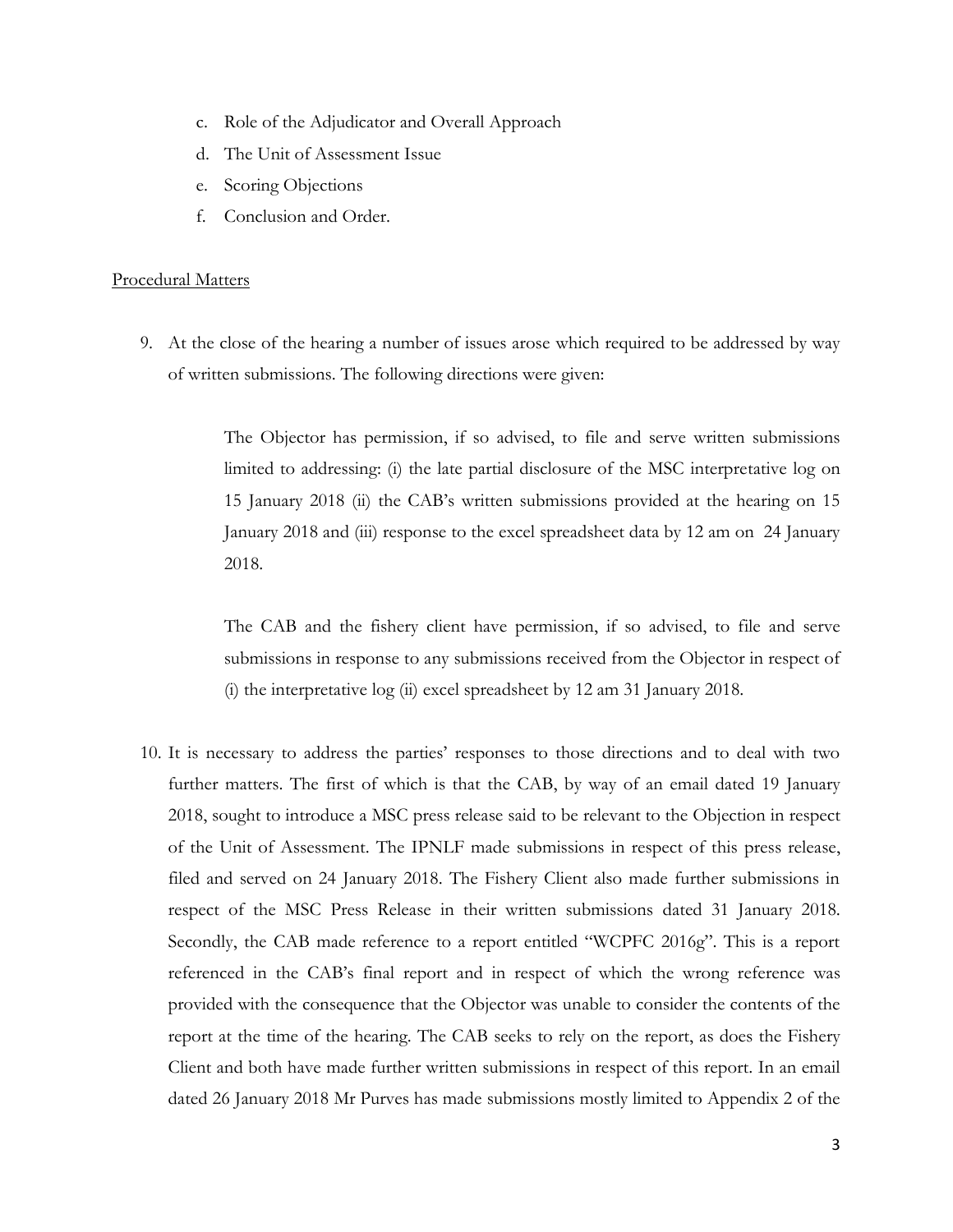document but he has not sought to oppose the admission of the document into the proceedings.

- 11. In terms of compliance with the directions made, the Objector filed and served written submissions on 24 January 2018, responding to the written submissions filed and served by the CAB at the final day of the hearing. I have read and taken those submissions into account. The IPNLF's submissions made in respect of the extracts from the MSC "Interpretation Log" and the data which underpins Tables 15 and 16 of the CAB's final report, which were only disclosed at the hearing, have also been considered and taken into account.
- 12. Both the CAB and the Fishery Client filed and served written submissions on 31 January 2018. The terms of the direction limited the scope of their submissions. Nonetheless, both the Fishery Client and the CAB have made further written submissions in response to the Objector's written submissions filed in response to the CAB's written submissions provided at the hearing on 15 January 2018.
- 13. Separately I record that the Objector has accepted it has received disclosure of the data related to Tables 15 and 16 in the CAB report, albeit belatedly and with concerns about the data.
- 14. It is necessary, therefore, to determine the following outstanding issues:
	- a. whether the MSC Press Release should be admitted;
	- b. whether the document entitled WCPFC 2016g and the submissions related to that should be admitted;
	- c. whether submissions made beyond the scope of my directions by the CAB and Fishery Client should be accepted and considered.
- 15. On the first issues, I decline to admit the MSC Press Release. The role of the Adjudicator is to interpret the Fisheries Certification Requirements; that document should be capable of clear interpretation from the text of the document itself. Secondly, I have received no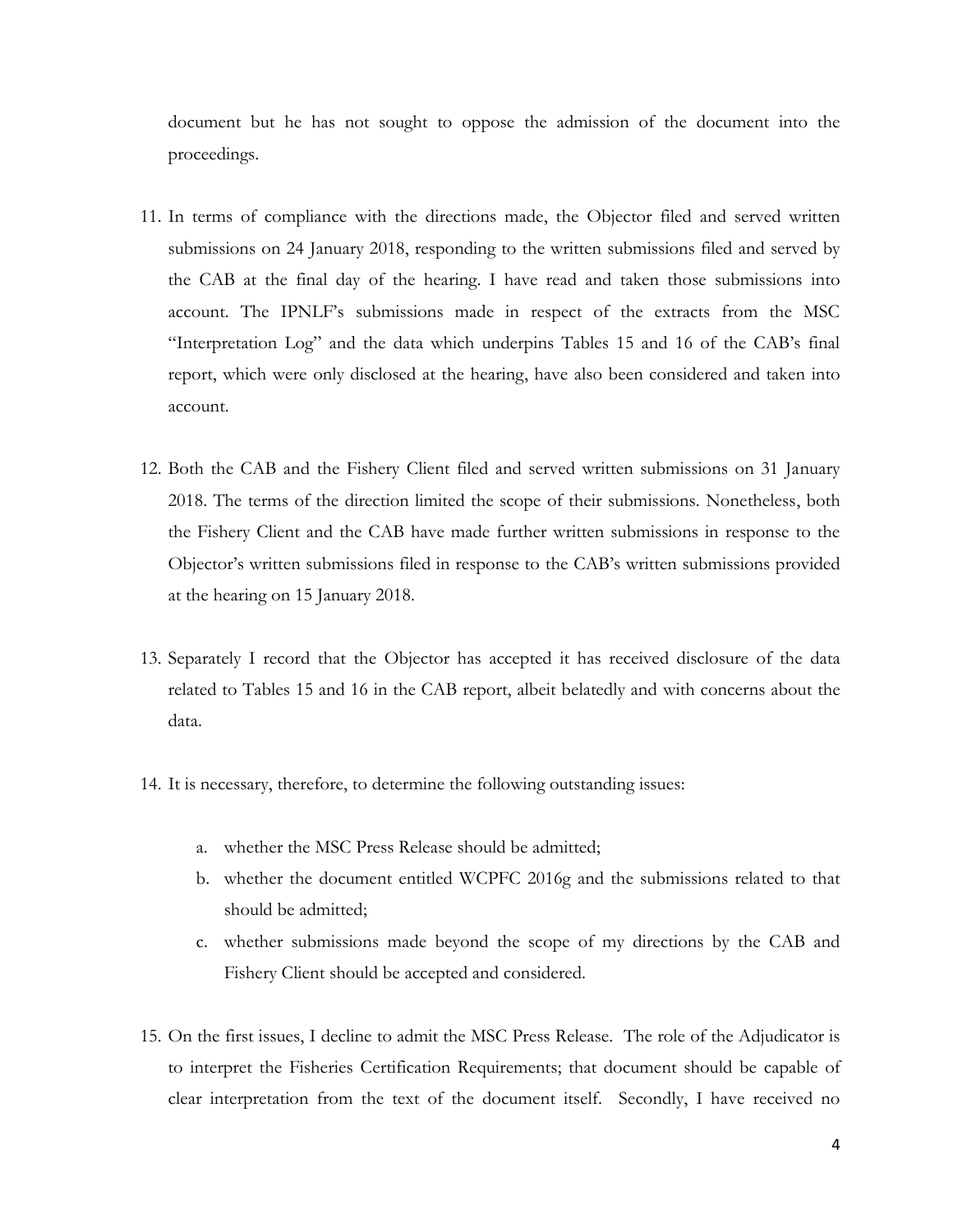information from the MSC itself about the status or purpose or audience for its press release. In those circumstances, it is a document that should be approached with some caution and it would not be appropriate to make assumptions, as I appear to be invited to do, about the circumstance behind the issue of the press release. Lastly, a proportionate approach is called for. This adjudication has been characterised by detailed and comprehensive submissions made by all parties on a considerable number of documents. The adjudication process is required to be proportionate and swift and there is a real danger that admitting further documentation, especially after the hearing, is simply disproportionate and unhelpful to the task of adjudication.

- 16. On the second issue, I will consider the terms of document WCPFC 2016g and the submissions made in respect of this document. It is not apparent that any party objects to its inclusion and it is a document that is referenced in the CAB report, the very subject of these proceedings. It is regrettable the parties were unable to arrange access for all parties to receive this document in the months before the hearing took place after the Notice of Objection was filed.
- 17. I decline to consider the further written submissions made by the CAB and the Fishery Client responding to the written submissions made by the CAB on the last day of the hearing. The reasons put forward by both parties are not persuasive and the inclusion of yet further submissions on submissions is not proportionate and does not serve to assist the adjudication process. The CAB agreed directions and chose to respond to the Objector's 55 page submissions in the manner they did prior to the commencement of the hearing. If they chose to file further lengthy written submissions in an unheralded manner on the last day, they should not be surprised that fairness dictates the Objector can respond. A further response is not called for from the CAB for any of the reasons set out in their letter dated 30 January 2018. For similar reasons I decline to consider the Fishery Client's further submissions on these issues.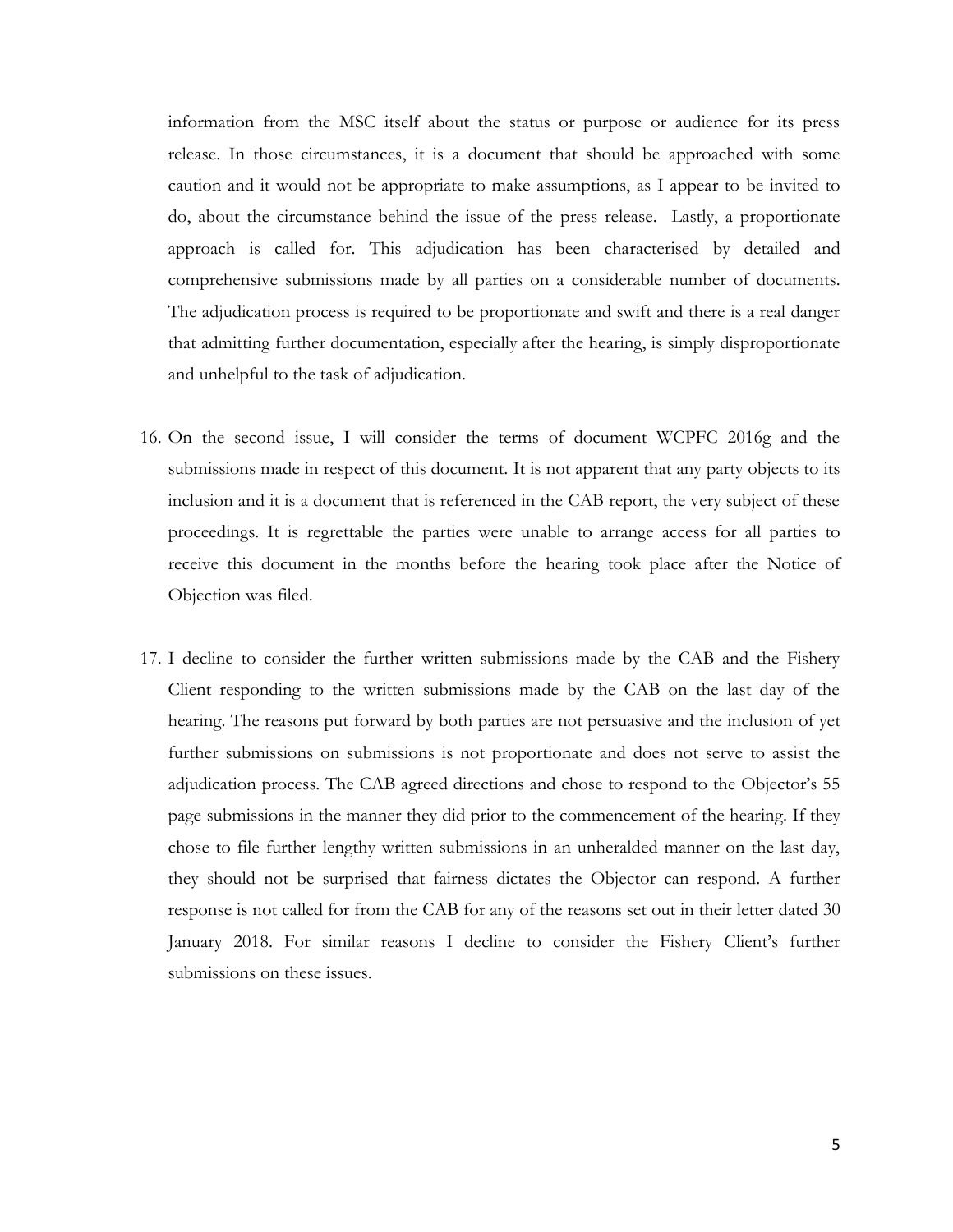#### **Background**

- 18. The CAB's report which underlies the proposed re-certification is entitled: "PNA Western and Central Pacific skipjack and yellowfin, un-associated / non FAD Set, tuna purse seine fishery". A considerable amount of information is contained within this title and it is helpful to break it down, explaining as it does the nature of the fishery in respect of which certification by the MSC is sought.
- 19. PNA of course refers to the Parties to the Nauru Agreement. This is well described in the CAB report at section 4.4.2 as:

The Nauru Agreement (PNA 1982) is a regional agreement to facilitate cooperation in the management of fisheries resources of common interest. The Nauru Agreement is a binding Treaty-level instrument considered to be a sub-regional or regional fisheries management arrangement for the purpose of the United Nations Fish Stocks Agreement (UNFSA) – the agreement requiring management of straddling/highly migratory fish stocks on a sub-region by sub-region basis through Regional Fisheries Management Organisations (RFMOs), and the WCPFC Convention (the regional fisheries agreement covering the WCPFC convention area – the WCPFC-CA). The Solomon Islands, Tuvalu, Kiribati, Marshall Islands, Papua New Guinea, Nauru, Federated States of Micronesia and Palau, commonly referred to as the Parties to the Nauru Agreement (PNA), have worked collaboratively since 1982 to manage the tuna stocks within their national waters, and are full members of the WCPFC.

- 20. Tokelau is also associated with the PNA, albeit not a formal member.
- 21. "Western and Central Pacific" refers to the geographical area where the vessels associated with the PNA fish. It is a very large area, mostly to the north and north east of Australia and Indonesia, extending as far north as the Exclusive Economic Zone (EEZ) of the Marshall Islands, as far west as the EEZ of Palau, as far south as the EEZ of the Solomon Islands and as far east as the EEZ of Kirkibati.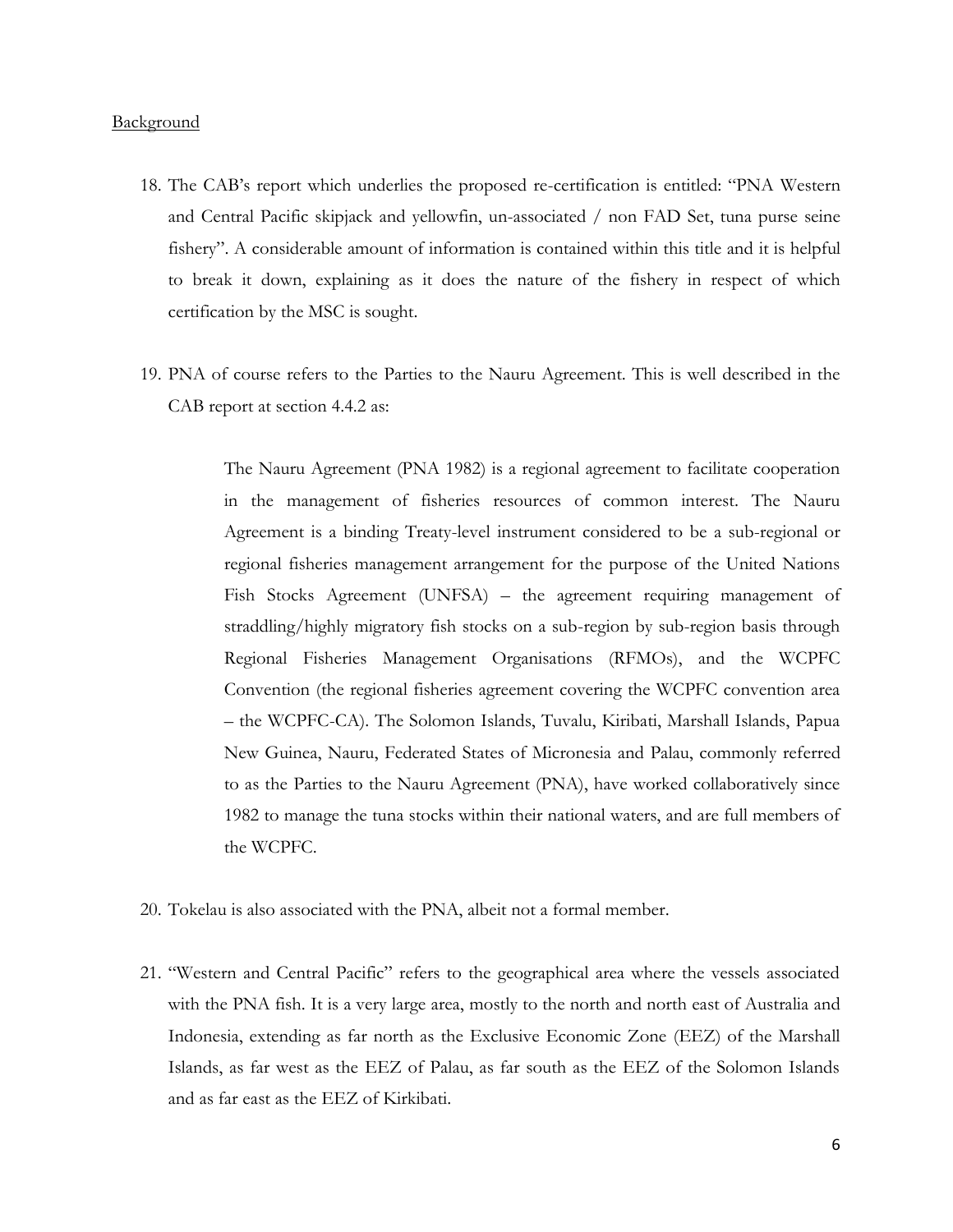- 22. Certification is sought from the MSC in respect of both "skipjack" (*Katsuwonus pelamis)* and "yellowfin" tuna (*Thunnus albacares*). Skipjack tuna is the main target species. Yellowfin is not separately targeted.
- 23. "Purse Seine" is a distinctive style of fishing and is explained in the CAB report at 4.4.1:

Purse seine fishing for tuna involves circling a tuna school with a deep curtain of netting. A float line mounted on the top of the net keeps it at the surface while the bottom of the net is weighted. The bottom of the net is pursed (closed) underneath the fish school by hauling a wire running from the vessel through rings along the bottom of the net and then back to the vessel, preventing the fish from swimming down to escape the net or 'sounding'.

- 24. Fishing for tuna with the purse seine method can take place opportunistically when a school is discovered (vessels use various and sophisticated methods to detect schools); swimming freely (defined as free school); around a natural object (defined as log set); or the fishing can take place by placing the net around a "fish aggregation device" (hereafter a FAD). The CAB report states FADs "*are specifically designed to attract and hold fish around them and are either anchored to the seabed or left to drift in the prevailing currents. FADs may be constructed from an array of materials, including ropes, palm tree fronds and old netting*." There is also a Western and Central Pacific Fish Commission (hereafter "WCPFC") definition of FAD at page 20 of the CAB report.
- 25. The Fishery is one the world's largest and is of very significant importance to the economies of the PNA. Certification of a fishery by the MSC is not dependent upon the size of the fishery, but the size of the Fishery and its impact on the related small island nations is noted.
- 26. The Fishery (without yellowfin tuna) has been the subject of certification since December 2011. An objection was lodged to the then CAB's report and proposed certification. Annual surveillance audits have taken place and reports from these audits have been produced in 2012, 2013, 2014 and 2016. These reports are included in the adjudication bundle and I have read them. On 4 February 2016 yellowfin tuna was certified alongside skipjack tuna. On 5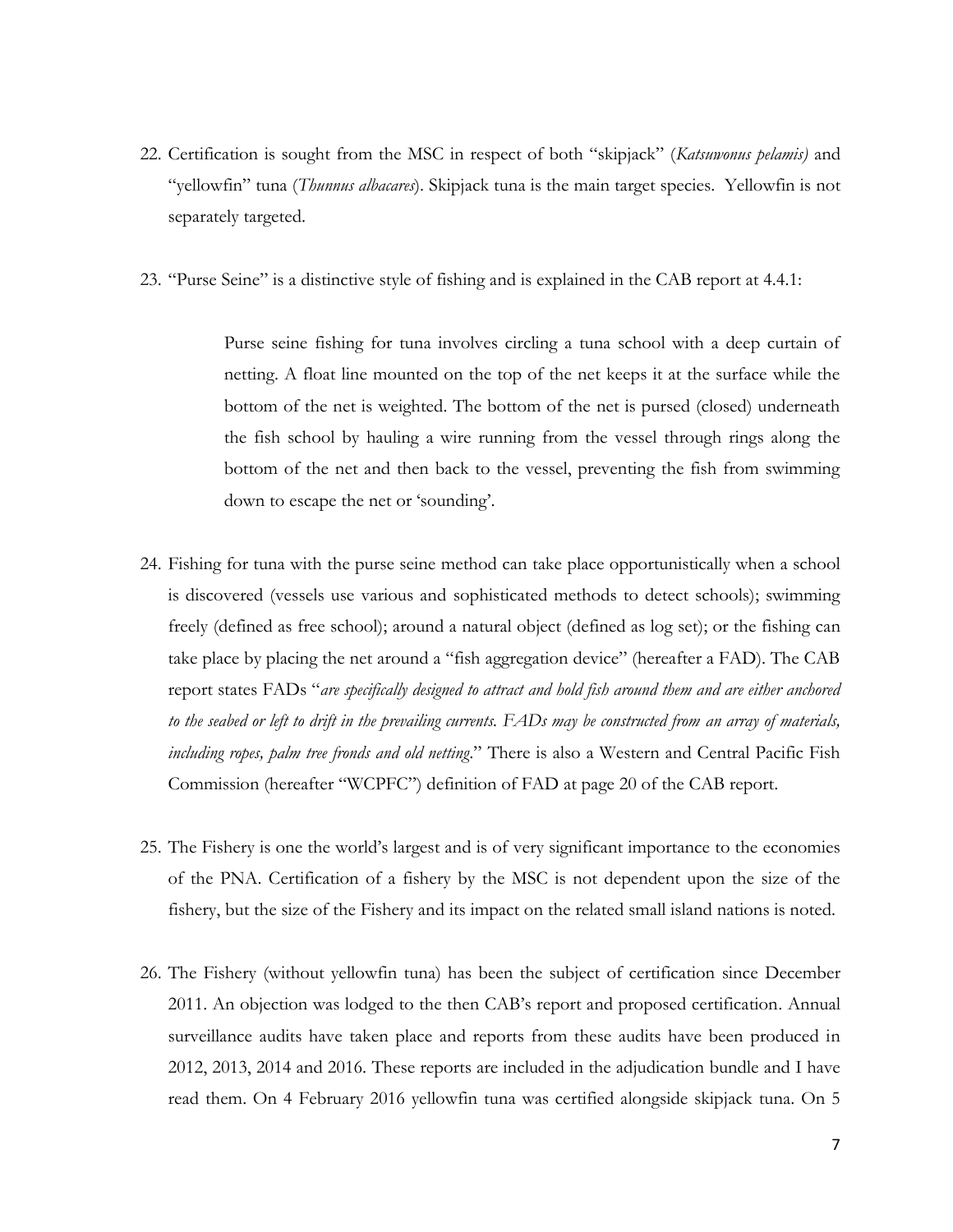August 2016, Acoura were appointed to act as the CAB for the Fishery, as both skipjack and yellowfin entered the re-certification process. The Public Comment Draft Report (PCDR) was published on 15 June 2017. The final CAB report was published on 5 September 2017 and the IPNLF objected on 26 September 2017. Thereafter, the chronology of these proceedings is documented in the numerous pre-hearing adjudication decisions.

27. Pursuant to the MSC Fisheries Certification Requirements (7.24.4.1) the CAB extended the expiry date of the existing Fishery certification on 10 October 2017 by six months to 15 April 2018.

#### Role of the Adjudicator and Overall Approach

28. Annex PD of the Fishery Certification Requirements (hereafter "FCR") sets out in full the Objections Procedure. IPNLF have objected under two grounds of challenge which may lead to a remand of the determination to the CAB, these are:

There was a serious procedural or other irregularity in the fishery assessment process that was material to the fairness of the assessment;

and

The score given by the CAB in relation to one or more performance indicators cannot be justified, and the effect of the score in relation to one or more of the particular performance indicators in question was material to the determination because [ ….]

d. The scoring decision was arbitrary or unreasonable in the sense that no reasonable CAB could have reached such a decision on the evidence available to it.

29. In the Notice of Objection, the IPNLF has advanced one objection on the basis there is a serious non-procedural irregularity in the assessment process, namely the CAB's decision to select the unit of assessment of the basis of difference in practice alone. More particularly, fishing on un-associated schools as one practice and seeking certification for this fishing, whilst fishing on FAD schools (another practice) takes place but in respect of which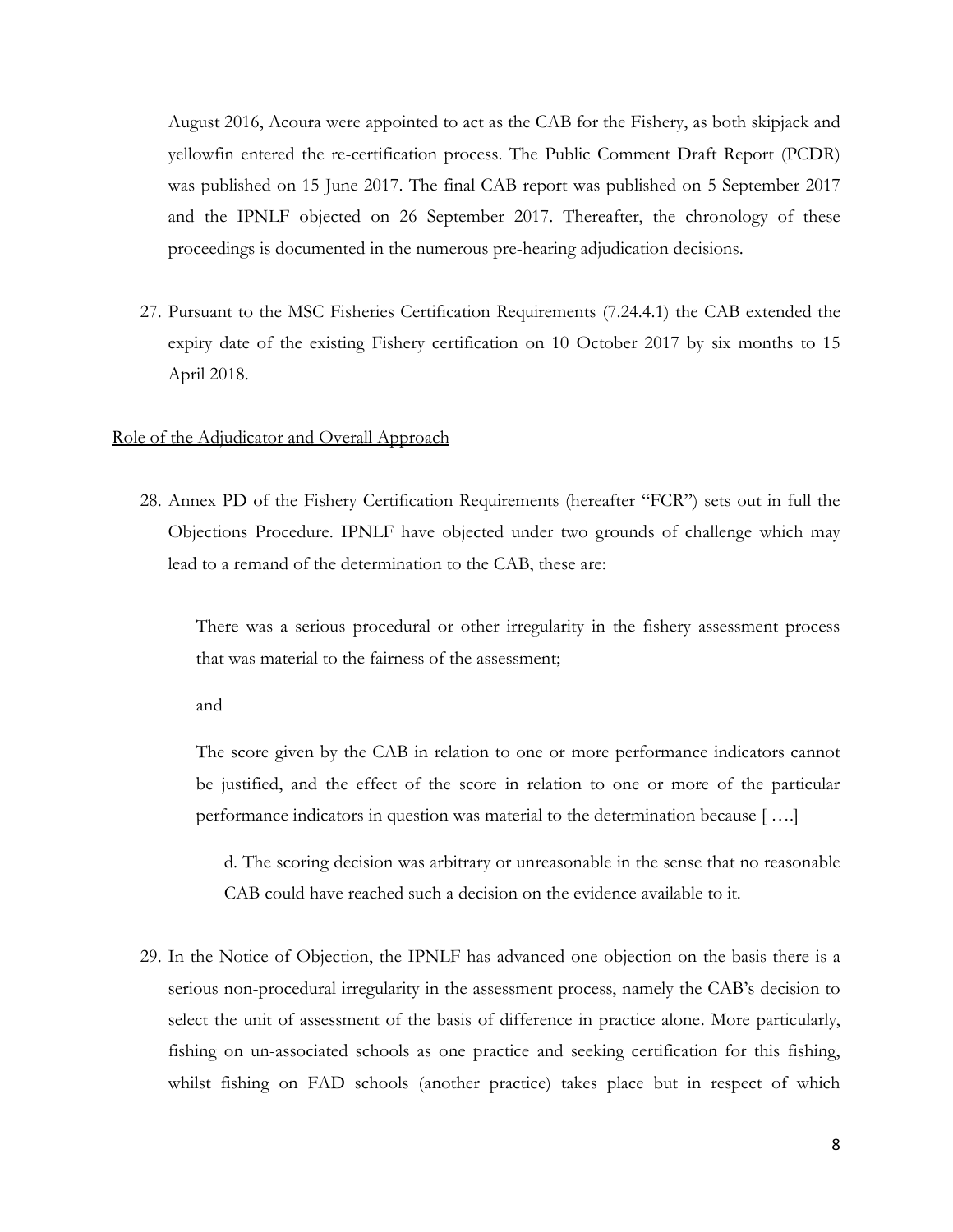certification is not sought. The Notice of Objection also contains twenty four objections to scoring assessments the CAB has taken, as against the performance indicators (PIs). In relation to scoring challenges the Notice of Objection does not set out which of the four sub-clauses of PD 2.7.2.3 applies to explain why the score given by the CAB cannot be justified, however, this is clarified at paragraph 59 of the Objector's submissions for the hearing and each of the 24 scoring objections is put on the basis of the scoring assessments being "arbitrary or unreasonable in the sense that no reasonable CAB could have reached such a decision on the evidence available to it".

- 30. In determining each of the twenty five Objections, I must have regard to the following common factors:
	- a. Section 1 of the Fisheries Certification Requirements makes clear the Requirements "are for the CAB's use when assessing fisheries against the MSC's Fisheries Standard". The Requirements are publicly available, but they in reality a private document which directs how an expert body (the CAB) should carry out the assessment process and against what standards.
	- b. There has been no challenge by the Objector to the expertise of the team assembled by the CAB to carry out the re-certification of the relevant fishery.
	- c. The Objector has not relied on any expert evidence or assessment by its team.
	- d. The adjudication does not involve choosing between two competing bodies of expert evidence.
	- e. FCR PD 2.6.6.2 states: "*In no case shall the independent adjudicator substitute his or her own views or findings of fact for those of the CAB."*
- 31. The process of adjudication is very much one of review, as seen against principles of English or US administrative law. At no stage of the adjudication is it appropriate for the adjudicator to set about a 'first instance' determination of whether or not the Fishery meets the FCR requirements: that is the role of the CAB, deploying its expertise. The role of the adjudicator is to review the CAB's process of decision making without substituting factual decisions or expert judgements. This is reinforced by FCR PD 2.1: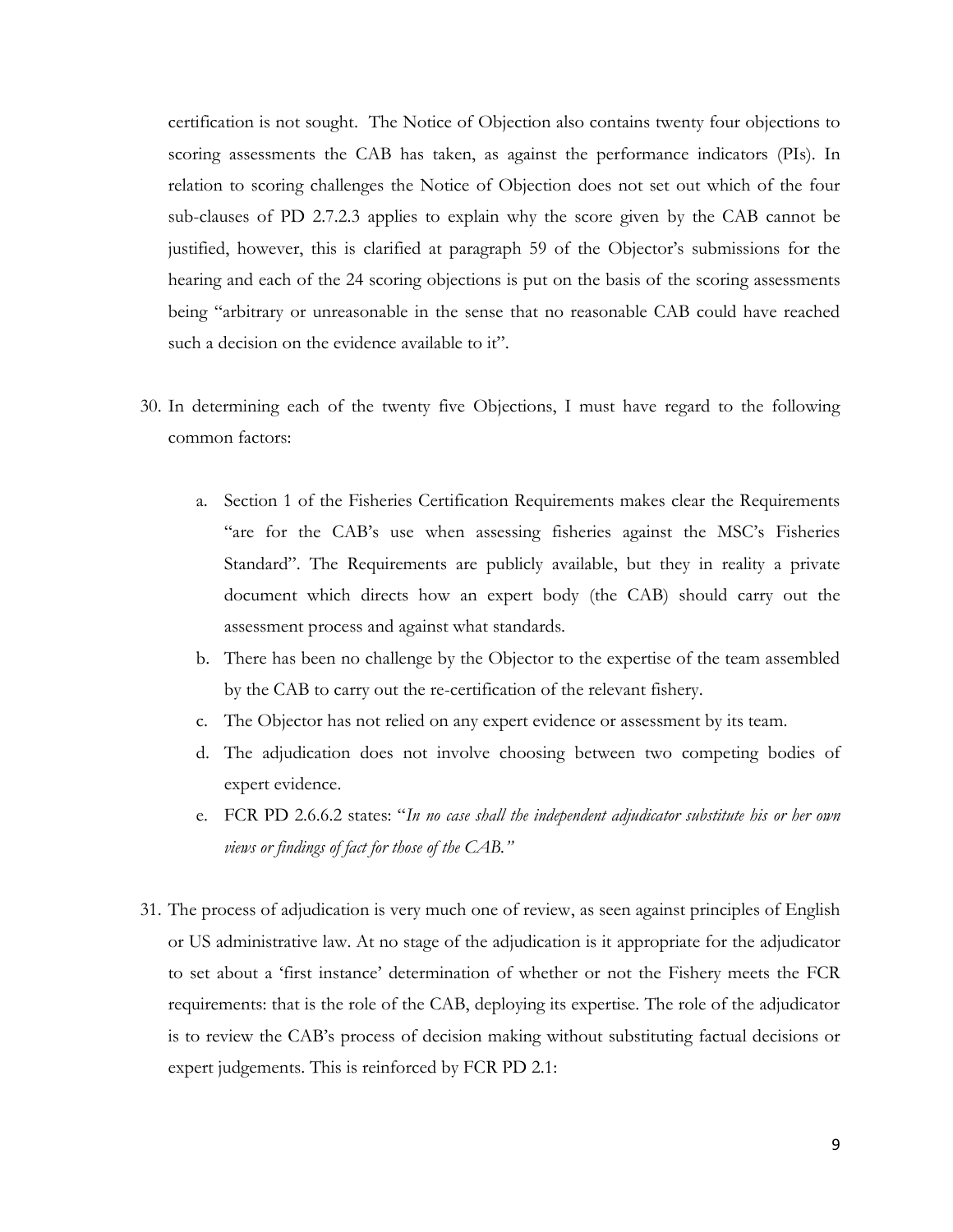The purpose of the Objections Procedure is to provide an orderly, structured, transparent and independent process by which objections to the Final Report and Determination of a Conformity Assessment Body (CAB) can be resolved. PD2.1.1.1

It is not the purpose of the Objections Procedure to review the subject fishery against the MSC Fisheries Standard, but to determine whether the CAB made an error of procedure, scoring or condition setting that is material to the determination or the fairness of the assessment.

PD2.1.2

Subject to PD2.3.1.3 the procedure is open only to parties involved in or consulted during the assessment process.

PD2.1.3

An independent adjudicator will examine the claims made by an objector in a notice of objection and will make a written finding as to whether the CAB made an error that is material to the determination or the fairness of the assessment. If any error is identified, and if there is adjudged to be a real possibility that the CAB may have come to a different conclusion, the independent adjudicator will remand the determination back to the CAB for reconsideration.

# The Unit of Assessment Objection

32. The Objector's submissions under this head are clearly put in their written submissions, dated 8 January 2018, filed for the hearing at paragraphs 8 to 45. Importantly, the Objector notes that a PNA Purse Seiner on the same voyage may catch unassociated or free school tuna and also catch tuna from a FAD. The same vessel can do this on the same day or on different days of the same vessel voyage. Only the tuna caught with the non FAD or free school purse seine method is certified by the MSC. There exists therefore a difference in practice as to what can be certified and what cannot. By compartmentalising the tuna into a FAD free element and a FAD element for the purposes of the unit of assessment by the CAB, the Objector states there has been a non-procedural irregularity.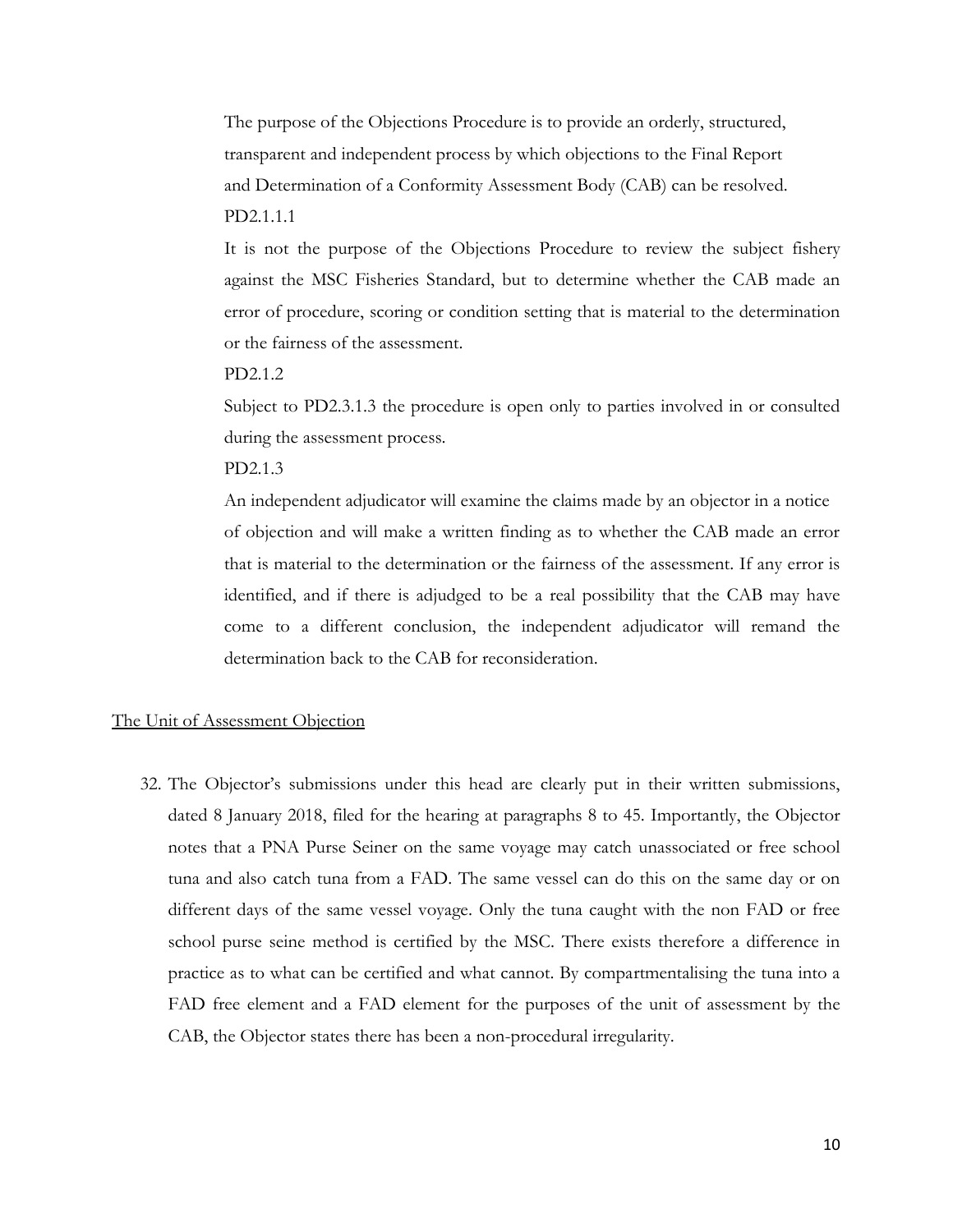- 33. More generally, the IPNLF object to the same vessel carrying out a certified (and therefore sustainable) fishery alongside a non-certified fishery, although their submissions accept this is not the proper basis for an objection under the FCR.
- 34. Mr Davey QC's oral and written submissions under this part of the objection make four key points:
	- a. By way of reference to the FCR "General Introduction" the overarching purpose of the MSC scheme for certification is to consider the "fishery" being certified and there is no indication this fishery could be carved up and permit fishing which was not sustainable. He linked this issue to the references at page 10 and 11 of the FCR to the need for transparency and more broadly public confidence.
	- b. Secondly, it was argued through written and oral submissions that the MSC Vocabulary document defined Unit of Assessment and Unit of Certification in such a way so as to exclude practice alone being used to determine the unit of assessment. So by using the unassociated non FAD practice alone the CAB erred, it being further submitted that the definition required the CAB to look at all the practices pursuing the stock. It was submitted the Vocabulary document was definitive and should take precedence in the event of a conflict with the FCR.
	- c. Further it was argued that selecting a Unit of Assessment on the basis of practice was contrary to the Food and Agriculture Organisation of the United Nations (FAO) Guidelines for the Ecolabelling of Fish and Fishery Products from Marine Capture Fisheries, at paragraph 25. It was said the MSC, through its website, held out that it complied with FAO standards.
	- d. Fourthly, it was argued the approach taken by the CAB in its selection of the Unit of Assessment was contrary to the "precautionary approach" and in particular the Objector argued the CAB was wrong to be reliant upon observers to assist with implementing the Unit of Assessment.
- 35. The MSC relies upon a document entitled "MSC-MSCI Vocabulary". It is dated 20 February 2015. The introduction to the document simply states the vocabulary defines concepts and terms etc. It further states definitions, where possible, are taken from authoritative sources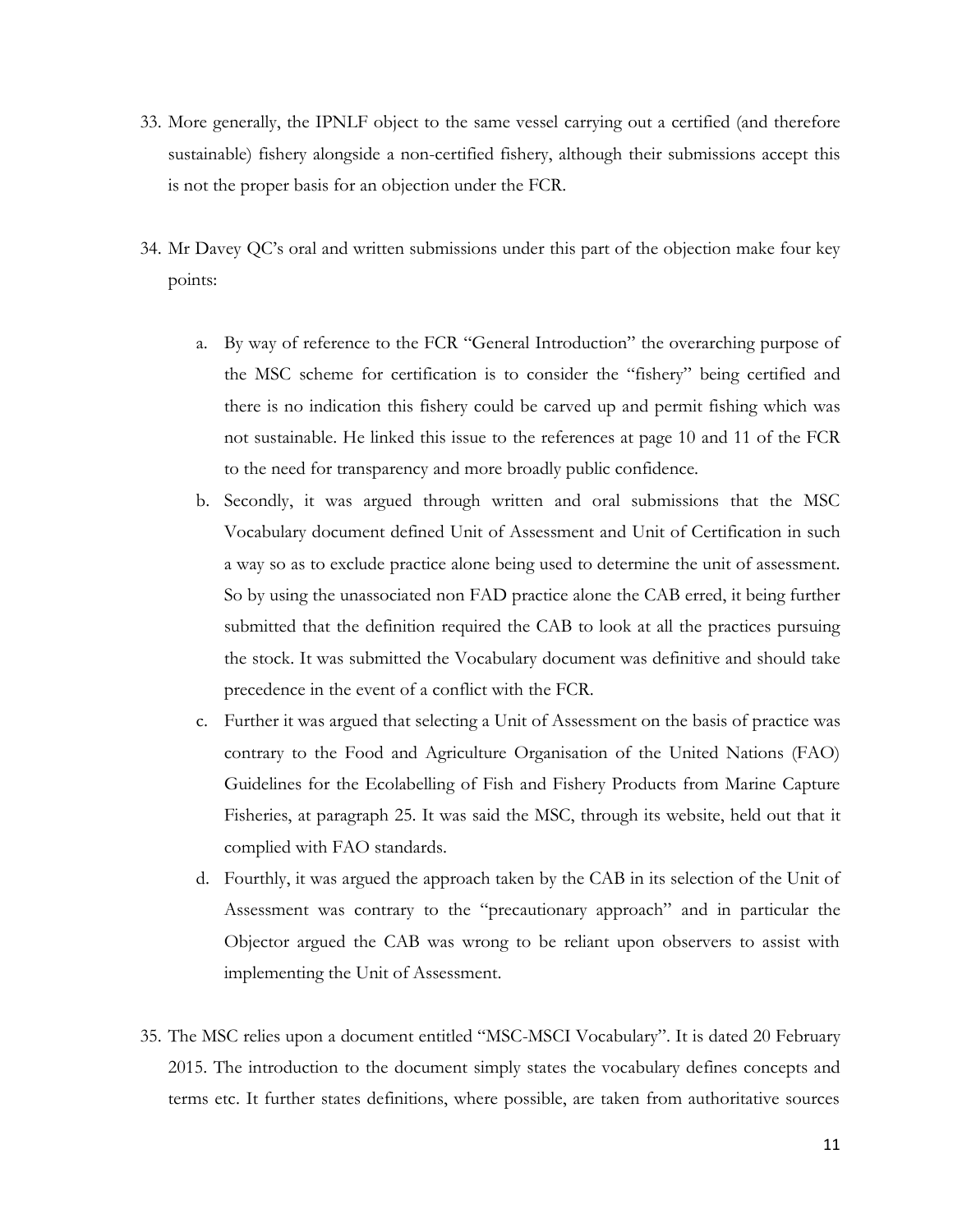and lists one as the FAO. It contains no further guidance as to how the vocabulary should be used or what should happen in the context of a conflict with the FCR. Section 3 of the FCR makes reference to the MSC-MSCI Vocabulary.

36. The definitions of Unit of Assessment and Unit of Certification are provided in the Vocabulary document:

# **Unit of Assessment**

# **(UoA)**

The target stock(s) combined with the fishing method/gear and practice (including vessel type/s) pursuing that stock, and any fleets, or groups of vessels, or individual fishing operators or other eligible fishers that are included in an MSC fishery assessment. In some fisheries, the UoA and UoC may be further defined based on the specific fishing seasons and/or areas that are included.

# **Unit of Certification**

#### **(UoC)**

Target stock(s) combined with the fishing method/gear and practice (including vessel type/s) pursuing that stock, and any fleets, or groups of vessels, or individual fishing operators that are covered by an MSC fishery certificate. Note that other eligible fishers may also be included in some Units of Assessment but not initially certified (until covered by a certificate sharing arrangement).

37. The FCR is a document for the CAB's use. It directs the CAB in respect of how it must define the Unit of Assessment as follows:

Defining the unit of assessment and unit of certification

7.4.6 After receiving an application for certification, the CAB shall review all preassessment reports about the fishery and other information that is available to it, and shall determine the unit of assessment required.

7.4.7 The CAB shall confirm the proposed unit of assessment (UoA) (i.e., what is to be assessed) to include:

7.4.7.1 The target stock(s),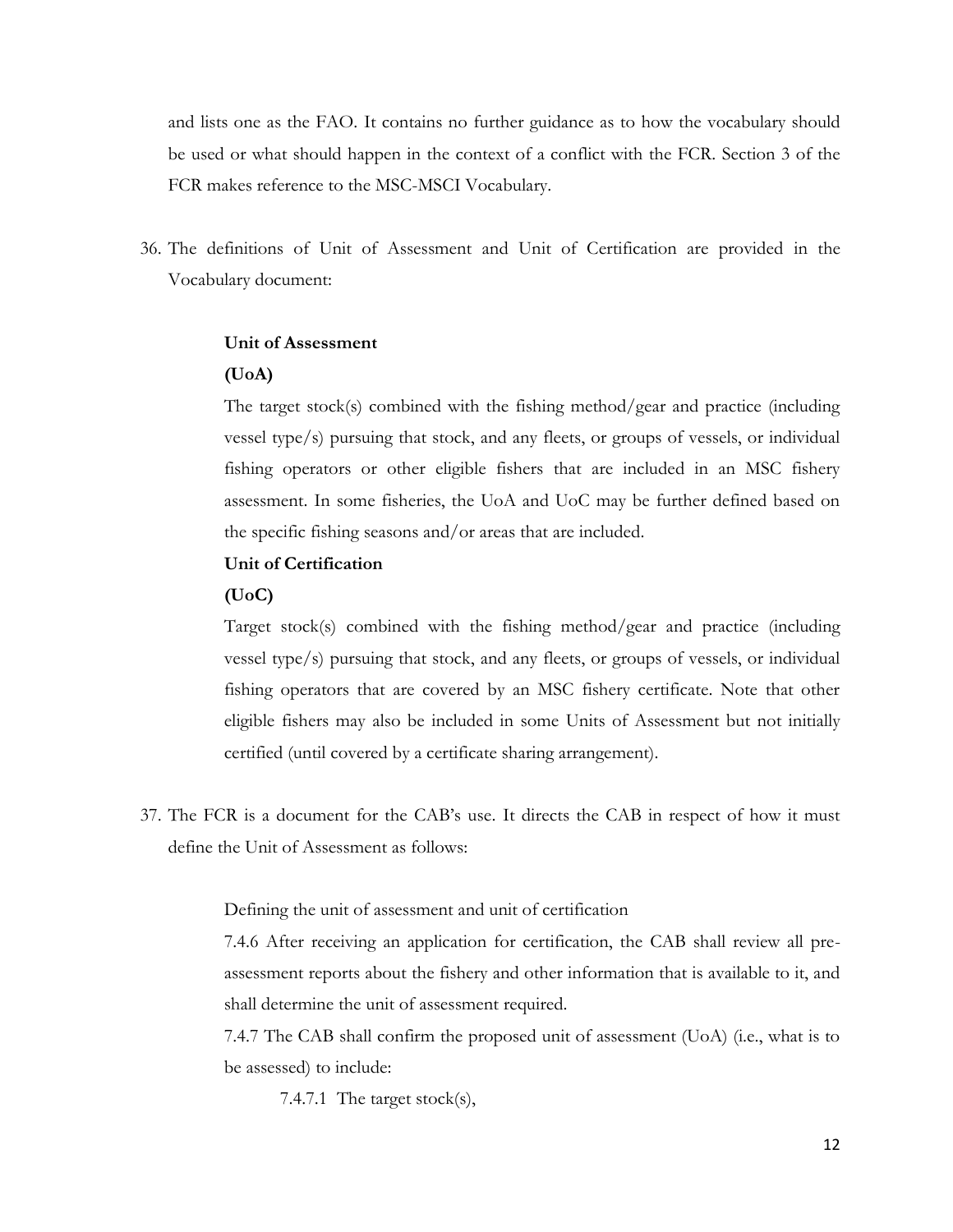7.4.7.2 The fishing method or gear type/s, vessel type/s and/or practices, and 7.4.7.3 The fishing fleets or groups of vessels, or individual fishing operators pursuing that stock, including any other eligible fishers that are outside the unit of certification.

- 38. It can be seen from FCR 7.4.7 the process of determining the Unit of Assessment is mandatory ("shall") and involves determining the target stock first (the skipjack and yellowfin tuna); the fishing method/gear (purse seine) and the practice (unassociated non-FAD) and thereafter consideration can be given to the detail of the fleet. There is no dispute between the CAB and the Objector that the CAB adopted this approach when carrying out the certification process.
- 39. The CAB in their submissions make two background points: one is that the Fishery has been certified on the basis of the same Unit of Assessment adopted since 2011; and secondly that as of 1 January 2018 there are three MSC certified tuna fisheries based upon a Unit of Assessment determined by the unassociated non-FAD practice of purse seine fishing. These are plainly relevant background factors, but the answer to this issue must be based upon the proper construction of the FCR.
- 40. My reasons for dismissing this ground of objection are as follows:
	- a. The definition of Unit of Assessment and understanding of the FCR is an aspect of the expert judgment of the CAB. Acoura is an expert body with much experience of understanding and applying the FCR. Their approach is consistent with the history of the PNA tuna fishery but also other CAB's approaches to other purse seine fishing practices, as the CAB submitted. It is reasonable to provide the CAB with a degree of deference on this issue.
	- b. I reject the Objector's interpretation of the MSC Vocabulary as requiring all the practice(s) deployed to pursue the target stock. The Vocabulary does not state this. It is silent as to whether it is permissible to use one practice, several practices or all practices.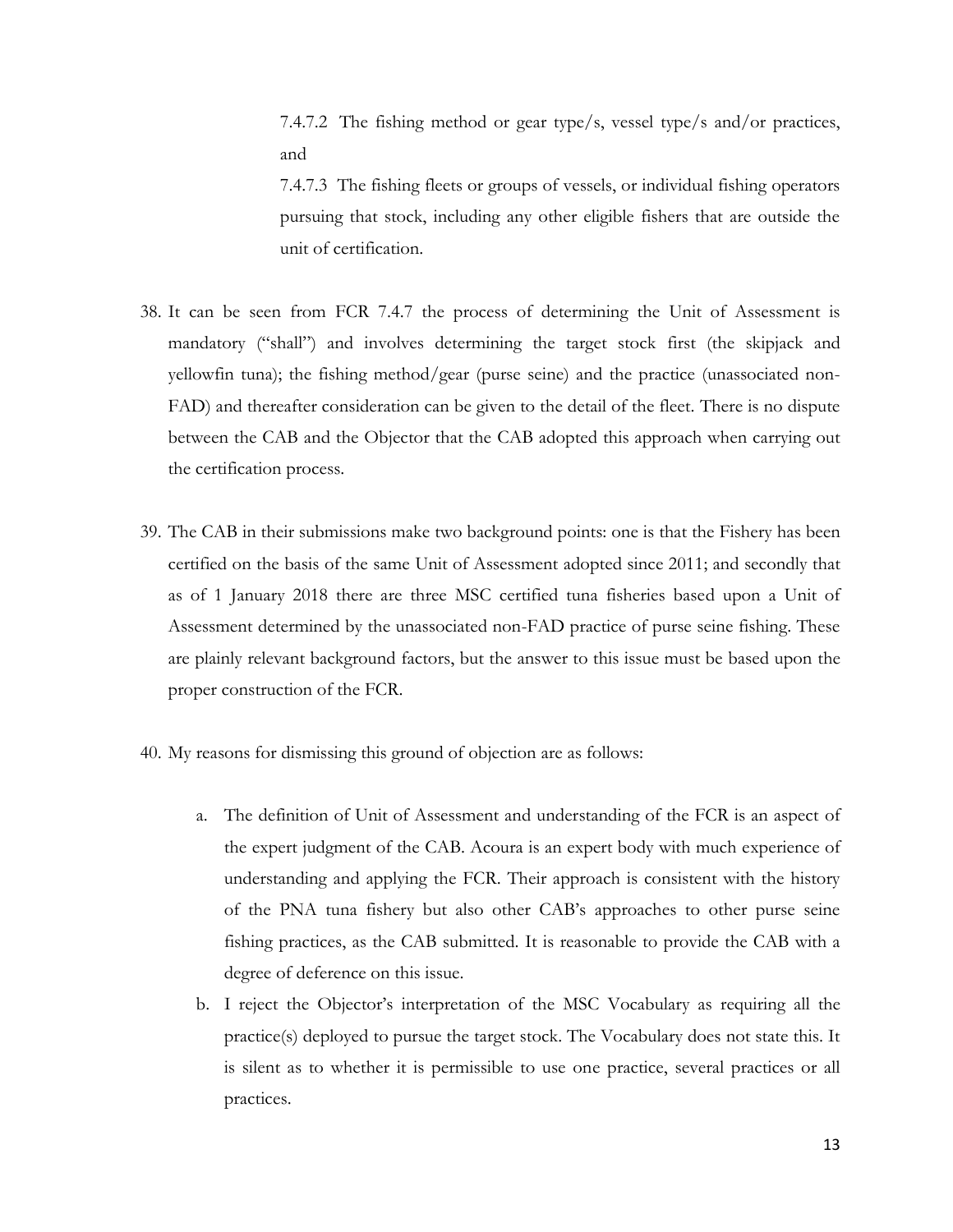- c. The Vocabulary must be read in the context of the FCR, and in particular the mandatory language of FCR 7.4.7 which makes clear the CAB must confirm the Unit of Assessment and must do so on the basis of practice as set out in 7.4.7.2.
- d. Even if I am wrong and there is a contradiction between the Vocabulary definition and FCR 7.4.7, this latter document is the determinative one and I reject the Objector's submission that the Vocabulary is determinative. The MSC documents are not to be read like parliamentary legislation, where definitions are accepted to have greater interpretative value. The MSC documents have not been drafted in this way. Whilst they are a publicly available document to provide confidence to the seafood buying public (and others) the FCR is, above all, a practical and normative tool directed to the CAB to permit it to carry out its certification process.
- e. I reject the submission in respect of the FAO standards for two reasons. First, I have not properly been provided with the information in respect of the MSC's website which demonstrates the Unit of Assessment is entirely aligned to the FAO standard, nor have I received the MSC's views on this point. Secondly, my role is to consider the CAB's certification as against the FCR, this I have done. If the FCR is inconsistent with a FAO definition (and I express no view on this issue) then that is a matter for the MSC to consider not an Adjudicator.
- f. I also reject the Objector's submission in respect of the precautionary approach. In considering the CAB's interpretation and application of the FCR, I am not concerned with interpreting "information". I understand this to be a reference to data or scientific information, not a normative standard. Even, if I am wrong on that, there is nothing in the CAB's application of the FCR in respect of the Unit of Assessment to suggest it acted with a lack of caution.
- 41. I accept the CAB's application of the FCR as being consistent with my interpretation of the FCR and the Vocabulary read together in a way which is relevant to the context of these documents. I understand the Objector's complaint that consumers of a targeted stock which receives MSC certification may not realise that the same vessel has been engaged in fishing with would not meet the MSC standards. However surprising that may be to a consumer, and again it is an issue upon which I do not express a view, it cannot affect my decision that there has been no non-procedural error on the part of the CAB.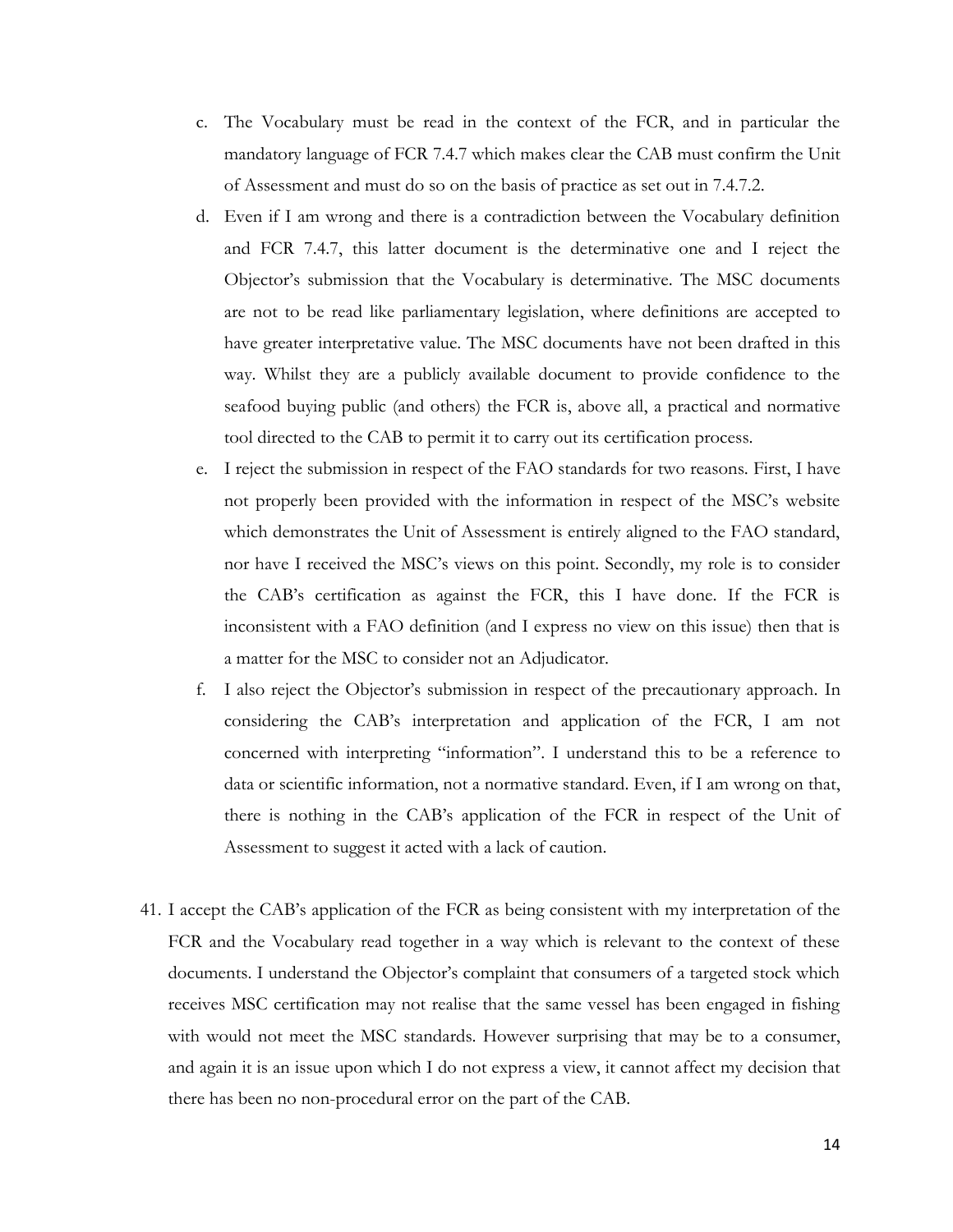42. Having determined there was no serious non-procedural irregularity in the CAB's fishery assessment, I need not determine the second limb in respect of whether any such error was material to the fairness of the assessment. I dismiss this ground of objection.

#### The 24 Scoring Objections

- 43. There are twenty four scoring objections. Each is confined to an arbitrary and/or unreasonable challenge by the Objector. All administrative lawyers appreciate the relatively high standard required by such a test. Not all the scoring grounds of objection were covered by the parties' advocates at the oral hearing, but Mr Davey QC made clear his client continued to rely on all written grounds in respect of the scoring objections. I take each in turn.
- 44. It is important to note the reasons produced under each of the 24 grounds are directed at the parties to the Objection, who are familiar with the FCR and the evidence and materials presented. Reasons are provided to a standard to permit the parties to know, in outline, why they have won or lost on each issue.

# *Performance Indicator 2.2.1-2.2.3 – Main Secondary species*

- 45. Performance Indicator 2.2.1 (Outcome) states: "*The UoA aims to maintain secondary species above a biologically based limit and does not hinder recovery of secondary species if they are below a biological based limit.*" The CAB scored 100. The Objector submits the CAB improperly failed to conclude black marlin and striped marlin should have been registered as "main secondary species" (which requires references to PI 2.1.1 and SA 3.4 which determines which species are main). The submissions in respect of blue marlin were withdrawn (see paragraph 77 (1) of the Objector's written submissions for the hearing).
- 46. The CAB submits it was correct to determine black and striped merlin were minor and not major species. The question which falls to be determined is whether this conclusion is arbitrary or unreasonable.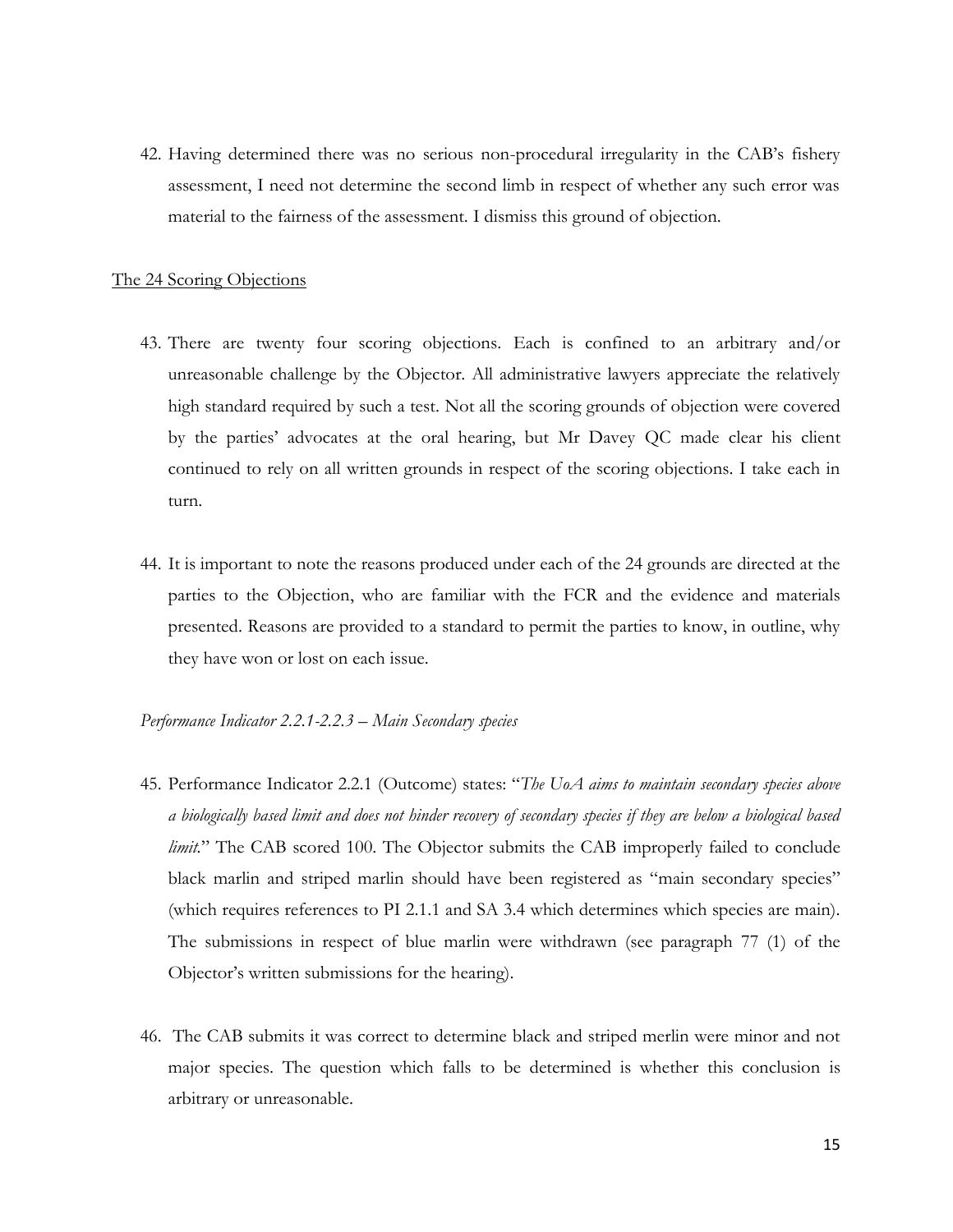- 47. The submissions focus on whether the marlin catches within the Unit of Assessment are "*exceptionally large*" at SA 3.4.4. This is because neither the 5% nor 2 % thresholds for the other parts of SA 3.4 are met. In order to be classified as "exceptionally large" pursuant to SA 3.4.4, the small catch proportion of secondary species must "*significantly impact the affected stocks/population*".
- 48. The MSC has produced FCR Guidance and paragraph GSA 3.4.4 states (emphasis added):

Exceptionally large catches and main species

In considering whether a species should be treated as 'main', CABs should take account of the relative catches of both target and the P2 species and determine whether the risk to the population of the impacted P2 species is significant enough to warrant a designation as 'main'. **In the absence of full information,** CABs should regard a catch by the UoA of 400,000mt of the target species as being 'exceptionally large'.

- 49. The CAB did not address all these issues in its report (see page 161). However, the issue before me is whether or not its scoring conclusion is arbitrary and unreasonable. The CAB has produced significant further information regarding the two species of marlin, both in its formal response to the Notice of Objection, and the written submissions produced at the hearing. In respect of black marlin, considerable data was provided at page 35 of the response to the Notice of Objection, which concludes: "*This [the data] supports the assertion that black marlin is not at risk from the PNA Tuna fishery*". Similar data was produced in respect of striped marlin on pages 35 and 36 of the CAB's response to the Notice of Objection. This concludes: "*…the PNA Tuna fishery is not hindering recovery, and by association is not putting the stock at risk*".
- 50. The Objector complains no stock assessment was carried out for black marlin and otherwise the CAB have ignored the precautionary approach. I accept the CAB's evidence that they can make the assessment without a stock assessment and I accept their position that the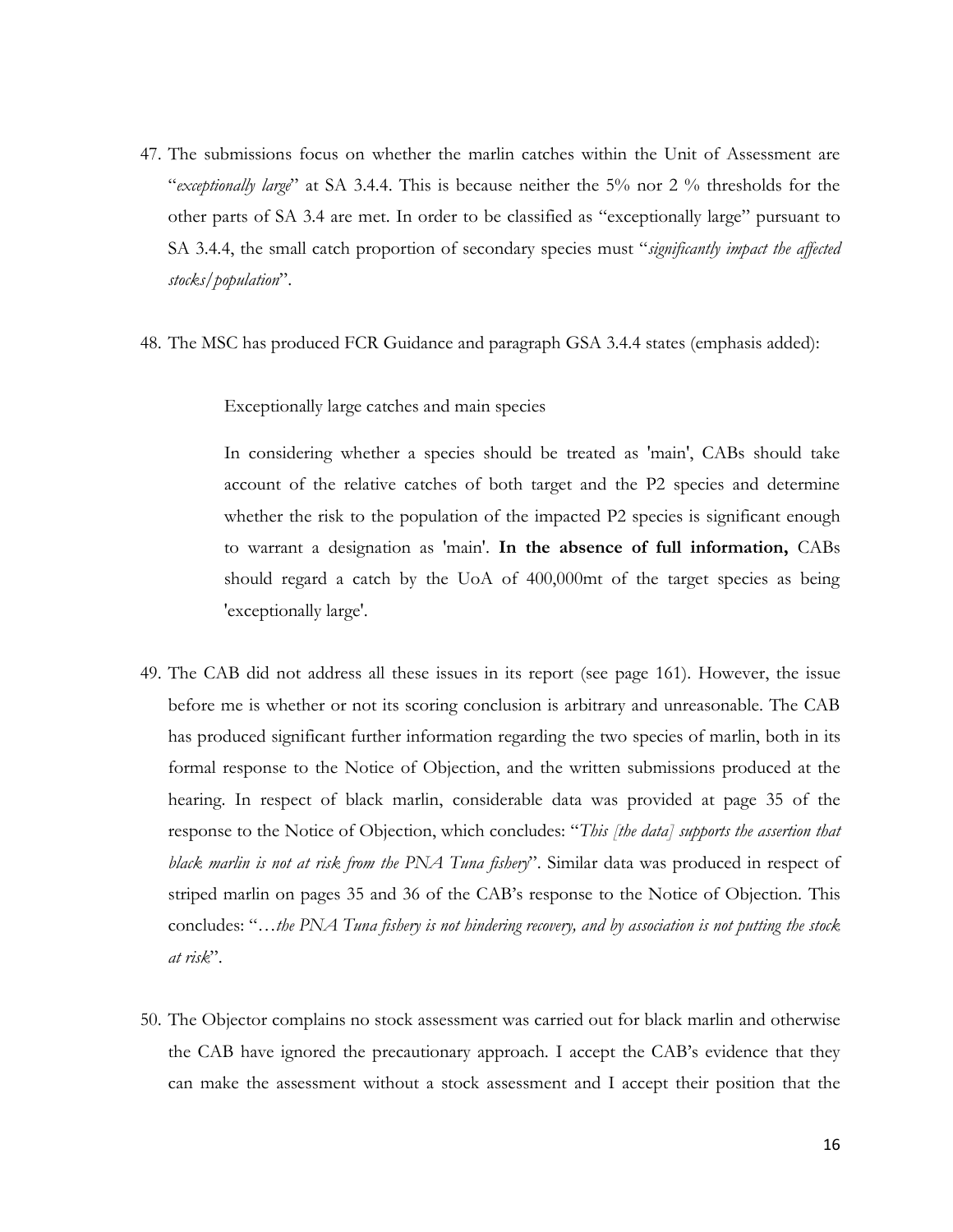PNA catch is a small percentage of the total black marlin catch. As stated in the introduction, the CAB are experts and have presented their detailed findings. Their expertise has not been challenged and no expert evidence filed in response.

- 51. In respect of striped marlin, the Objector notes in the Western and Central Pacific Ocean (WCPO) report that striped marlin is overfished. The CAB accepts this, but they state: "*reported catch compromises around 1 % of the total catch stock. As per MSC guidance (GSA 3.4.6) this indicates the PNA Tuna Fishery is not hindering recovery, and by association is not putting the stock at risk.*" The Objector disputes the relevance of GSA 3.4.6 because of the use of the word "collectively" in the title to that section of the Guidance. Having read the guidance carefully, and the parties submissions, I conclude the CAB is correct to rely on it for the reasons they give in the table at page 4 of their submissions filed on the last day of the hearing.
- 52. The CAB's expert assessment is clear: that despite the fact both species were fished at the "exceptionally large" level, they were not main species in their professional judgement. Information was provided in respect of other exceptionally large catches which other CABs had accepted were not main species.
- 53. Despite the forensic details with which the arguments for the Objector were put, I cannot conclude the CAB's scoring, in the light of the recent information provided since the CAB's final report, in response to the Objection, is arbitrary or unreasonable. I reject this ground.

#### *PI 2.2.1 (A) Outcome – Stock status*

- 54. The Objector argues a CAB cannot score by default at the SG 100 level. The CAB scored in this manner because it determined there were no main secondary species. PI 2.2.1 (a) requires an assessment as to whether or not the main secondary species are likely/highly likely/there is a high degree of certainty to be above biologically based limits. It is an outcome assessment.
- 55. I agree with the CAB that whilst its use of the term "default" is incorrect, it is entitled to rely on SA 3.2.1, which states: "*If a team determines that a UoA has no impact on a particular component,*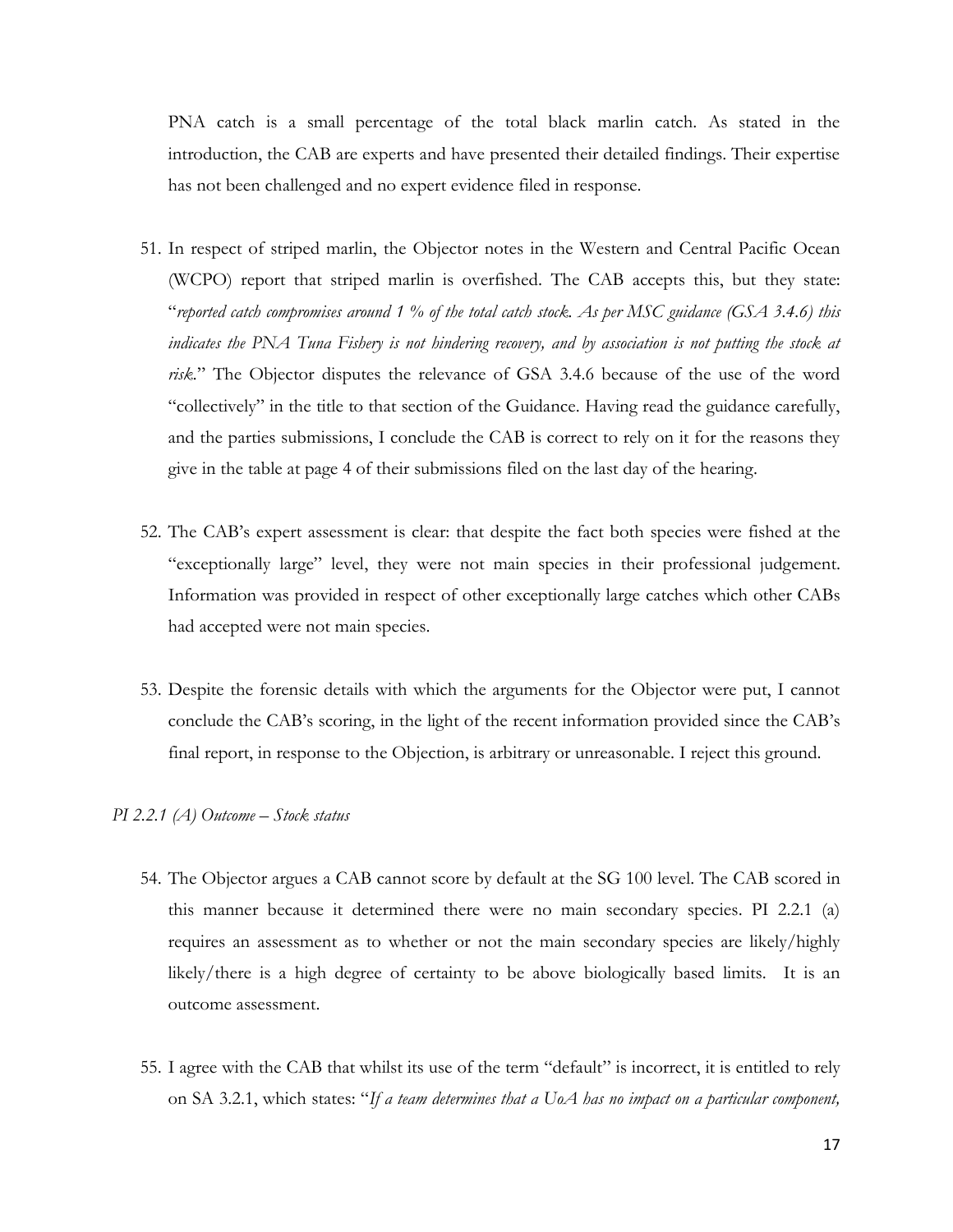*it shall receive a score of 100 under the outcome PIA*". The CAB has not acted arbitrarily or unreasonably by concluding that because there is no main secondary species there is no impact on P1 2.2.1 a. The Objector complains there is no determination on impact, but the CAB having concluded there was no main secondary species and having made this determination in its report by implication have made an assessment on impact. Further, I disagree with the Objector's submission that no score should be recorded. The purpose of the assessment is to consider the impact on secondary species of the fishery, if the fishery has no impact on secondary species, then it is entitled to be scored positively, rather than not at all, because that is part and parcel of the scoring system, seen in the context of the three MSC principles.

56. The fact the remaining complaints set out at paragraph 86 of the Objector's written submissions were not dealt with by the CAB does not mean its scoring was arbitrary or unreasonable. The Objector is descending into a level of detail that is not necessary to address. This ground of objection is dismissed.

#### *PI 2.2.1 (b) Secondary Species Outcome - Minor Species*

- 57. The Objector withdrew several aspects of the Notice of Objection as recorded at paragraphs 88, 89 and 98 of its written submissions for the hearing. The objection in respect of black marlin was pursued. It was submitted the CAB's scoring of the Fishery hindered the recovery and rebuilding of the black marlin. There is nothing arbitrary or unreasonable about the CAB's conclusion that the catch of black marlin is well below the 30 % threshold, which may indicate recovery is being hindered; nor that catches of black marlin in the PNA fishery are less than 5 % of the total catch of the species. The CAB has reasoned these responses and I accept their position.
- 58. The CAB did not act in an arbitrary or unreasonable fashion when awarding a scoring of 100 for this performance indicator, when the totality of their report and the information provided during the objection period is considered.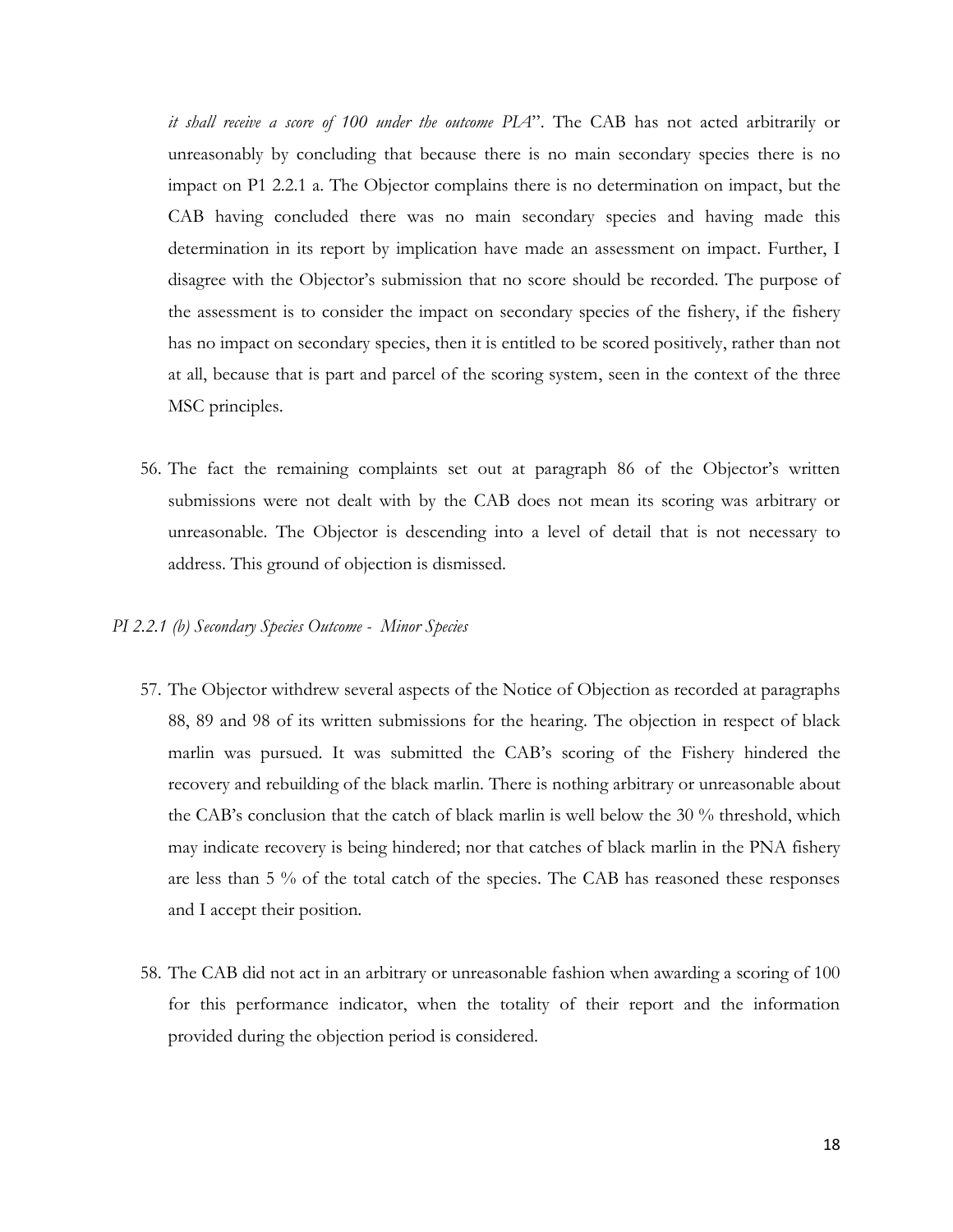59. I consider it difficult to understand the Objector's individual complaint in respect of PI 2.2.2 apart from its specific complaints set out in its objections to PI 2.2.2 (a) to (e). The concerns raised by the Objector are dismissed for the reasons provided below in respect of the individual PI at 2.2.2 (a) to (e) and for the reasons given by the CAB at page 8 of their written submissions filed on the final day of the hearing. There is nothing irrational or unreasonable about the CAB's overall approach to scoring PI 2.2.2 and its approach to the term "if necessary" where it does not appear.

# *PI 2.2.2 (a) Secondary Species Management Strategy – Strategy In Place*

- 60. The objection on this point as refined in the written submissions is confusing. As I understand paragraphs 112-114 of the Objector's written submissions for the hearing, no challenge is being made to the score at PI 2.2.2 (a) because the CAB's explanation and reliance on the Table at GSA 3 is accepted. The Objector states in terms at paragraph 114 it accepts the CAB's score of 80 for SI 2.2.2 (a). The Objector accepts a partial secondary species plan is acceptable, because it is not necessary to have a 'complete' strategy given the absence of main secondary species.
- 61. There no longer appears to be a challenge to the CAB's scoring at 2.2.2 (a) and so this ground of objection is dismissed. If I have misunderstood the Objector's position, in any event, for the broader reasons given in respect of PI 2.2.2 (a) to (e), I do not consider the CAB's approach is irrational or unreasonable.

#### *PI 2.2.2 (b) Management Strategy Evaluation*

62. The Objector's challenge to this Performance Indicator score is based upon the previous submissions above and the word "if necessary" which are missing from the Guideposts. The Objector argues the score of 100 cannot be given because the approach taken at PI 2.2.2. (a) cannot be repeated here at (b). In other words, the Objector accepts at 2.2.2 (a) it was appropriate to score the PNA fishery on a partial strategy because a full one was not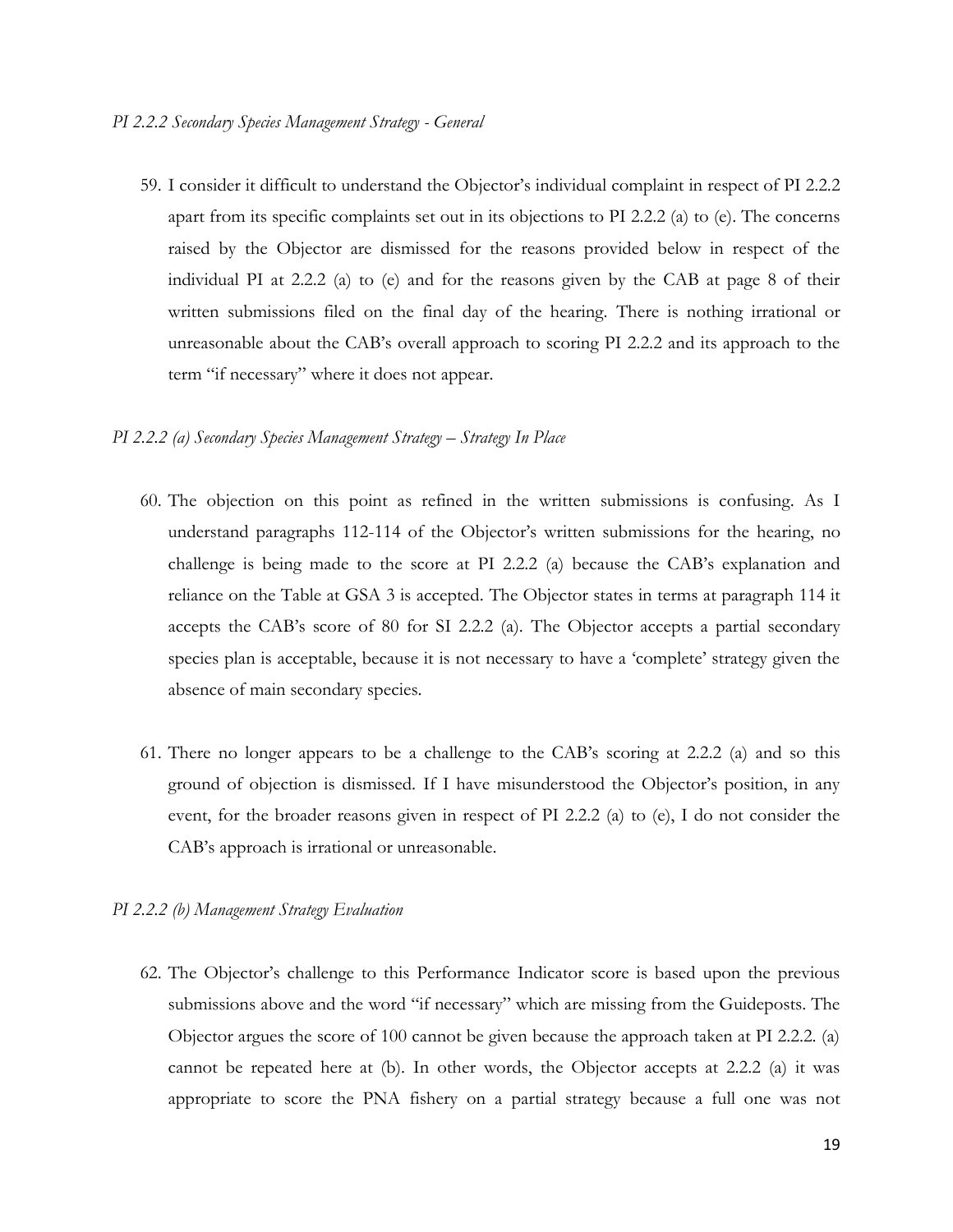necessary because there are no main secondary species. The Objector submits this approach cannot follow through the remaining sub-sections of the PI 2.2.2 scoring.

- 63. Each Performance Indicator must be read in a holistic manner and in a common sense way. P1 2.2.2 is entitled "*Secondary Species Management Strategy*". All five of the scoring issues from (a) to (d) are related to the management strategy or partial management strategy. PI 2.2.2 (a) scores the suitability of the strategy in place; 2.2.2 (b) scores the effectiveness of the strategy related to the species involved; 2.2.2 (c) scores the extent to which the strategy has been implemented; 2.2.2 (d) scores the management strategy in the specific context of managing shark finning; and 2.2.2 (e) scores the strategy in the specific context of the mortality of unwanted secondary species. Each of the five scoring issues is directly related to the management strategy in respect of secondary species. This relates directly back to principle 2: the environmental impact of the fishing.
- 64. I note for completeness SG 60 was, contrary to the Objector's submissions, considered because the Box entitled "*Met?*" was ticked, although no justification was provided. This is a common complaint made by the Objector. However if the relevant box was ticked, indicating the score was met, then the CAB has considered the score guidepost, even if it has not been reasoned. If the reasoning is provided for a score of 100, it may not be necessary for the lower scores to be explicitly addressed.
- 65. The second point raised in the Objector's written submissions under this head is that the "*justification*" box fails to set out "*plausible arguments based on expert knowledge*". The Objector does not attempt to explain why the CAB's response in the report, and information submitted since then, is arbitrary and/or unreasonable and I decline to find that it is. Point 2 of this ground of the objection is merely the Objector's disagreement with the scoring on the part of the CAB. 'Plausible argument' is defined as including "general experience". The CAB is an expert body and their assessment and the testing data (both referred to the justification section of the CAB report) supports the conclusion that the PNA's partial strategy is working with a level of high confidence. I accept that conclusion.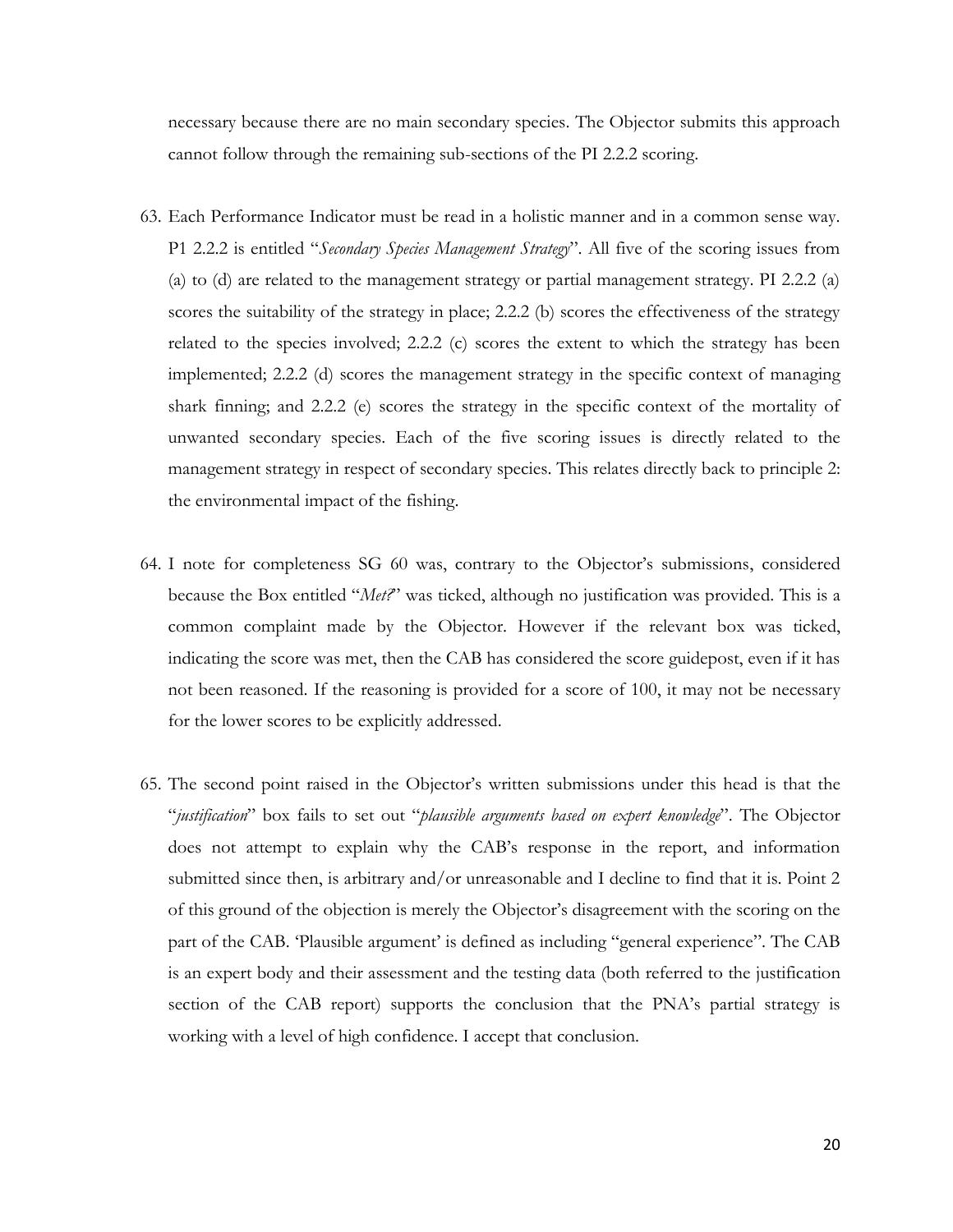- 66. Thirdly, the Objector objects to the CAB relying on the data in Table 15 at page 55 of the CAB final report to support its position that this amounts to "relatively complete" data. The reference to "relatively complete" relates to the test to be met for the objective test of confidence at Table SA8 in the FCR. Pages of submissions are made in the Notice of Objection which are expanded and repeated in the Objector's written submissions for the hearing for the purposes of scientifically undermining the data as set out in Table 15. Table 15 is a complex Table with 7 columns and 84 rows. However, I am concerned with whether or not the score of 100 for PI 2.2.2 (b) is unreasonably or irrational. Instead, I am being asked to carry out a technical and scientific review of the underlying data put together by the CAB. This approach by the Objector is to misunderstand the role of the independent adjudicator. I am being invited to enter the scientific ring and make conclusions about the validity of underlying data. This submission is contradicted by FCR PD 2.6.6.2, which states: "*In no case shall the independent adjudicator substitute his or her own views or findings of fact for those of the CAB.*" This ground is dismissed.
- 67. There is nothing irrational or arbitrary about the CAB's decision to score the PNA Fishery 100 under this PI.
- *PI 2.2.2 (c) – Secondary Species Management – strategy implementation*
	- 68. I dismiss the Objector's related challenge for the same reasons set out above under PI 2.2.2 (b).
	- 69. The second point raised is that to obtain a score of 100 under this PI, "clear evidence" is required of the partial strategy being implemented successfully and achieving its objective. The CAB's report at page 164 sets out three paragraphs to explain why the CAB considered the score of 100 was justified for the PNA fishery. The Objector, at paragraph 136 of its written submissions for the hearing, sets out four critiques of the justification by the CAB for finding "clear evidence" exists.
	- 70. The submissions do not grapple with why it is said the CAB's conclusions in respect of "clear evidence" is arbitrary and/or unreasonable. The CAB is an expert body which has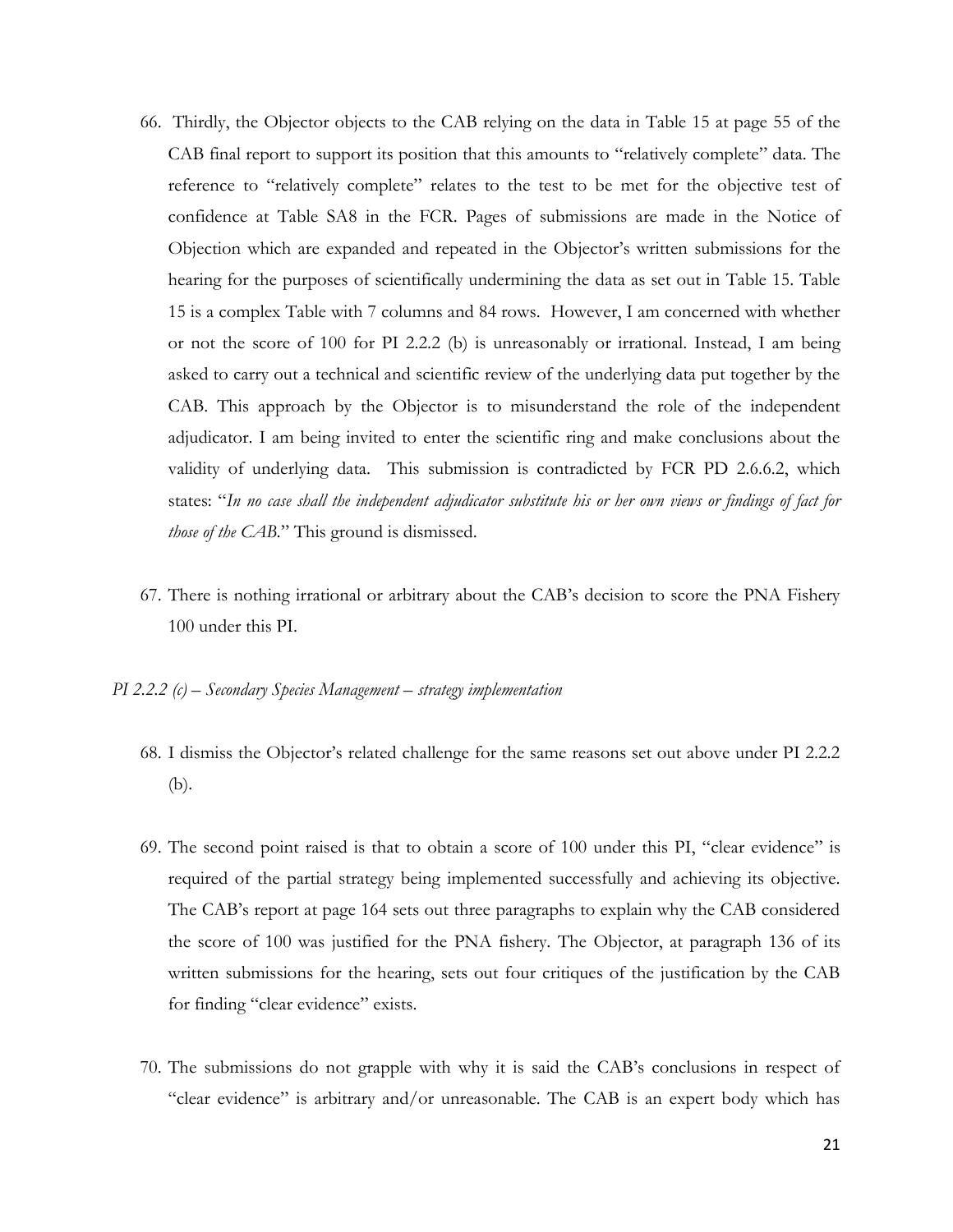presented a detailed report based on evidence. I accept the CAB's reasons at pages 15 and 16 of their written submissions filed on the last day of the hearing. The Objector is not an expert and has not filed any expert evidence. The Objector is incorrectly asking the adjudicator to come to a judgement on the evidence, when that is not the role of the adjudicator.

71. The challenge to the 100 score for this PI is dismissed.

#### *PI 2.2.2 (d) – Shark Finning*

72. The relevant Performance Indicator in respect of shark finning states for a score of 60: "*It is likely that shark finning is not taking place.*" For a score of 80: "*It is highly likely that shark finning is not taking place.*" And for a score of 100: "*There is a high degree of certainty that shark finning is not taking place.*" The CAB scored the PNA fishery 80 and justified this score as follows:

> SPC provided observer data showing that shark finning does occur at a low level in the PNAFTF. However, the number of finning instances has dropped considerably recently, and the overall number of animals concerned has also dropped dramatically (Table 16).

> In part, this is in response to the adoption of CMM2010-07, which requires that "*CCMs shall take measures necessary to require that their fishers fully utilize any retained catches of sharks. Full utilization is defined as retention by the fishing vessel of all parts of the shark excepting head, guts, and skins, to the point of first landing or transshipment.*" In addition, the vast majority of the instances of finning appear to have involved silky shark, a species that has recently been subject to enhanced management in WCPFC waters through the adoption of CMM2013-08. This requires that CCMs should consider measures directed at by-catch mitigation as well as measures directed at targeted catch to improve the status of the silky shark population, and requires that silky sharks are not retained in whole or in part in the WCPFC-CA.

> Importantly, through the MSC interpretations log, the MSC has clarified the following: "*If rare and isolated cases of shark finning are encountered in the most recent year*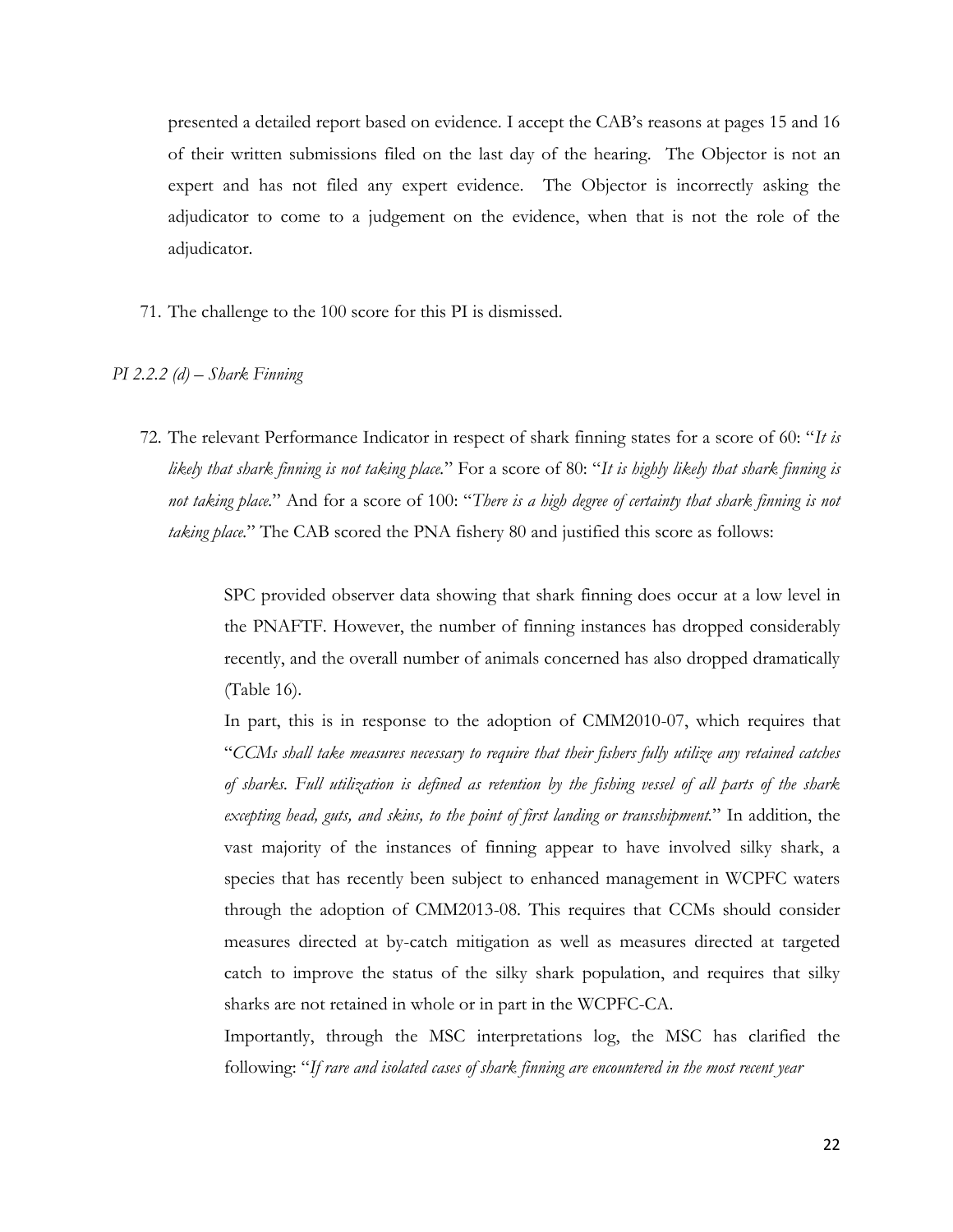*(or the recent period considered in scoring the fishery, which should be no less than the last full season of landings), the team should evaluate the nature of such cases to determine whether further cases of shark finning could be happening in the fishery in a systematic way*." Also, "*Fisheries should not be perversely penalised, for example, for putting in place very good surveillance and enforcement systems that are proving effective and still detecting and quickly resolving the odd rare case*" (http://msc-info.accreditation-services.com/questions/shark-finning/)

The finning identified in the PNAFTF is not systematic, and the Assessment Team was shown evidence that PNA member countries are prosecuting vessel masters for shark-finning violations. As such, the fishery is scored 80 for this SI. It cannot score 100 as a small amount of finning does occur.

A Recommendation (#1) is made that, for each MSC audit, the PNA provide a PNAFTF-specific enforcement and compliance summary report of CMM 2010-07 (for sharks), CMM 2011-03 (for oceanic whitetip sharks) and CMM 2013-08 (for silky sharks). This should detail any contraventions of these CMMs that have occurred in the PNAFTF in the preceding year, the enforcement action taken as a result in each case, and any statutory or non-statutory approaches taken to further reduce the likelihood of any contraventions occurring.

|  |  |  |  |  |  | 73. The Table 16 figures are as follows: |
|--|--|--|--|--|--|------------------------------------------|
|--|--|--|--|--|--|------------------------------------------|

| Year | of<br>Instance | Animals retained | % Silky shark |
|------|----------------|------------------|---------------|
|      | Finning        |                  |               |
| 2012 | 179            | 928              | 84.8          |
| 2013 | 191            | 970              | 94.4          |
| 2014 | 45             | 222              | 94.1          |
| 2015 | 14             | 32               | 96.9          |

74. The Objector, through Mr Davey QC, made a number of powerful points: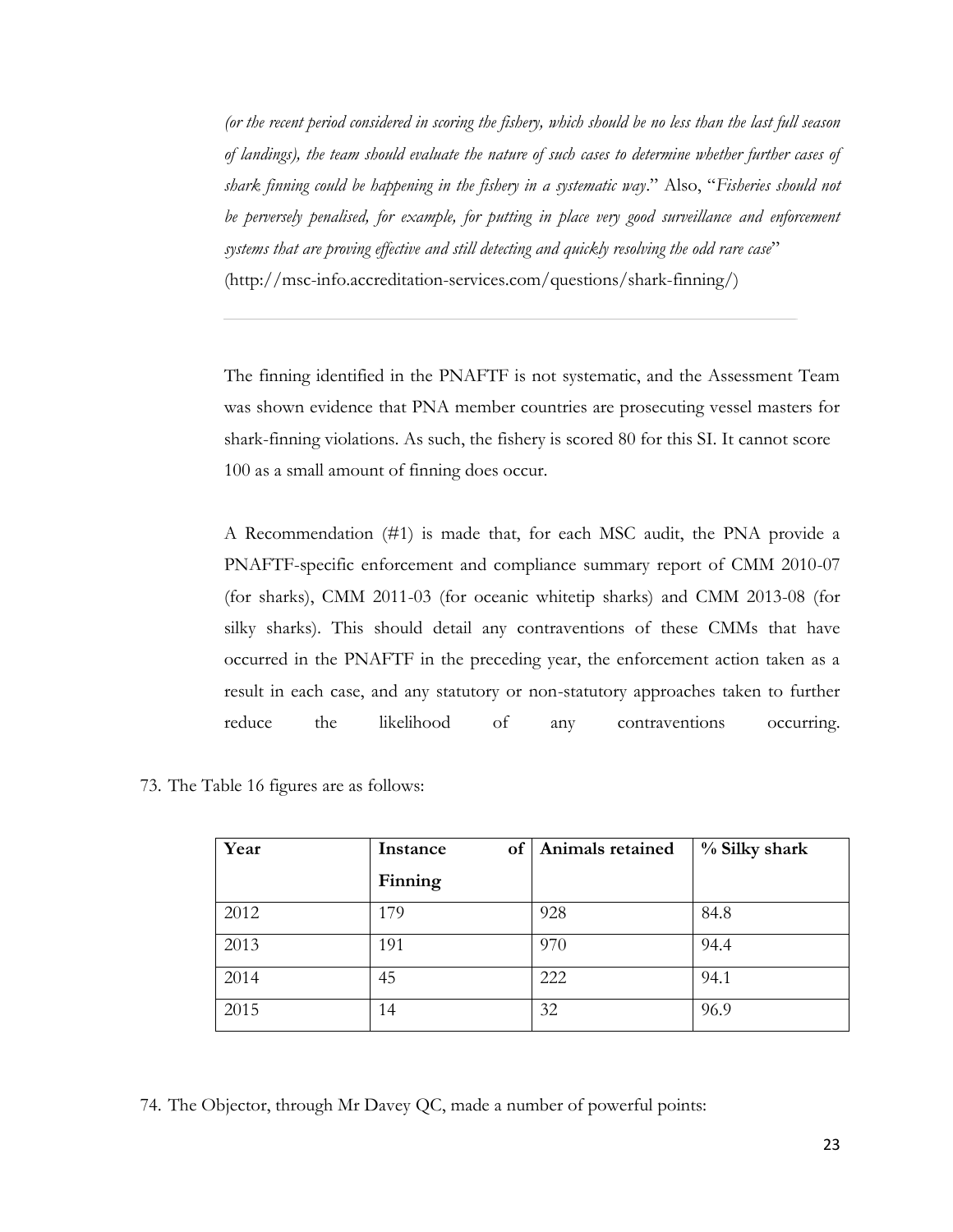- a. plainly, shark finning is taking place in the PNA fishery, as set out in the CAB's own report;
- b. given shark finning is taking place in the PNA fishery, the plain wording of the scoring indicator requires the CAB to fail the PNA fishery;
- c. the CAB improperly relied upon the MSC "Interpretation Log" a log which is not publicly available and which the CAB selectively quoted from to justify the score of 80, (see the excerpted justification section of the CAB report above);
- d. it was improper for the CAB to rely upon the interpretations log, which is not publicly available, to interpret a publicly available standard;
- e. the Objector had not had access to the Interpretation Log, despite asking for access to it from the MSC, which was declined;
- f. the WCPFC-TCC reports did not demonstrate the drop in recorded finning was the result of effective investigation, enforcement and prosecution, and it was said there were reports of intimidation and bribery of the observers on board vessels;
- g. overall, the CAB failed to provide proper evidence of the law enforcement activities around shark finning and were wrong to rely on media reports and anecdotal evidence.
- 75. At the hearing, concerned by the CAB's reliance on the Interpretation Log and the fact the Objector had reported it had been declined access to this document, I asked the CAB to query with the MSC whether the entire Interpretation Log could be made available to all the parties to these proceedings and if that was not possible whether all excerpts which related to shark finning could be disclosed to the parties.
- 76. The following day the MSC provided the parties with only those parts of the Interpretation Log which related to shark finning but declined to provide the parties with the full log. As can be seen above, permission was granted to the Objector to make further written submissions on the issue of the CAB's reliance on the Interpretation log. The Objector's post hearing written submissions covered this issue at paragraphs 42 to 51. The Objector maintained its submission that the CAB's reliance on the log was "not legitimate" but without prejudice made a number of other points. As will be seen below, I direct the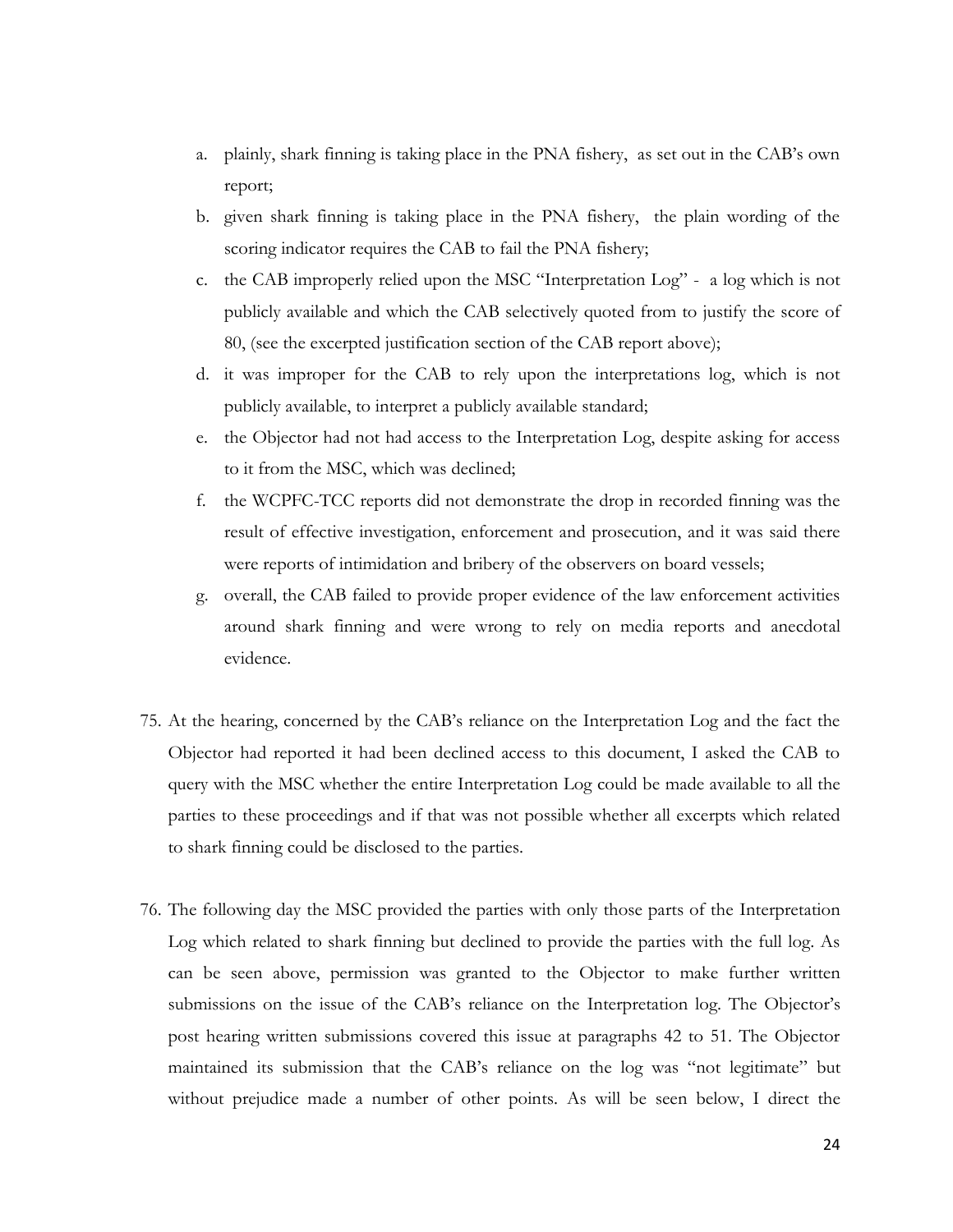Objector's submissions will form part of the Annex to this decision and so do not set out the remaining written submissions made.

- 77. The CAB submitted that reliance on the Interpretation Log was legitimate for the following summarised reasons: it forms part of the record pursuant to PD 2.6.5.4; it is published by the MSC who alone control its contents and has been in existence since 2014 and is highly relevant to the MSC's standards; the peer assessors raised no issue with the log; the CAB would have applied for a variation if the CAB was unable to rely on the Interpretation Log; the clarification of the PI by the Interpretation Log is within the intention of the scoring indicator and the approach advanced by the Objector lacks common sense as one individual transgression would lead to a fail; the use of the Interpretation Log was not arbitrary or unreasonable; the use of the Interpretation Log did not result in any unfairness to the Objector; the non-publication of the Log is a governance issue for the MSC, not an issue for the Adjudication.
- 78. Having considered the rival submissions carefully, I have come to the clear conclusion it is not legitimate for the CAB to rely on the Interpretation Log when assessing the PNA Fishery's compliance with the FCR. Regrettably, given the structure of the adjudication process, I have not received the MSC's submissions on this issue, but the points for and against have been well made by the CAB and the Objector. My reasons are as follows:
	- a. The FCR is publicly available and is made public to permit consumers, environmentalists, Governments and others to have confidence in the MSC certification process. Therefore to rely on a private document which is not published, which was not available in full form to the parties to an Objection, is lacking in proper transparency. It is wrong for a publicly available standard to be interpreted based upon a privately available policy. Further it is unfair to a party to an Objection not to be provided with a full copy of the document, when it forms a part of the CAB's rationale to certify a fishery when an objection is made.
	- b. The FCR makes no reference to the Interpretation Log in its list of normative documents, yet CABs may rely on it when interpreting these normative standards.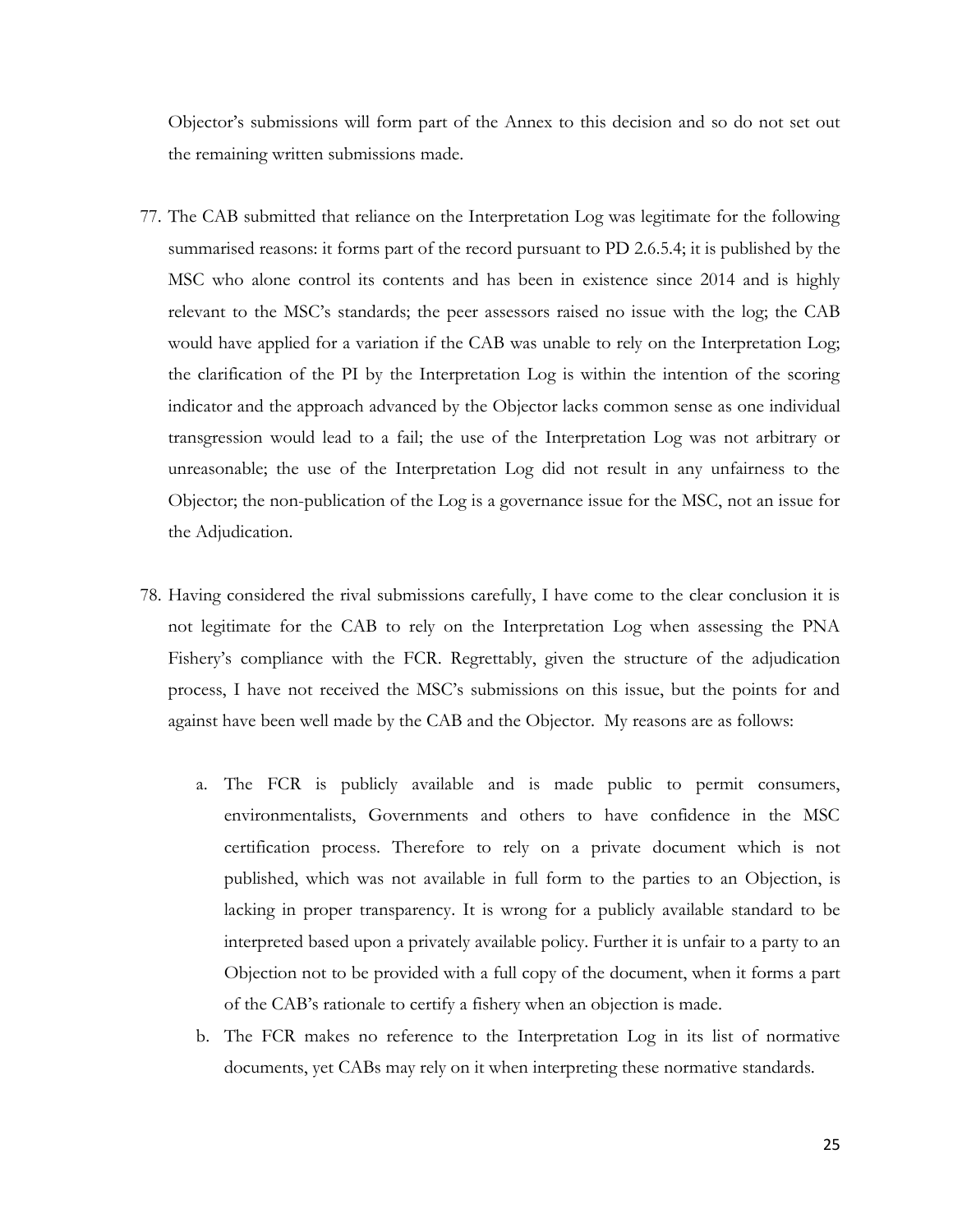- c. The MSC through its FCR holds out the standards to: "*provide the transparency that is required of an international certification scheme for it to have credibility with potential stakeholders….*". It is inconsistent with this important principle of transparency for CABs to rely on a private Interpretation Log.
- d. I reject the CAB's submission that it is appropriate for me to have regard to the Interpretation Log because it is said it forms part of the record pursuant to PD 2.6.5.4. Notwithstanding the fact I am unclear what is meant by "related interpretations", it is a surprising submission for the CAB to make, given they had responsibility for putting the bundle together and omitted the Interpretation Log. It is further surprising, given that when asked the MSC did not disclose the full Log to the parties.
- e. The CAB makes the powerful point that they would have sought a variation for the Fishery on this issue. That, however, is irrelevant to the issue of whether it is legitimate or fair for an adjudicator to place reliance on the Interpretation Log when considering the issue of shark finning and the CAB score of 80.
- f. Whether or not there is any direct unfairness to the Objector does not address the issue of the need for transparency in the application of the MSC standards by CABs to fisheries.
- g. I agree, whether or not the MSC continue to wish to rely on the Interpretation Log remains a governance issue for them. However, as an independent adjudicator, it is my task to ensure a fair adjudication, and for the reasons I have set out it is lacking in full transparency and therefore not fair for the CAB to rely upon a private Interpretation Log when interpreting and applying the publicly available FCR to the PNA fishery.
- 79. Therefore, I agree with the Objector that the scoring of the shark finning scoring indicator was arbitrary because it relied upon a document which was illegitimate and unfair for the reasons set out above. That being said, I am not persuaded that this error by the CAB "was material to the determination" for the reasons developed below.
- 80. Before turning to the substance of the shark finning issue, I must also address the dispute between the parties in respect of Table 16. As can be seen from the pre-hearing adjudication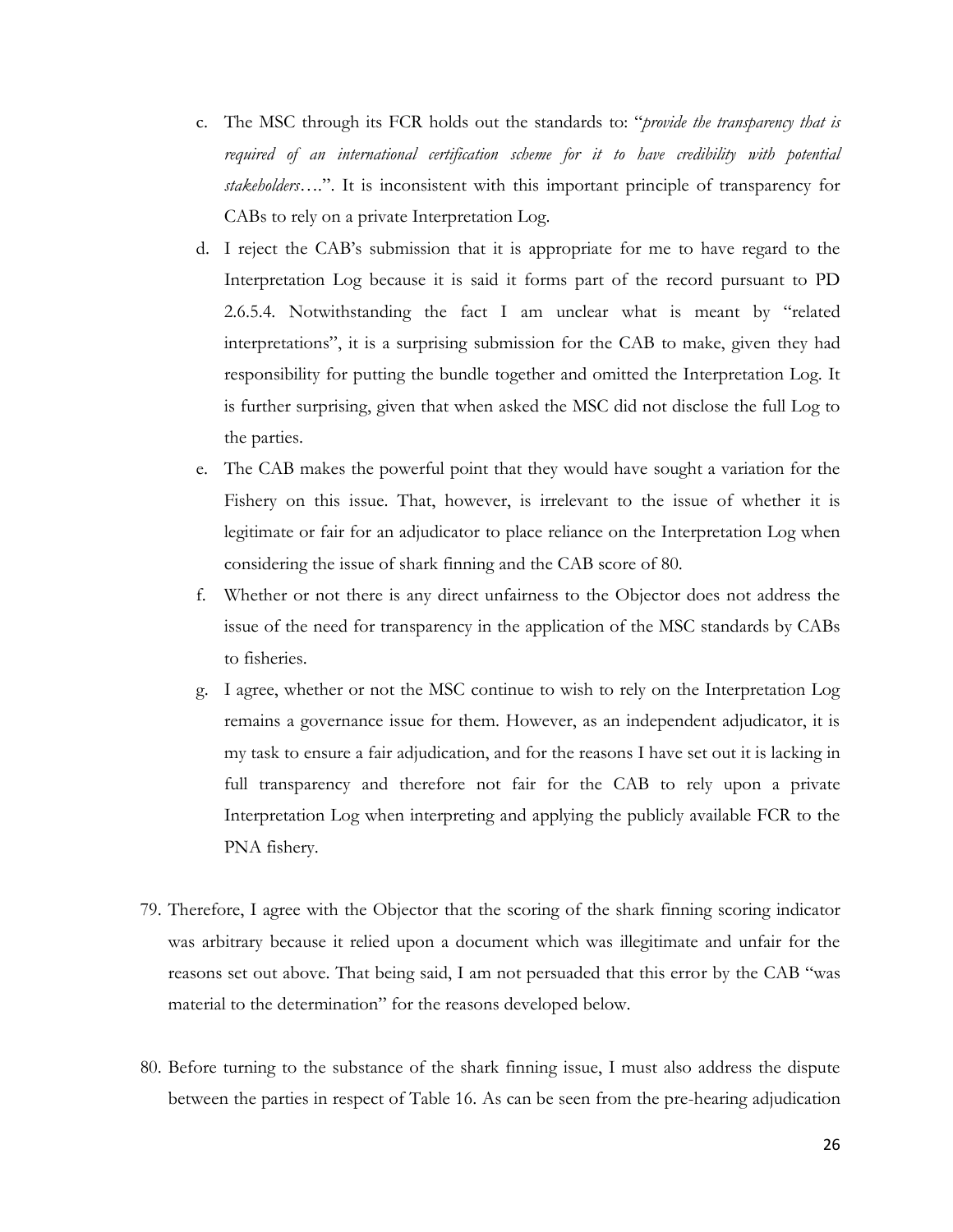decisions, the Objector's application for disclosure of documents and information related to Table 16 was refused. At the hearing, however, the CAB relented and the underlying shark finning data was provided. In their respective post hearing written submissions the parties addressed the data which underpins Table 16.

81. The Objector complains that the data in Table 16 should include information related to the FAD fishing which takes place in respect of the PNA fishery fleet. They make several further complaints related to the WCPFC Conservation and Maintenance Measures which are detailed at paragraphs 56 to 69 of their post hearing submissions. Once again, I find the Objector is asking me to descend into the scientific arena and substitute my scientific judgement for that of the CAB. There is a disagreement of scientific approaches between the CAB and the Objector, but importantly there is nothing arbitrary or unreasonable about the CAB's reliance on Table 16 and for me to otherwise find would require me as an adjudicator to improperly second guess the CAB on a question of scientific judgement. Furthermore, I agree with the CAB's background and reasoning related to table 16, which is explained as follows, taken from their report at page 58:

> In 2010, the WCPFC introduced CMM 2010-07, which specifies that Commission Members (CCMs) take measures necessary to require their fishers to fully utilize any retained catches of sharks, with all parts of the shark excepting head, guts and skins to be retained to the point of first landing or transhipment. CMM 2010-07 also requires that CCMs take measures to encourage the release of live sharks that are caught incidentally and are not used for food or other purposes in fisheries not directed at sharks. CMM 2011-04 was then adopted and requires that no oceanic whitetip sharks (*Carcharhinus longimanus*) are retained in whole or in part, while CMM 2013-08 also requires that silky sharks (*Carcharhinus falciformis*) are not retained in whole or in part. Importantly, there is a requirement for 100% observer coverage in the PNAFTF (although some purse seine observer data are yet to be processed – SPC, pers. comm.), and while there is evidence of shark finning having occurred in the PNAFTF, the number of finning instances has dropped considerably in the recent period, and the overall number of animals concerned has also dropped dramatically (Table 16). The recent introduction and enforcement of CMM 2011-04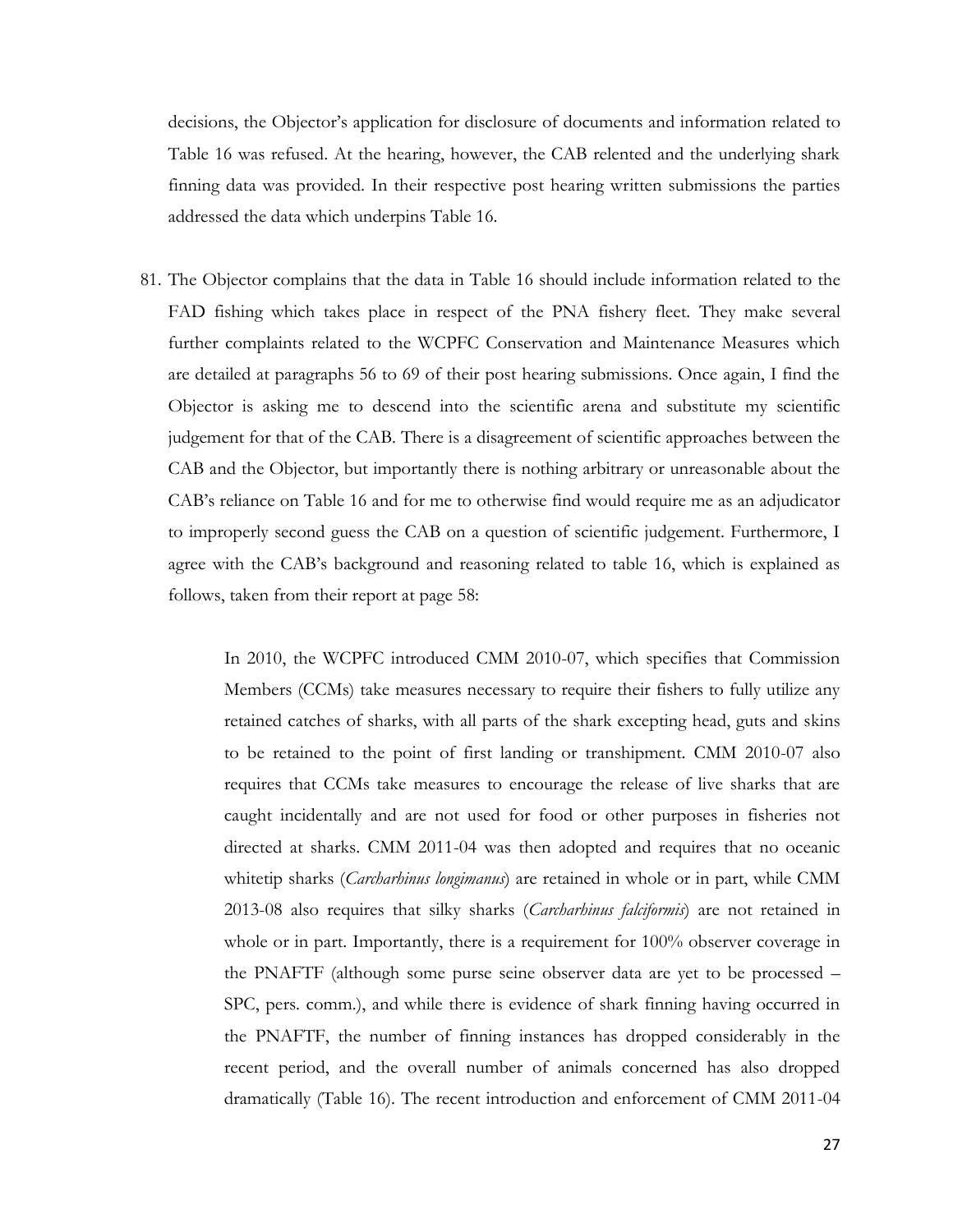and 2013-08 appear to have been fundamental in this regard, in particular because silky shark was, by far, the species that was most commonly recorded as being finned (Table 16). It is noted that finning or possession of sharks in contravention of legislation is an offence, and the Assessment Team was provided with evidence to show that PNA member countries are prosecuting vessel masters as required. (Table 16). It is noted that finning or possession of sharks in contravention of legislation is an offence, and the Assessment Team was provided with evidence to show that PNA member countries are prosecuting vessel masters as required.

- 82. Turning back then to the issue of the CAB's score of 80 in respect of shark finning it is necessary to understand the context of the PI related to shark finning 2.2.2 (d). First, the relevant PI must be read in context. The shark finning PI is to be assessed within the context of the secondary species management. The assessment by the CAB of shark finning is a subset of: "*Information on the nature and amount of secondary species taken is adequate to determine the risk posed by the UoA and effectiveness of the strategy to manage secondary species.*" It is apparent from the context of the overall PI that management is required because there are risks to secondary species, such as sharks. An interpretation of the shark finning scoring that required no finning of sharks at all would be surprising. Properly understood PI 2.2.2 (d) is requiring the assessed fishery to have in place a management strategy that leads to it being likely/highly likely/high degree of certainty that shark finning is not taking place. PI 2.2.2 (d) cannot be understood and interpreted shorn of its context. The overall purpose is to assess the fishery to ensure it has in place a management strategy which is operative and effective to ensure shark fining is not taking place. Given the reduction in shark finning cases from 2012 to 2015, seen against the scale of the PNA fishery, the strategy has resulted in it being highly likely that shark finning is not taking place at any assessed time.
- 83. Secondly, the assessment process under the FCR is a common sense method to reduce risks to the marine environment. PNA with their 100 % observer team and strategies have significantly reduced shark finning to a very limited extent (only 32 reported cases in 2015). I accept the CAB's submission that any fishery would be vulnerable to failing the certification process if only one or two "saboteurs" deliberately finned sharks. If the Objector were correct in their interpretation, then one single incident of shark finning would make a fishery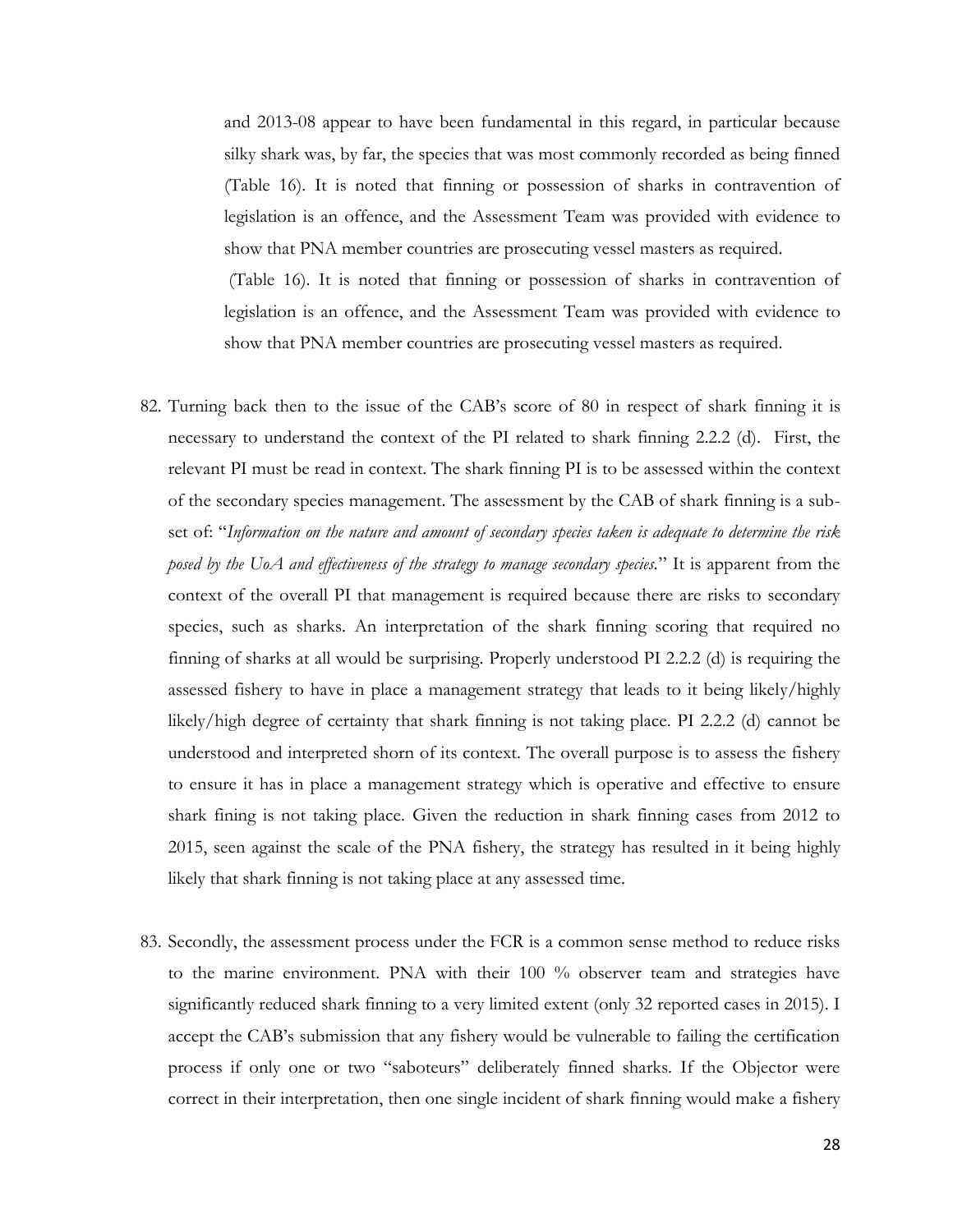ineligible for certification. Such an approach is unrealistic, which is why PS 2.2.2 focuses on management strategies to reduce risk. The MSC standard could be rendered obsolete by such an absolutist position, resulting in many fisheries failing, greatly undermining the implementation of the MSC standards, which contribute significantly to the aims of sustainability and environmental protection. I further agree with the CAB that the Objector's interpretation would result in there being a perverse incentive for fisheries not to monitor the fishing activities.

- 84. Fourthly, if the Objector were correct in their interpretation there would be no need for three gradations of scores (60, 80, 100). The Objector's approach is binary: either there is shark finning or there is not. It must pass or a fail. That is inconsistent with the MSC decision to have three gradations of scoring which reinforces the reasoning above in respect of the proper context of PI 2.2.2 (d).
- 85. Lastly, as a separate point, but one which adds support to the reasoning above, the terminology used in PI 2.2.2 (d) must be read in a similar manner to PI 2.1.2, which uses identical language in the scoring component for shark finning (see PI 2.1.2 (d)). The terms used "likely" "highly likely" and "high degree of certainty" are defined for the outcome PIs, such as PI 2.1.2. as set out in table SA9. In this table a score of 80, which is "highly likely" requires probability to "greater than the 80th percentile". That is to say when a CAB states that "it is highly likely that shark finning is not taking place" that is with a 20 % margin of error. Whilst PI 2.2.2 is a management and not outcome PI, Table SA9 should also be applied to PI 2.2.2 (d), because the test at PI 2.2.2 (d) is focusing on the outcome (stopping shark finning) as opposed to management strategy issues and secondly the language used at PI 2.2.2 (d) and PI 2.1.2 (d) is the same.
- 86. Therefore for these reasons, and without any reliance on the Interpretation Log, I find the PNA fishery justifies a score of 80 at PI 2.2.2 (d). Whilst the manner of the scoring by the CAB was arbitrary, this error was immaterial and the Fishery justifies a score of 80 for PI 2.2.2 (d) for the reasons I have given. I dismiss this ground of objection. I also note in concluding the error was immaterial, I have not been required to substitute any of the CAB's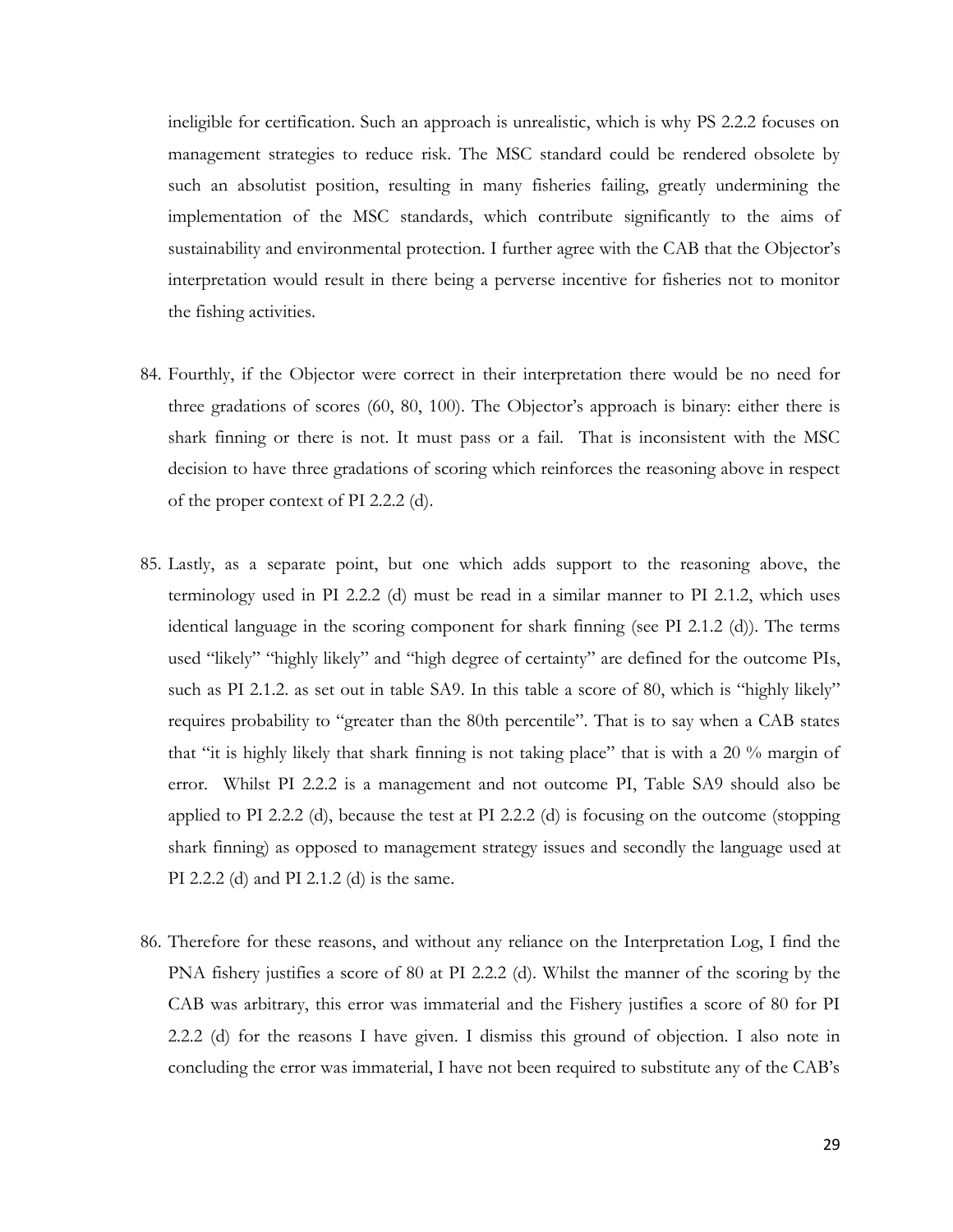facts or scientific judgements with my own; rather I have applied the FCR without the Interpretation Log to the CAB's findings.

#### *PI 2.2.2 (e) – Mortality of Unwanted Catch*

- 87. Many of the submissions made here by the Objector are a repeat of their argument over whether there should be scoring or not when there are no main secondary species. I have explained above why I am unpersuaded by this general argument and I reject the argument as it is sought to be applied to this specific ground. Contrary to the Objector's submissions in the written submissions at paragraph 155, the CAB did score the PI 2.2.2 at each of 2.2.2 (a) to (e) so there has been no contravention of SA 3.8.1.
- 88. Secondly, in respect of point 2, I do not consider the CAB was confused. It did not award a score of 100, because there was no regular review of <u>all</u> secondary species. A score of 80 was appropriate, because as there are no main secondary species, there is no negative environmental impact and so the CAB is entitled to score the PNA fishery at the 80 level.
- 89. On points 3, 4 and 5 it is accepted the CAB is required to consider SA 3.5.3.3. pursuant to SA 3.8.4. However, given there is no need for alternative measures, a five year review or the term "as appropriate" (because there are no main secondary species) this does not assist the Objector.
- 90. For the reasons given the CAB score of 80 for PI 2.2.2 (e) is neither arbitrary nor unreasonable and this ground is dismissed.
- *PI 2.2.3 (a) –secondary species information adequacy of assessment*
	- 91. The Objector's complaint is predicated again on the basis that notwithstanding the fact the CAB has assessed there to be no main secondary species, no score should be attributed for PI 2.2.3 (a). I disagree for reasons provided above. The CAB has not acted unreasonably or irrationally and this ground is dismissed.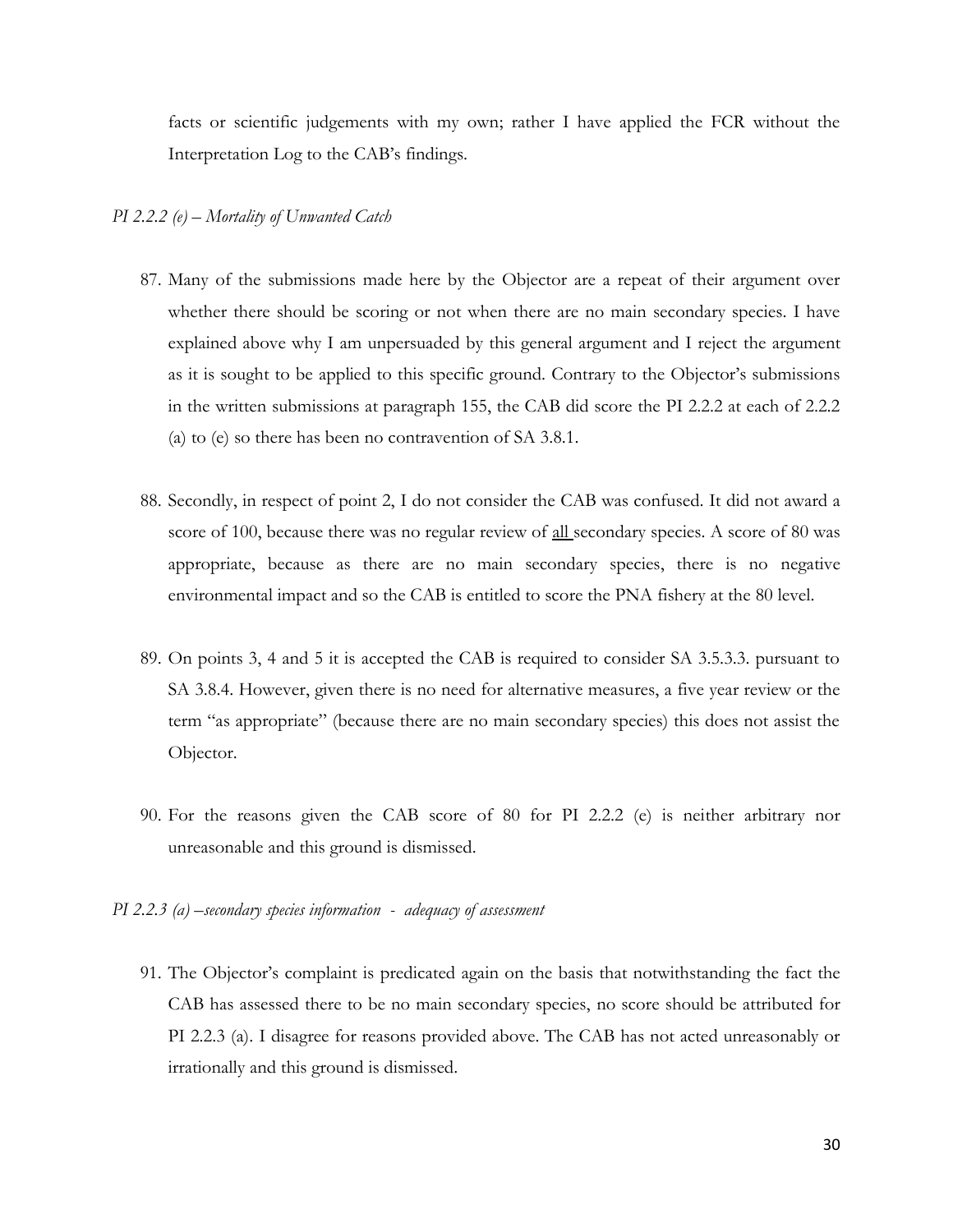- 92. This PI requires the CAB to be satisfied that some quantitative information is adequate to estimate the impact of the UoA on minor secondary species with respect to status. The only score is 100. The CAB awarded a score of 100. The Objector objects because: i. it submits black and striped marlin are main secondary species; ii. there is a paucity of data for black marling so the test is not met; iii. the CAB failed to take a 'precautionary approach'.
- 93. I reject this ground of objection for these reasons. First, a reasoned explanation has been provided above for why the black and striped marlin are not main secondary species.
- 94. Secondly, the CAB is an expert body and it has determined there is sufficient quantitative information for it to assess the impact of the Fishery on the minor secondary species. This is reinforced by GSA 3.6, the relevant MSC Guidance to this PI which states (my emphasis added):

For each scoring element in each component, it is expected that the assessment team will use their expert judgement to decide whether the information provided is adequate to estimate the stock status in the Outcome PI and to evaluate methods and measures in the Management PI.

If the management approach is very precautionary or the status of the species is very high or the catches and impact of those catches are very low, information with low precision may be adequate for both the estimation of current status and the performance of the management strategy. Conversely, where the status is unknown or based on limited information, CABs would be expected to be more precautionary in their assessment of information adequacy to support the Outcome or Management PIs.

95. Therefore, even with the relatively limited information in respect of black marlin, seen in the context of the Guidance and given black marlin is a very low catch in the PNA fishery (0.016 % of the PNAFTF catch), there is nothing arbitrary or unreasonable about the CAB's conclusion. The CAB appropriately, in the context of the Guidance, acknowledges the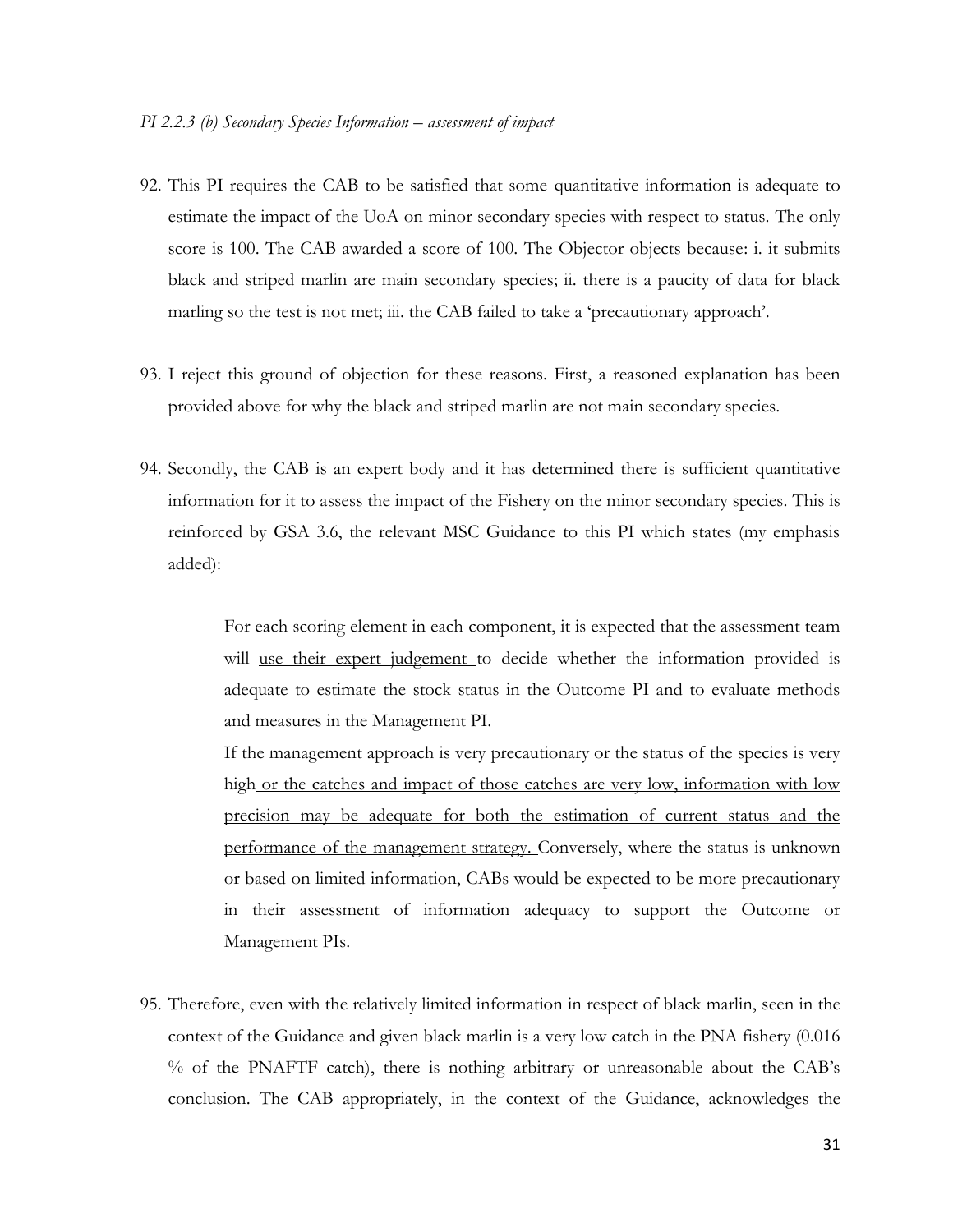limited information for black marlin in their justification section of their report. For the same reasons, there has been no failure to adopt a precautionary approach. I also adopt and rely on the CAB's additional reasoning in their table on page 21, set out in their submissions filed on the last day of the hearing.

#### *PI 2.2.3 (c) – secondary species – information adequacy management strategy*

- 96. The CAB scored the Fishery at 80 for this PI. The scoring post for 80 required: "*Information is adequate to support a partial strategy to manage main secondary species.*" The Objector disagrees on the basis it considers there are main secondary species and it challenges the CAB's view that the PNA fishery meets the 80 score by default because there are no main secondary species.
- 97. I have explained my reasons for considering why the CAB has not acted irrationally or unreasonably by (i) concluding there are no main secondary species and (ii) why a score of 80 is permitted when the score guide is only in respect of matters related to main secondary species when none exist. For these same reasons I reject this ground of objection.

# *PI 2.3.1 (b) ETP species outcome – direct effects*

- 98. This PI focuses on the effects of the fishery on Endangered, Threatened or Protected (ETP) Species. The CAB scored the Fishery 100 for silky shark and 80 for other ETP species. A significant amount of text is set out in the CAB report to justify its findings at pages 169-172. The Objectors disagrees because: i. it considers silky shark is over fished and the CAB cannot overlook this because silky shark is a small proportion of the overall catch and the Objector disputes the CAB's reliance on GSA 3.4.6; ii. The score of 80 for the other ETP species is incorrect because the CAB used the wrong standard form text in the report which incorrectly added the word "known" (to "*known direct effects of the UoA are highly likely to not hinder recovery of ETP species*") and thereby failed to assess the unknown direct effects.
- 99. On the first point, in relation to silky shark, the CAB rely on GSA 3.4.6 which states (emphasis added):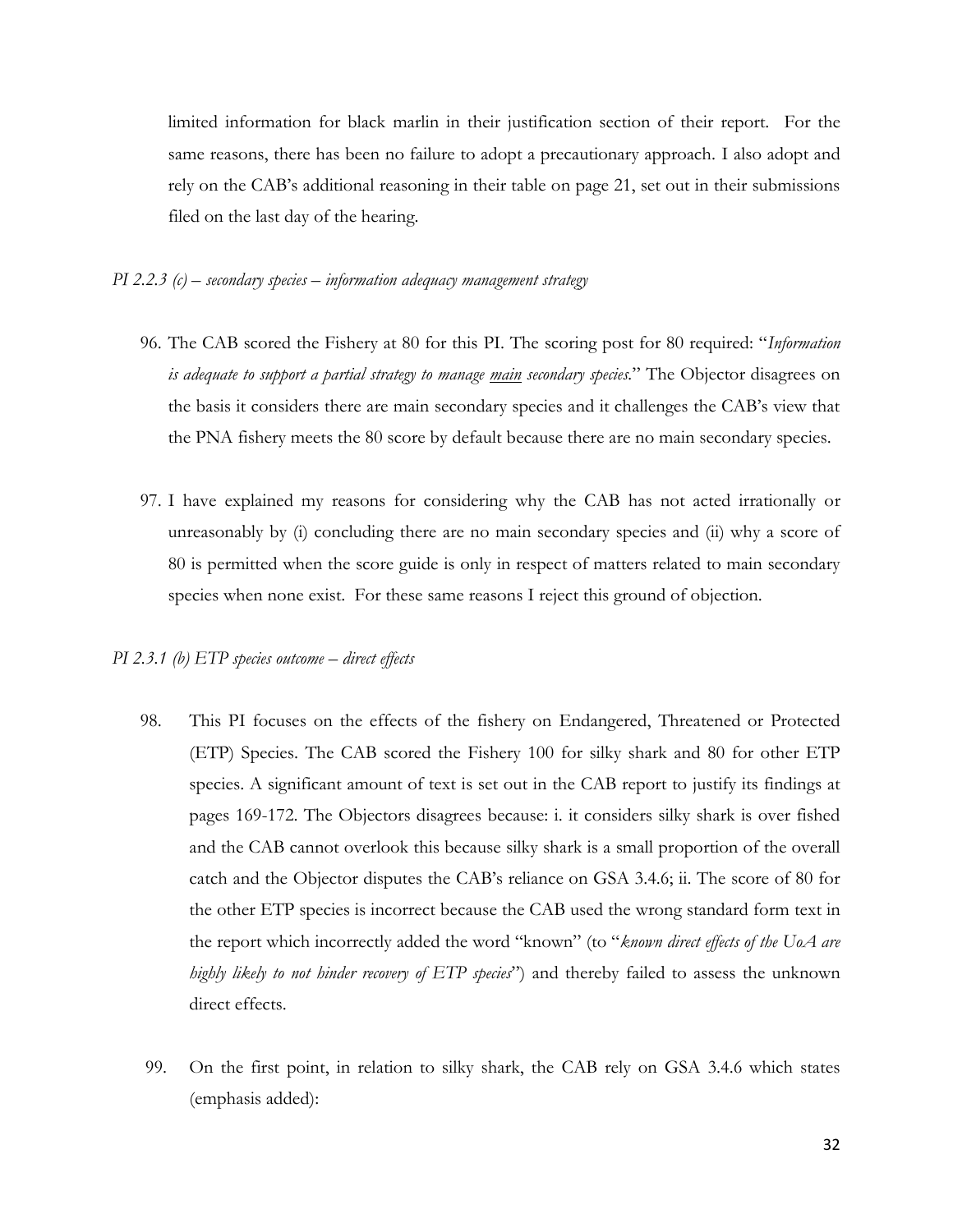Teams should note that the impact of  $\underline{a}$  UoA should here be assessed in terms of stock removals and the marginal F of the UoA and the percentages listed here should therefore not be confused with the percentages used to designate 'main' species, which are based on the proportion of a species as part of the total catch of the UoA (SA3.4.2).

- 100. I agree with the CAB this is relevant for the reasons given by the CAB. Even if the heading to this section of the Guidance (MSC UoAs Collectively Not Hindering Recovery) describes collective Units of Assessment, it is clear the paragraph relied upon is in the singular ("a UoA") and no good reason is put forward by the Objector as to why this section of the Guidance must be confined only to collective Units of Assessment, beyond what might be an erroneous heading. In any event there is no logic to confining the guidance therein contained to two or more Units of Assessment.
- 101. I further agree with the CAB that as silky shark comprises 0.05% of the PNA fishery and the entire WCPO un-associated purse seine fishery comprises 3 % of the overall silky shark, the CAB's position is justified and not arbitrary or unreasonable when concluding the Fishery has no significant detrimental direct effect on silky shark.
- 102. I also agree that, notwithstanding the error of template and the addition of the word "known" the CAB had in any event properly assessed the other ETP species as against known and unknown direct effects of the PNA fishery. The CAB had considered postrelease mortality which is an unknown effect. For the sake of completeness I also accept the CAB's submissions in respect of the Objector's ground related to "does not hinder" as set out in the CAB's consolidated Notice of Objection and its response at page 74.
- 103. The CAB did not act in an arbitrary or unreasonable manner. The ground is dismissed.

*S1 2.3.2 (b) ETP species management strategy – management strategy in place (alternative)*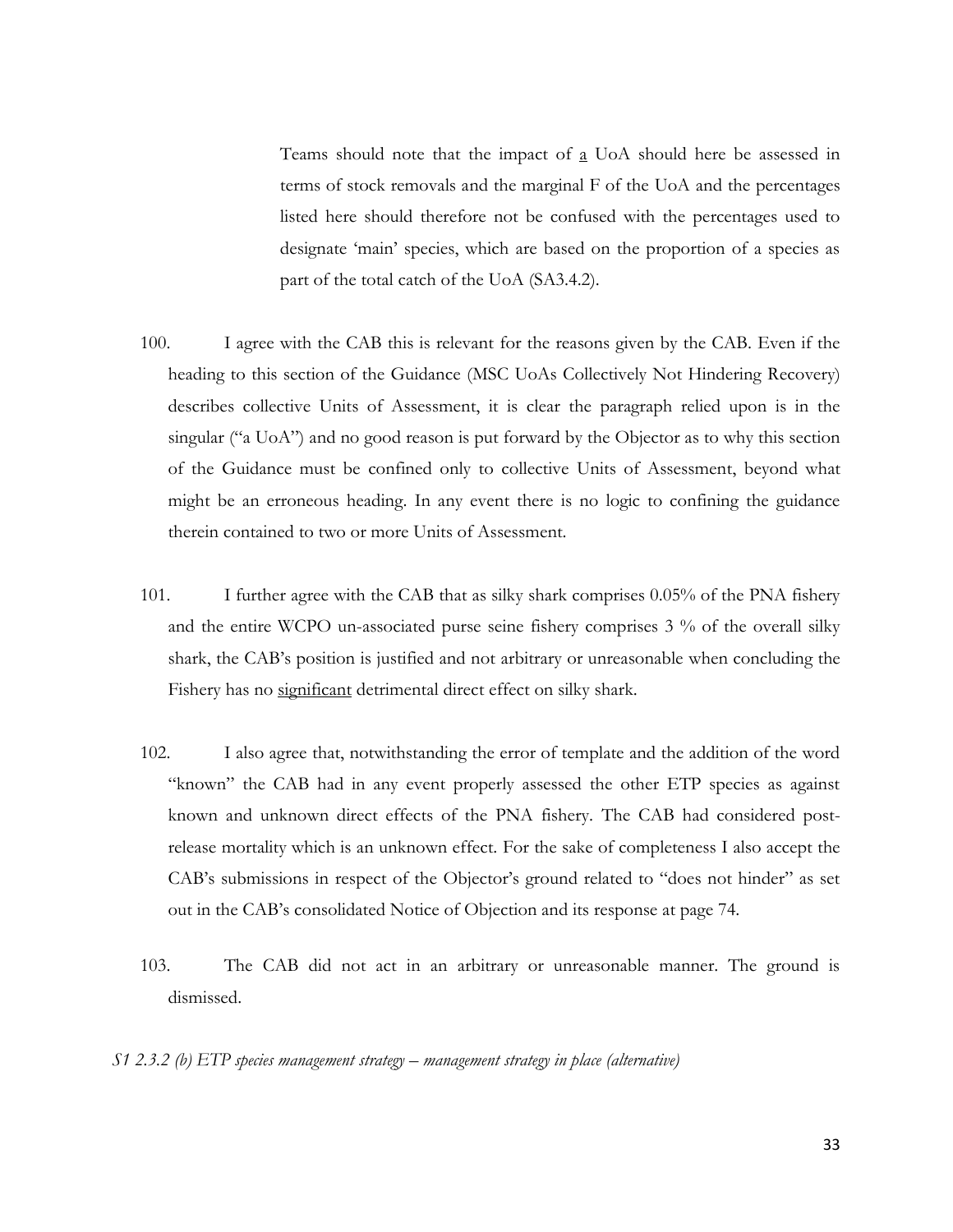- 104. This PI requires the Fishery to have measures (score of 60) or a strategy (score 80) in place to ensure the Unit of Assessment does not hinder the recovery of ETP species. The CAB scored the PNA fishery 80 for all others species, but 60 for devil and manta rays. The Objector's grounds are: i. the strategy in place for non ray species is not a strategy as defined in SA 8; ii. the assessment of the rays does not include the definition of "does not hinder"; iii. the CAB has failed to demonstrate the strategy or measures are in place.
- 105. On the first point, the CAB is an expert body which has carried out the assessment. The CAB is in the best position to assess whether the strategy is 'cohesive' and 'strategic'. The Objector might disagree with these adjectives being applied and hope for a more detailed strategy, but this does not result in the CAB's assessment being rendered arbitrary or unreasonable.
- 106. As to the second point, the CAB relies on the fact devil and manta rays are caught in other fisheries which have been certified, such as: the Solomon Islands Skipjack and Yellowfin Purse Seine Anchored FAD fishery, the Tri Marine Western and Central Skipjack and Yellowfin Tuna fishery and the Talley's New Zealand Skipjack Tuna Purse Seine Fishery. This adds to the conclusion that the score of 60 by the CAB for 'ray' measures is not arbitrary or unreasonable. Further the CAB report at page 176 states:

Overall, there are considered to be measures in place that are expected to ensure the UoAs do not hinder the recovery of devil rays and manta rays, but it is not clear that together they comprise a strategy to manage and minimise impacts. The fishery meets SG60 but not SG80, and so two Conditions of Certification (#5 for UoA 1 and #6 for UoA 2) are introduced.

107. Whether or not the definition of "does not hinder" was expressly set out in the CAB report is a marginal issue. The CAB addressed the measures in place for rays and considered conditions were necessary and imposed them. There is nothing arbitrary or unreasonable about this approach.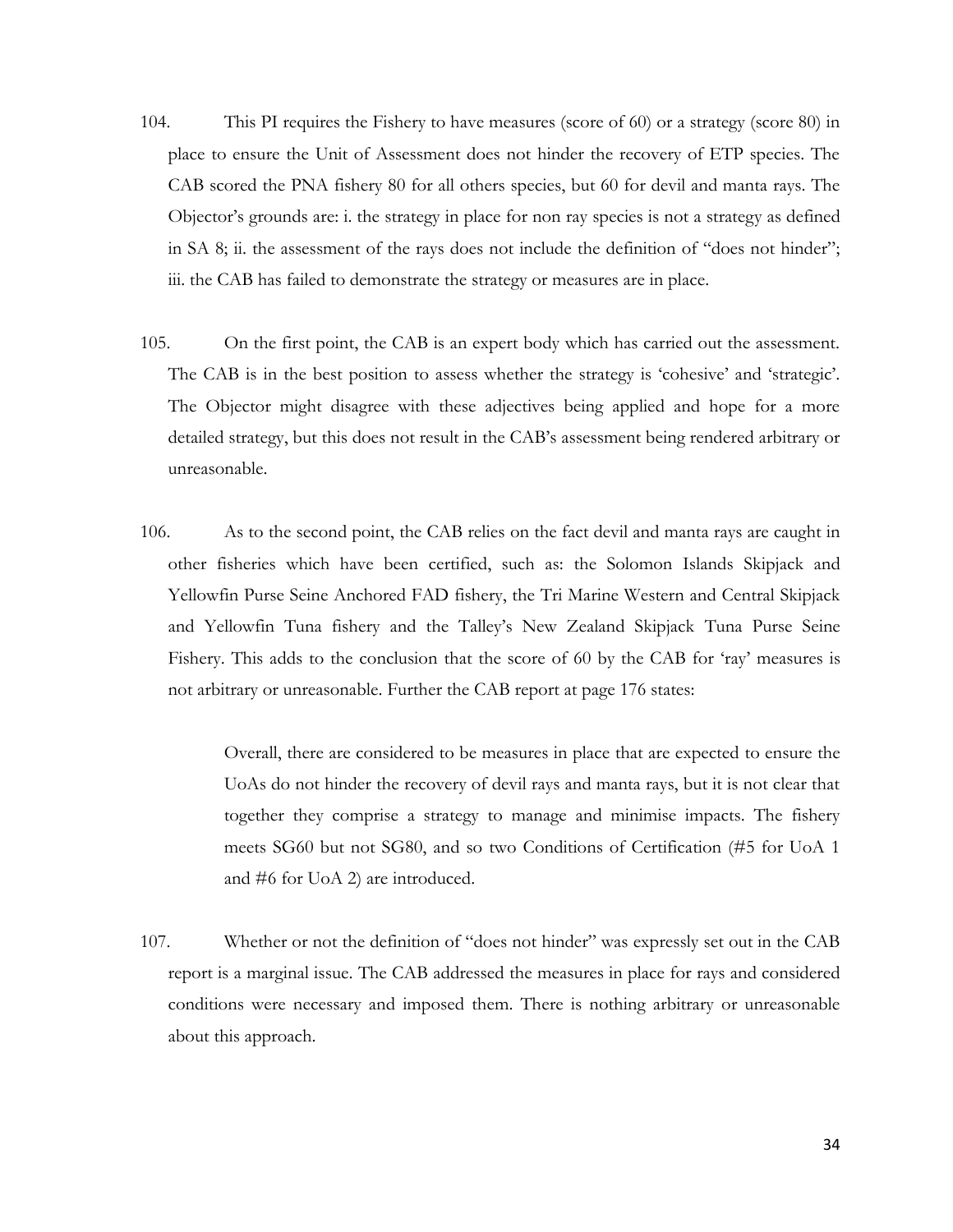108. The last point concerns whether the strategy/measures are actually in place. The CAB noted the CMMs were in place. There is nothing in this point. It is dismissed.

#### *PI 2.3.2 (c)- ETP species management strategy – evaluation*

- 109. The CAB scored the Fishery a score of 80 for the evaluation of its management strategy. The Objector raises three points: i. the measures required for a score of 60 require plausible arguments based on expert knowledge and the CAB has failed to identify the expertise; ii. the wrong version of the scoring guide was used and the PI should be re-scored because of the confusion; iii. the CAB in scoring 80 failed to demonstrate the appropriate test for "objective basis for confidence" was met as expanded in paragraphs 212 to 217 of the Objector's written submissions.
- 110. I accept the CAB has based its assessment on the WCPFC Scientific Committee. The CAB report states:

The requirement for 100% observer coverage and a comprehensive sampling regime allow for the collection of data at a very high level, and research is reviewed and management measures proposed through the WCPFC SC process.

- 111. This meets the test set out in the PI and cannot be viewed as an arbitrary or unreasonable conclusion by the MSC given the expertise of the WCPFC SC.
- 112. As for the discrepancy in the FCR ground, the CAB report is erroneous in referring to "measures/strategy", as the FCR prescribes "partial strategy/strategy". This ground was not referred to by the parties in oral argument at the hearing and no party required the MSC to clarify the terms of the FCR. I accept the Objector is correct and the wrong standard was applied by the CAB. However, this ground must be dismissed as no party has advanced a proper case explaining the difference between a partial strategy and measures. I accept there is a difference between a strategy and measures, but I was not referred to the subtle difference between measures and a partial strategy. Probably correctly, as I accept the CAB's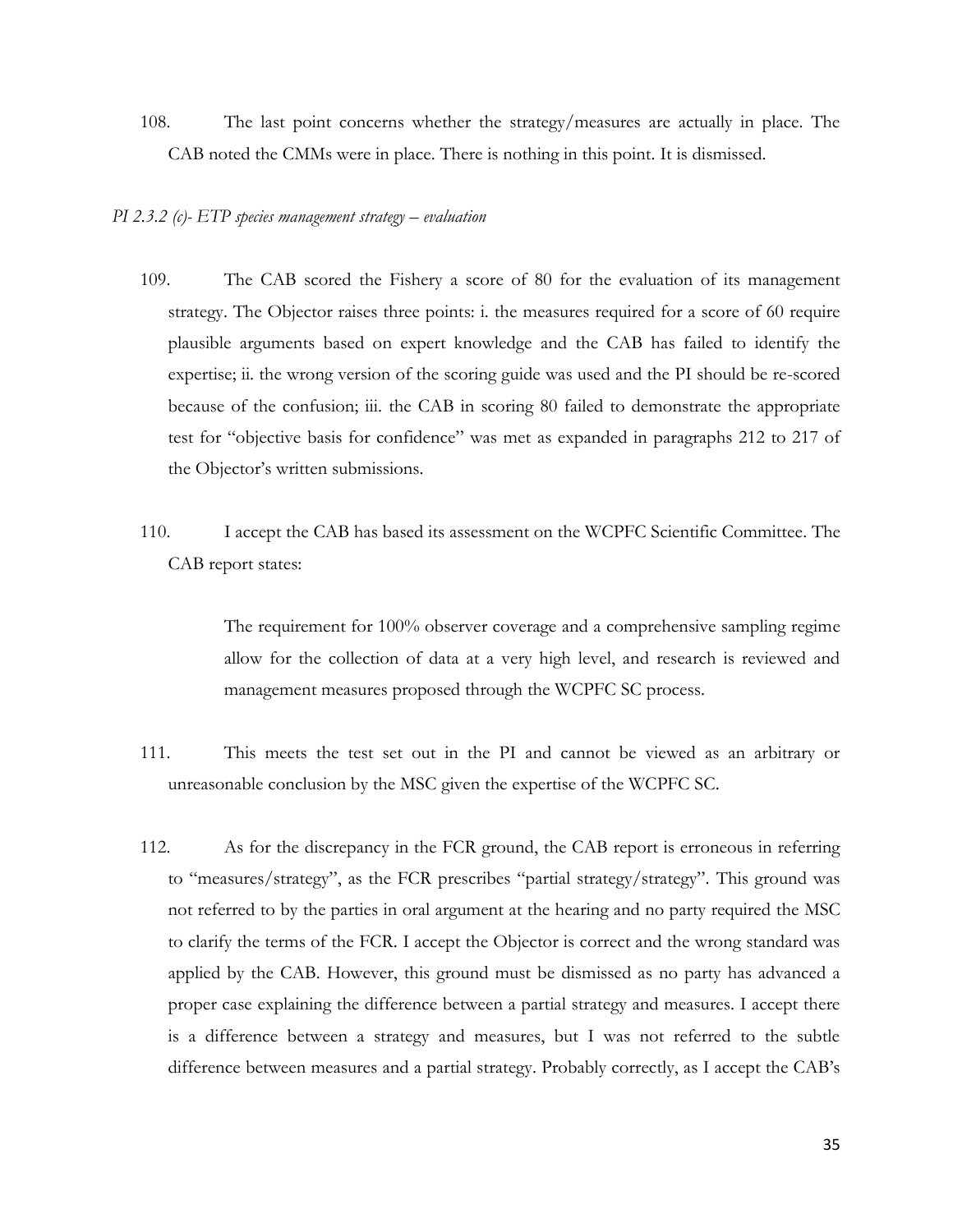submission that: "*the difference in our professional view is minor*" and this approach cannot be said to be arbitrary or unreasonable.

113. The third point refers back to the first point by way of querying the role of experts. For similar reasons as above, I reject this ground and adopt the reasoning set out in page 25 of the CAB's submissions filed on the second day of the hearing and their submissions set in in page 82 of the consolidated Notice of Objection and Response. The CAB's reliance on WCPFC SC reports and guidance is neither arbitrary nor unreasonable. This ground is dismissed.

# *SI 2.3.2 (e) ETP Management Strategy – review of alternative measures to minimise mortality*

114. The Objector in its admirably forensic manner casts doubt on the justification for a score of 100, which requires: "*a biennial review of the potential effectiveness and practicality of alternative measures to minimise UoA-related mortality ETP species, and they are implemented, as appropriate.*" The CAB's justification in its report states:

> There is an ongoing research programme to improve understanding of the interactions and implications of the different WCPO fisheries on non-target species, and ecosystem and bycatch mitigation is a standing item on the SC agenda (e.g., WCPFC 2016b).Measures are implemented as appropriate. The PNAFTF meets the SG100 level of performance.

115. This is a poorly reasoned response for a score of 100. That being said the CAB has provided ample data in its response to the Notice of Objection at pages 85 to 86 and on pages 26 and 27 of its written submissions filed on the last day of the hearing to justify the score of 100. In the context that the measures must be "as appropriate", I accept sufficient aspects have been identified by the CAB, with the result that its score of 100 is not unreasonable or arbitrary. I also accept the CAB is correct, given its expertise and given the Objector relied on no specific evidence, that ETP does not include secondary species. The Objector at paragraph 27 of its post-hearing submissions, did not dispute this. The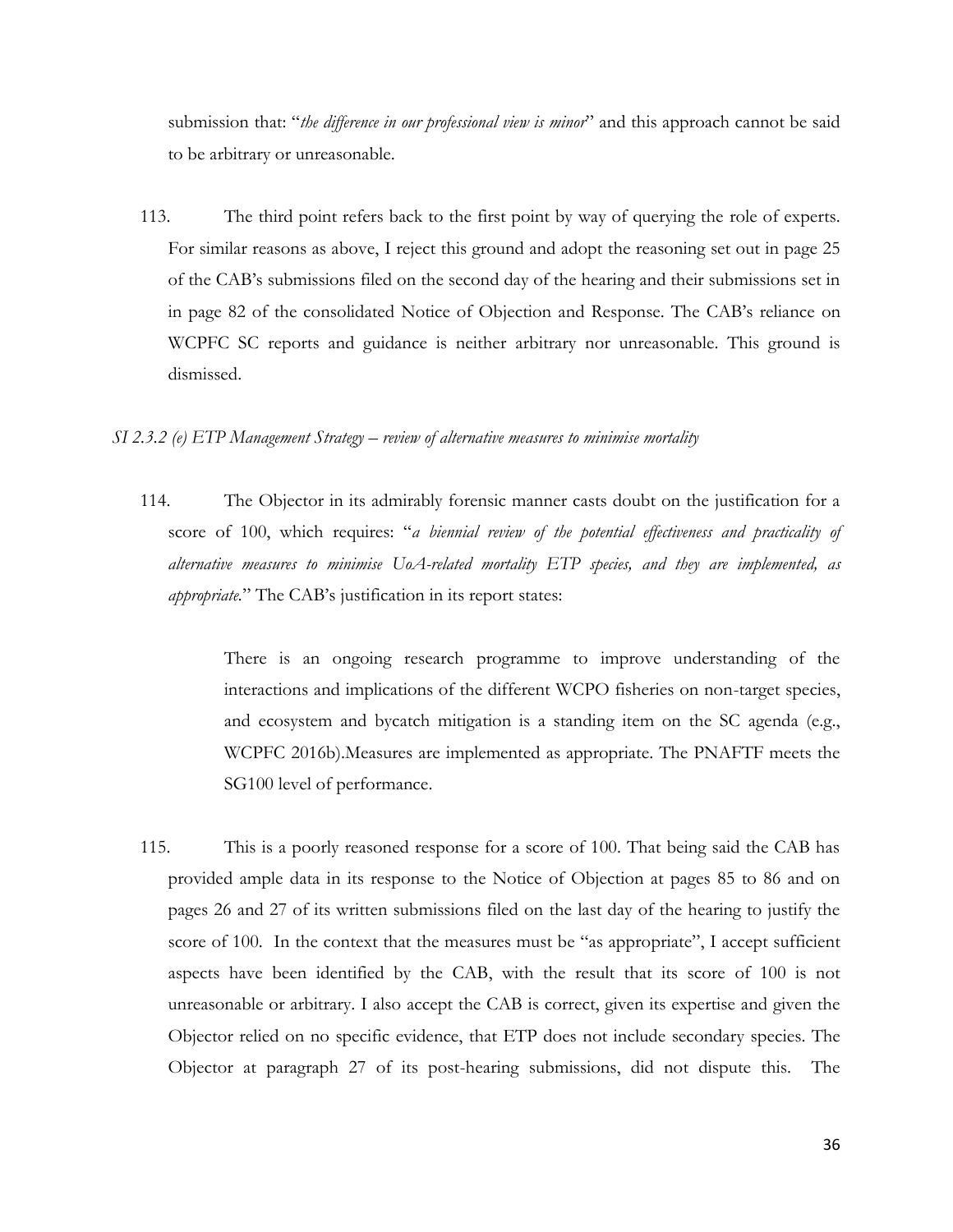Objector, therefore, has made an error which has coloured its analysis of the CAB's response.

- 116. The CAB submit there is "*ample evidence provided to demonstrate there is an on-going, annual process to review*" the measures. I accept that. For example:
	- a. CMM 2010-07 measures such as national plans of action for sharks, reporting catches of specific sharks to species; addressing shark finning;
	- b. CMM 2011-04 measures such as: prohibitions on retaining, trans-shipping, storing or landing oceanic whitetip sharks;
	- c. CMM 2013-08 measures such as: prohibitions in respect of silky shark.

## *PI 2.3.3 (a) ETP species information – adequacy for assessment of impacts*

117. This ground is a repetition of the issue of whether or not it is appropriate for the CAB to rely on the fact the silky shark catch is a small proportion of the overall PNA fishery catch. It adds nothing to the earlier ground which rely on this point and is dismissed for the same reasons. The CAB's decision was not arbitrary or unreasonable when scoring 100 for silky shark.

# *P1 3.1.1 Legal/Customary Framework*

- 118. I consider the CAB have correctly followed FCR 7.10.5.3 and awarded a score of 95. I accept the CAB has not used an average. There is nothing arbitrary or irrational about the overall performance indicator score of 95.
- *PI 3.1.1 (a) – Compatibility of Laws or standards with effective management*
	- 119. The CAB scored the PNA fishery with a score of 100 for this PI, which means: "*There is an effective national legal system and binding procedures governing cooperation with other parties which delivers management outcomes consistent with MSC Principles 1 and 2*."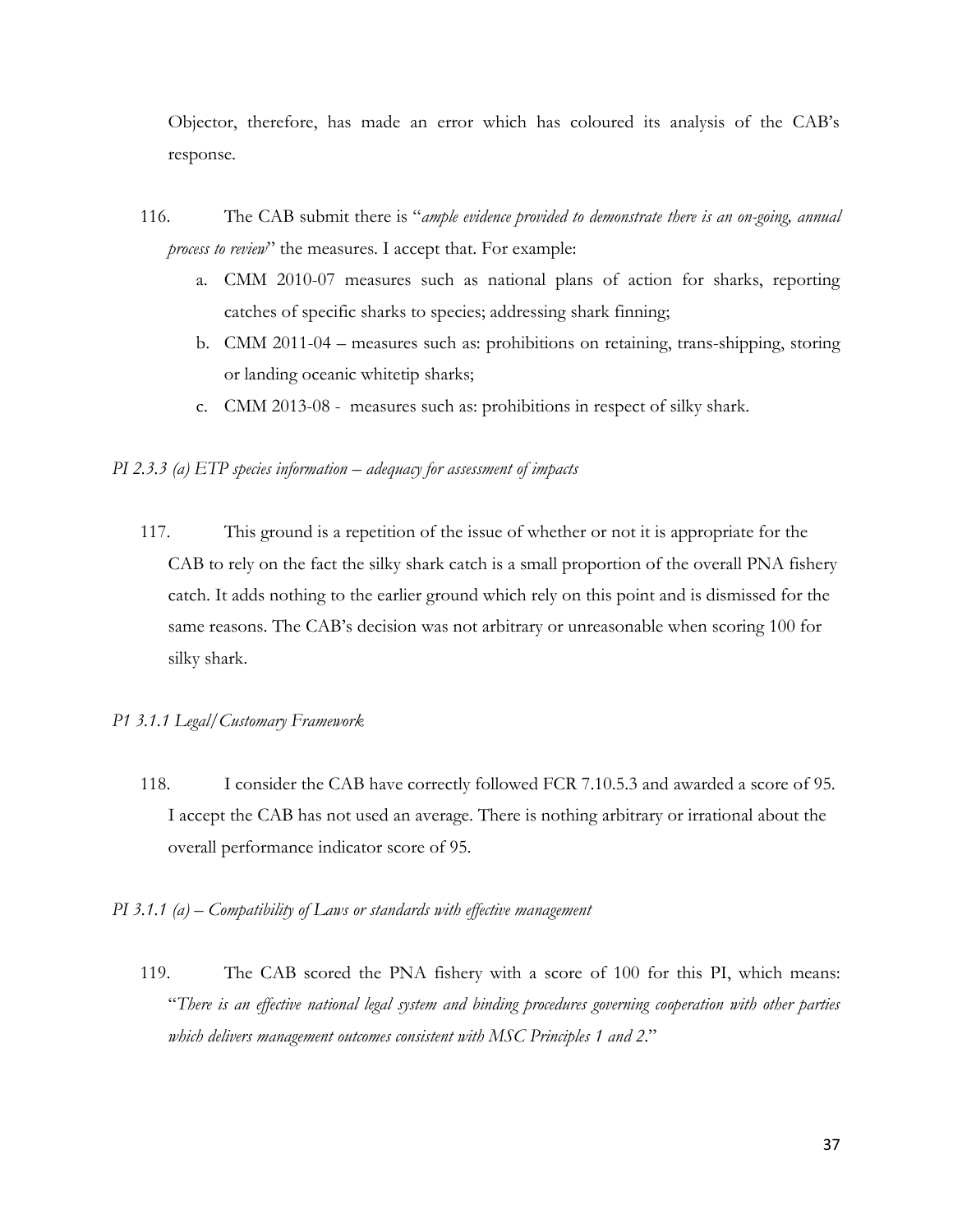- 120. The Objector disagrees for the following reasons: i. the CAB failed to evidence the assertions used in the justification contained in the CAB report to meet the PI set out in the paragraph above; ii. rather than stating the laws "deliver" the outcomes, the CAB report noted it "seeks" to ensure relevant outcomes; iii. the report has not dealt with flag state participants as it should pursuant to SA 4.3.2.4.
- 121. It is fair to say the CAB has expanded on its reasoning in both its response to the Notice of Objection at pages 96 to 100 and at paragraphs 9 to 21 of its final day hearing submissions. However, much of the relevant background is set out in the CAB report at pages 70 to 80, which provides a useful overview, at Figure 31, and with a list of the relevant legislation for each nation state member of the PNA at pages 78 to 79. Clear reference is made to the "Dropbox" resource to permit stakeholders to access these relevant laws. It is important the "justification" for the scoring of the Principle 3 Performance indicators is read in the context of this information.
- 122. On this point generally, I agree with the CAB that the overall submission made by the Objector in respect of big eye tuna stock is inapposite, because one cannot extrapolate the trajectory of only one species to condemn the effectiveness of the legal system. I accept any problems with big eye tuna may have other, regional causes.
- 123. On the first point, I have little hesitation in concluding the CAB's assessment is correct. The CAB, through its expert, was satisfied, after his analysis, that each nation of the PNA complied with the standard. There was no challenge to the expertise of Mr Japp. The Objector relied on no Principle 3 evidence of its own. The CAB's overall conclusion was concisely put that:

The PNAFTF operates within three broad management regimes. The overarching management regime is underpinned by the RFMO (WCPFC) to which all members of the PNA have obligations under the convention including the application of WCPFC conservation and management measures (CMMs). Secondly each member state (and those part of the PNA) has national legislation inclusive of fisheries laws which are binding legal instruments consistent with the principles and provisions of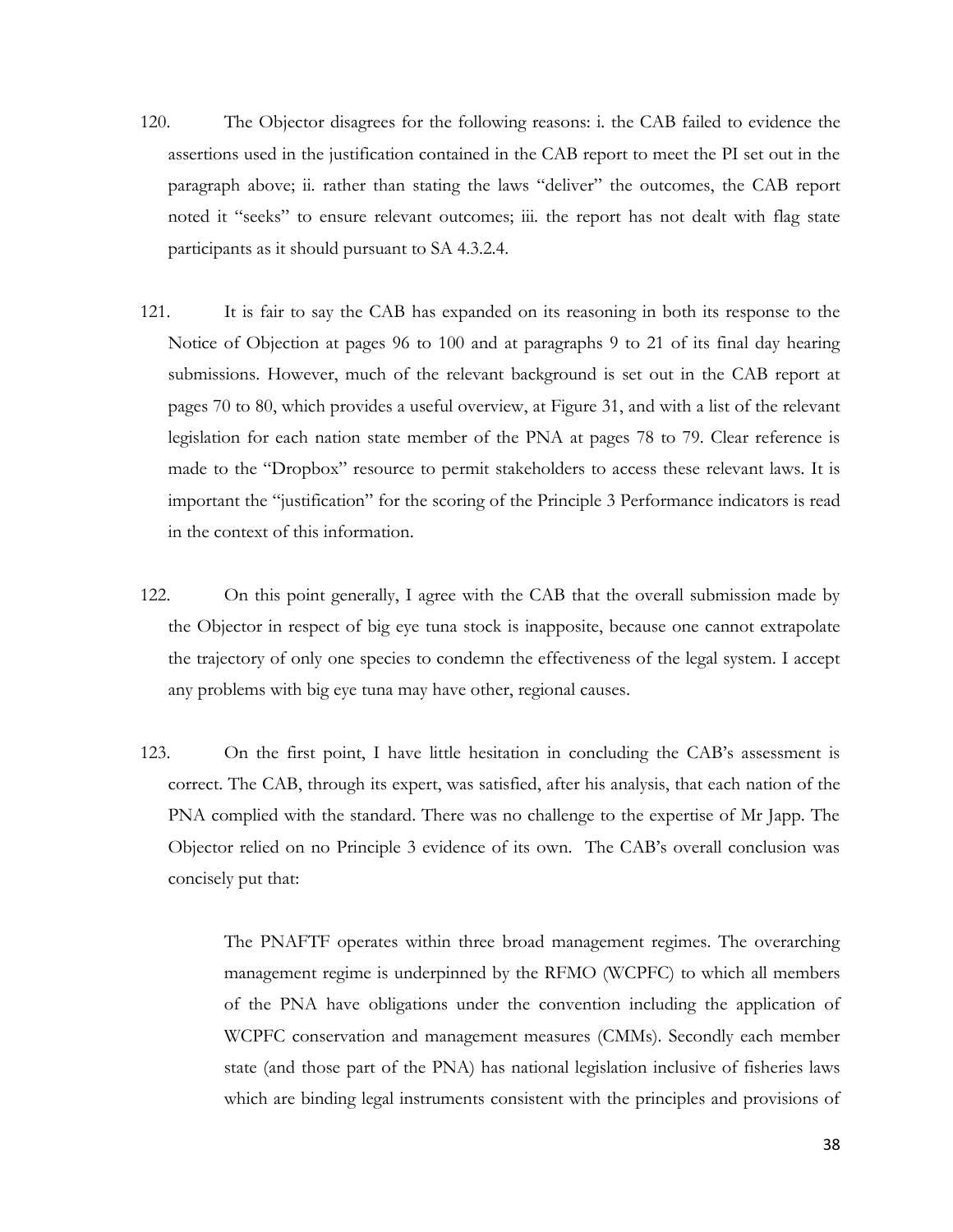UNCLOS, UNFSA and CBD. A third level within the management framework is the PNA level (Nauru Agreement) with agreed implementing arrangements including Minimum Terms and Conditions between signatories. The Nauru Agreement is therefore integrated into the legal (fisheries) framework at a National level which in turn has obligations under the WCPFC convention.

- 124. The short answer to this point is that the CAB has provided the links to each national legislature's relevant legislation, but the Objector has not responded explaining which nation state, through deficient laws, is non-compliant. The Objector complains that the CAB must detail all this in the report and it is not its role to go to links and read legislation. I disagree. The CAB has explained its expert has considered the legislation and other materials and is satisfied the standard is met. If the Objector wishes to contest this, it cannot sit on its hands and complain, but do no more. It must study the legislation and provide its analysis of defects. It has chosen not to do so. The CAB report is already 392 pages long. There are eight PNA countries. If the CAB were required to detail each aspect of the eight national laws which complied with the standards, the report would become unwieldy. This ground is dismissed.
- 125. I reject the complaint referring to the use of the word "seek". This is no more than a form of phrasing. The author had the standard well in mind.
- 126. The third point is also without merit, given the further detail set out in paragraphs 15 to 17 of the CAB final day written submissions on Principle 3. This document will also be incorporated as an appendix to this decision, for reasons of transparency. In short, I accept the CAB's response that "*foreign flag vessels are either full members of the WCFPC or are CMMS (as fully listed in the CABs response to the PCDR comments by the IPNLF)….being a signatory to the convention is binding and explicit acceptance of the CMMs*". This is the view of the expert, and paragraph 37 of the Objector's post hearing submissions do not meaningfully or adequately engage with Mr Japp's further explanation and information.
- 127. There is nothing arbitrary or unreasonable about the CAB's approach to PI 3.1.1 (a).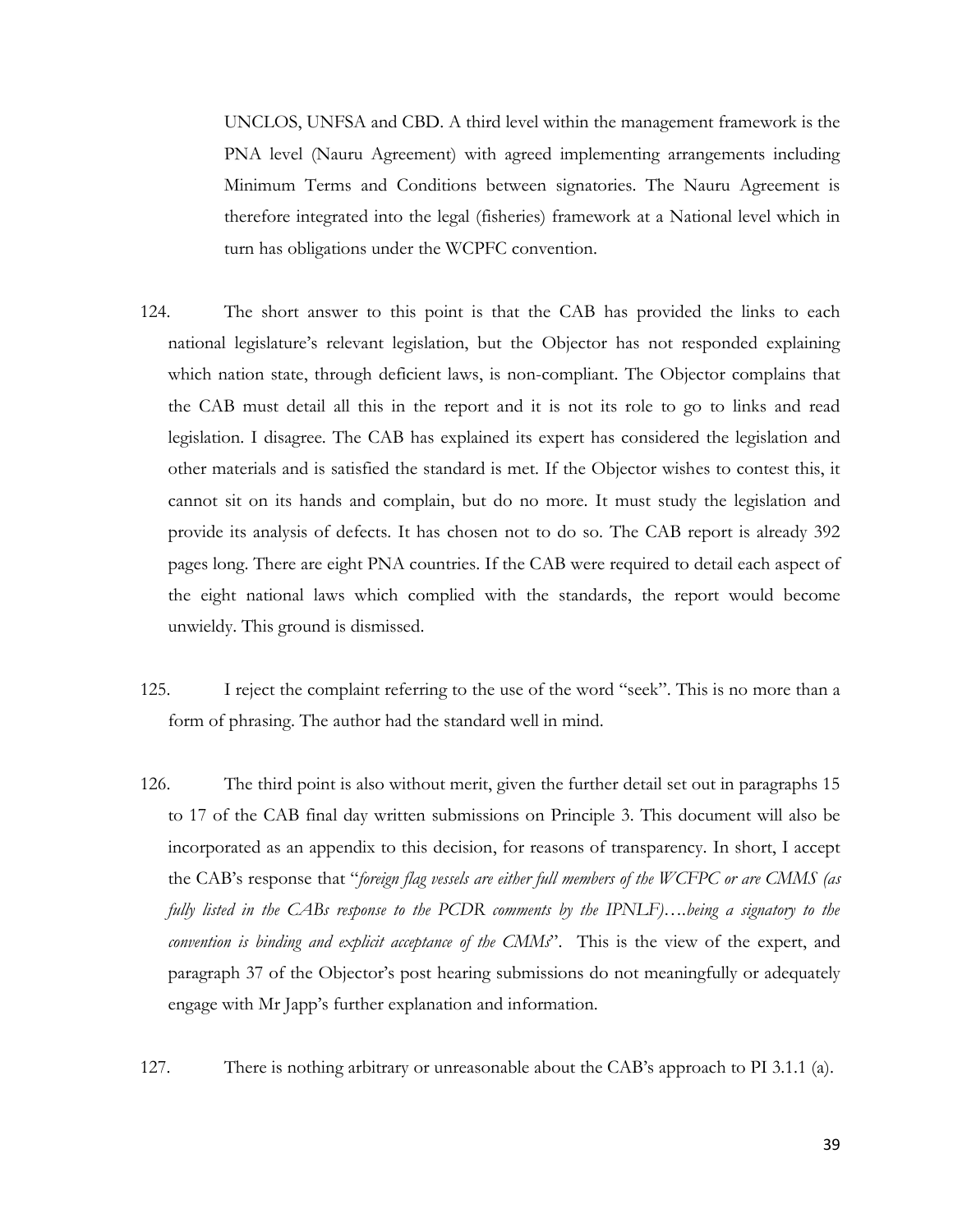- 128. The CAB scored the Fishery with 80, meaning: "*The management system incorporates or is subject by law to a transparent mechanism for the resolution of legal disputes which is considered to be effective in dealing with most issues and that is appropriate to the context of the UoA*". The Objector disagrees because: i. the CAB's justification in the report is inadequate; and ii. specific concerns are raised about the nature of the PNA Treaty dispute resolution system, first in respect of Article 8 (2) of the Palau Agreement and secondly as to whether PNA Instruments are a subregional agreement for the purposes of Article 30 of the UN Fish Stocks Agreement.
- 129. The CAB's expert has studied the issues, produced a detailed report and supported his conclusions in the response to the Notice of Objection and in further written submissions on Principle 3, filed on the second day of the hearing. No evidence or information on these issues has been filed by the Objector. Specifically no evidence has been filed by the Objector, or submissions made, related to whether the legal dispute mechanisms has been ineffective in dealing with "most issues". Indeed, no party has pointed me towards any information related to unresolved disputes. Given the CAB's position, it is not difficult to conclude there are no or very few outstanding legal issues which have been incapable of resolution by "transparent mechanisms". The Objector complains negotiation cannot be sufficient, but unless the Objector can point to examples of where negotiation has failed and there are outstanding disputes, its argument is substantially weakened.
- 130. It is relevant that the CAB did not grant a score of 100 on this PI, acknowledging, correctly, the dispute resolution mechanisms in force are not as effective as they could be for an award of 100.
- 131. Further, I am unpersuaded I should embark upon the journey to determine (even if I had a jurisdiction) whether or not the PNA Instruments are regarded as sub-regional agreements for the purposes of the UN Fish Stocks Agreement. The CAB asserts they are, the Objector states they are not. Neither counsel addressed me on this issue and none of the relevant legal materials, including the UN Agreement, were put before me. I decline to rule on this issue. Even leaving this issue aside, I am satisfied that "most issues" are capable of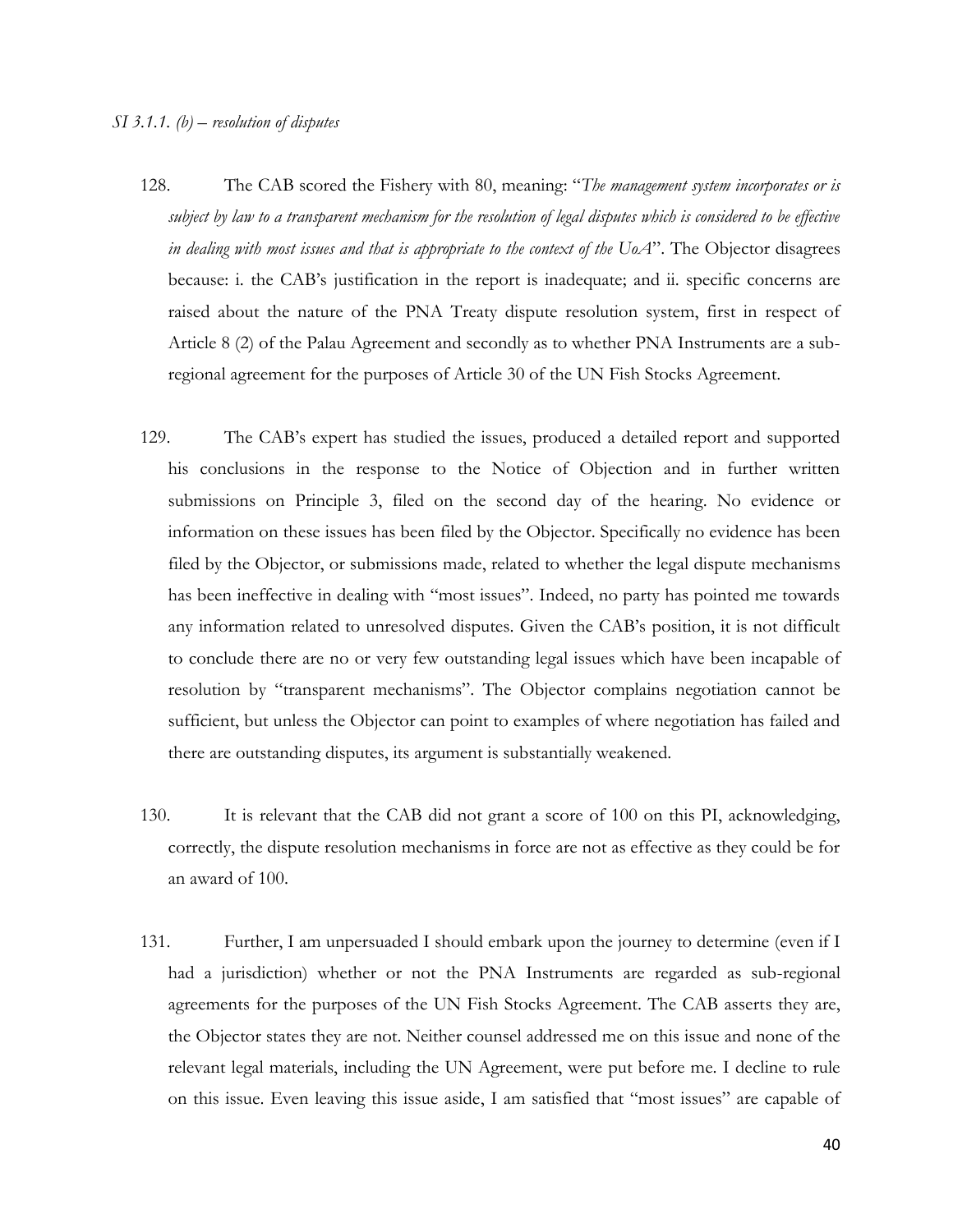dispute resolution, noting of course, that the score of 80, implies not all legal disputes need be resolved.

132. I am satisfied, notwithstanding the clear points made by Mr Davey QC and his team, that the CAB has reached a decision that is not arbitrary or unreasonable. The presentation of the information by the CAB on this issue may not be as transparent and as clear with appropriate references as would be ideal, but that does not result in the CAB's conclusions being arbitrary or unreasonable. It is clear an expert has assessed this matter, formed a view and in the absence of opposing expert assessment and information, I prefer the CAB's position on this issue. This ground of objection is dismissed.

# *PI 3.1.1 (c) Legal/Customary Framework – respect for rights*

- 133. The CAB scored the Fishery 100 for this PI. This requires: "*The management system has a mechanism to formally commit to the legal rights created explicitly or established by custom of people dependent on fishing for food and livelihood in a manner consistent with the objectives of MSC Principles 1 and 2*".
- 134. As the Objector properly points out, FCR SA 4.3.8 states: "*The team shall interpret "formally commit" in scoring issue (c) at SG100 to mean that the client can demonstrate a mandated legal basis where rights are fully codified with the fishery management system and/or its policies and procedures for managing fisheries under a legal framework*."
- 135.In essence, the Objector submits this test is not met because the CAB's reliance on the WCPFC Convention (Convention On The Conservation And Management Of Highly Migratory Fish Stocks In The Western And Central Pacific Ocean) to upgrade the score from 80 at the PCDR to 100 in the final CAB report is misplaced, given the Convention does not embrace the protection of rights. The Objector makes these submissions at paragraphs 303 to 316 of its written submissions, but has not provided a copy of the Convention or fully argued the matter.
- 136. The CAB's rational for a score of 100 is clearly set out: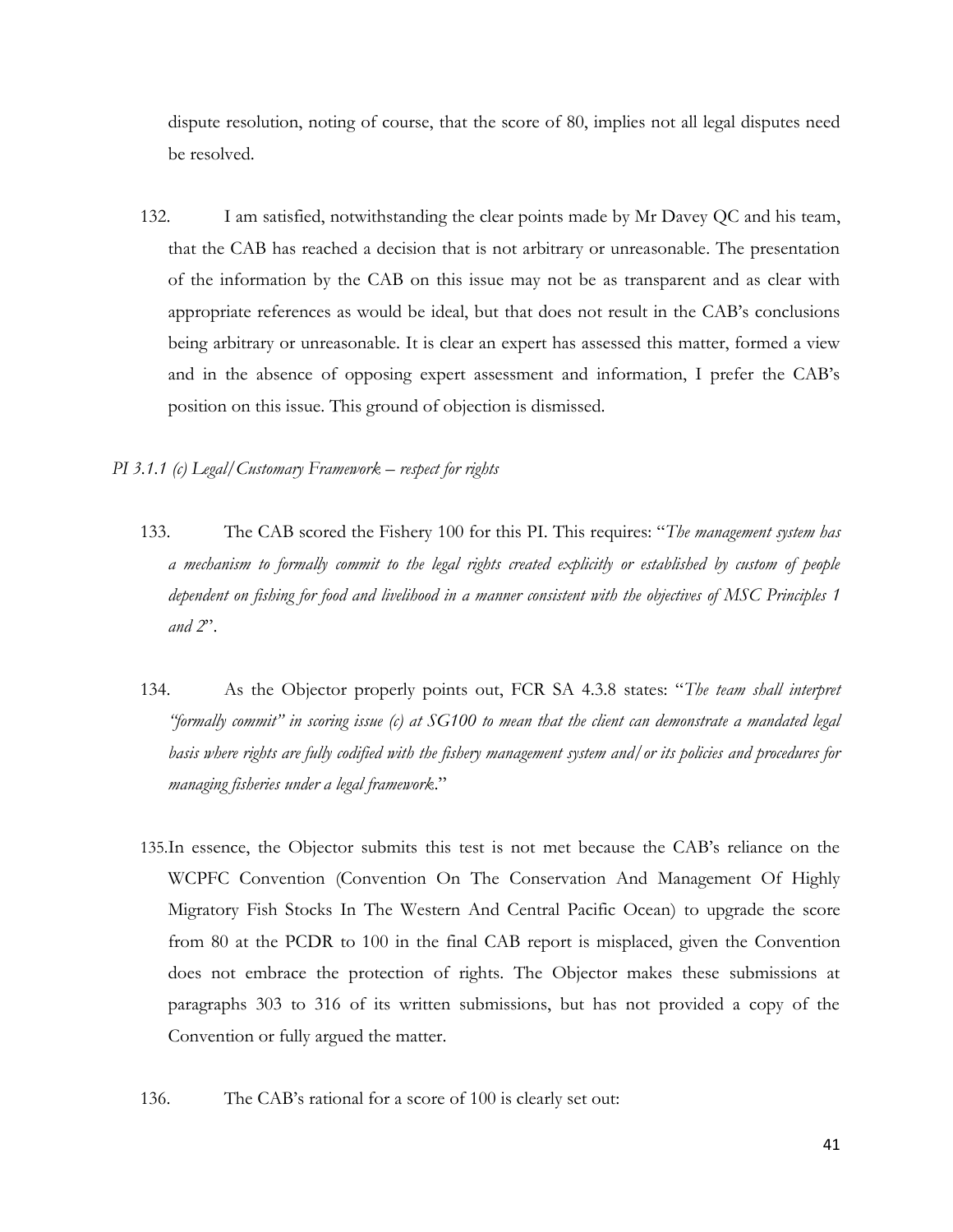PNA objectives implicitly include optimizing the benefits of tuna resources for members. Under the WCPFC convention there is a mechanism formally committing to the legal rights created explicitly or established by custom of people dependent on fishing for food and livelihood in a manner consistent with the objectives of MSC Principles 1 and 2. This includes Under Article 7 of the WCPFC : Implementation of principles in areas under national jurisdiction : the needs of each country (national jurisdiction) is acknowledged viz. :

1. The principles and measures for conservation and management enumerated in article 5 shall be applied by coastal States within areas under national jurisdiction in the Convention Area in the exercise of their sovereign rights for the purpose of exploring and exploiting, conserving and managing highly migratory fish stocks.

2. The members of the Commission shall give due consideration to the respective capacities of developing coastal States, in particular Small Island Developing States, in the Convention Area to apply the provisions of articles 5 and 6 within areas under national jurisdiction and their need for assistance as provided for in this Convention.

Further, this article explicitly embraces the commitments of each country under their national legislation (refer to the numerous Acts, Titles and regulations) that commit to protecting the rights of the traditional folk to benefit from the resources under their jurisdiction.

Further, under Article 10 of the commission (para3.a-j) the rights of SIDS and coastal communities is explicitly stated as well as the "the record of compliance by the participants with conservation and management measures". SG100 is met

137. The CAB in its submission filed on the second day of the hearing also made further submissions on the WCPFC Convention at paragraphs 22 and 23. These were not responded to in the Objector's post hearing written submissions.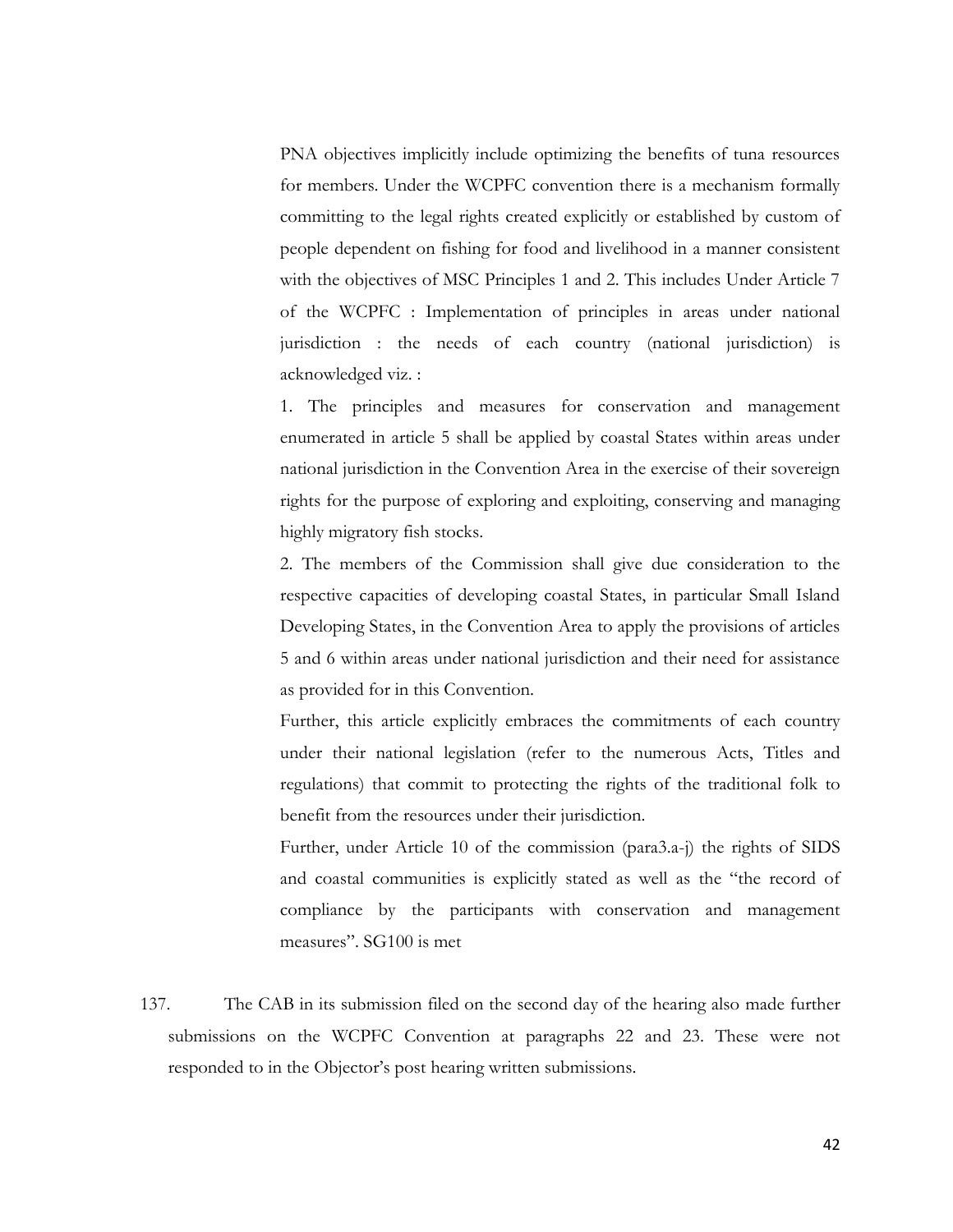138. I have not received detailed submissions from counsel on the proper interpretation, structure and application of the WCPFC Convention in the PNA nation states. Therefore, I am not in a position to rule definitely on its application, even it were appropriate for me to do so. However, looking at the matter shortly in the context of the CAB's approach to the FCR, the following is relevant: Article 7 (1) states:

> The principles and measures for conservation and management enumerated in article 5 shall be applied by coastal States within areas under national jurisdiction in the Convention Area in the exercise of their sovereign rights for the purpose of exploring and exploiting, conserving and managing highly migratory fish stocks.

- 139. Article 5 (h) states: "*take into account the interests of artisanal and subsistence fishers"*
- 140. There is limited doubt that when these provisions of the Convention are read with the CAB's expert justification, and its explicit reference to national legislation, that the CAB's conclusion is not arbitrary or unreasonable. There exists a mechanism (the Convention and national legislation) to formally commit (a legal framework exists for policies and procedures) to the legal rights created explicitly or by custom on people dependent on fishing for foods and livelihood (the interests of artisanal and subsistence fishers). There is nothing irrational or arbitrary about this conclusion by the CAB and the PI/FCR does not require a codified system of rights in each nation state. This ground of objection is dismissed.
- *PI 3.2.2 (a) – decision making processes* 
	- 141. The PI requires the Fishery to have "*fishery-specific management system includ[ing] effective decision-making processes that result in measures and strategies to achieve the objectives, and has an appropriate approach to actual disputes in the fishery.*" The CAB scored the fishery 80, the Objector disagrees.
	- 142. The main thrust of the Objector's submissions is that whilst at the WCPFC Convention level there are established decision making processes, there is no evidence or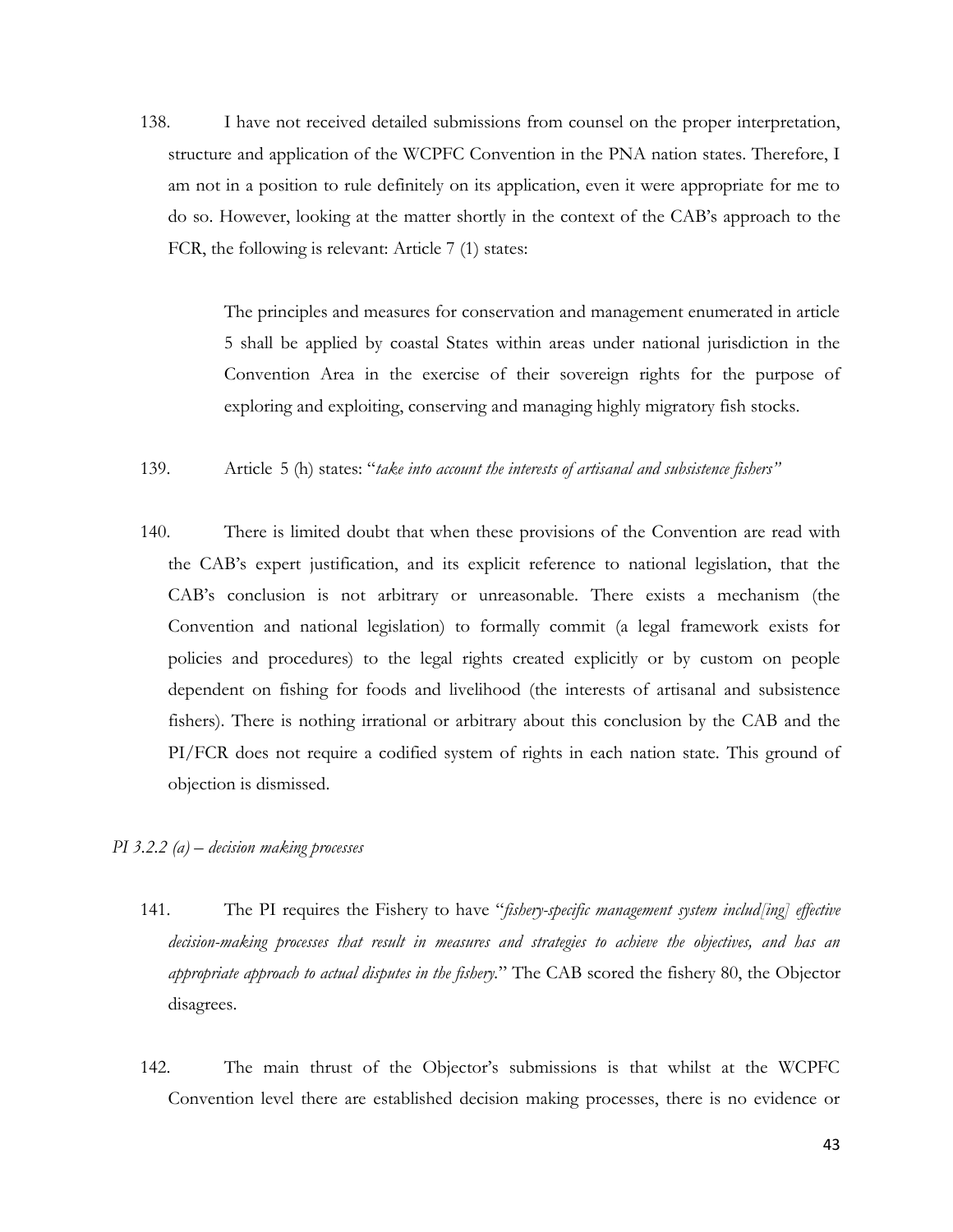justification provided by the CAB in the report at the PNA or national levels. In the light of the CAB's response to the Notice of Objection, the Objector submits their response is "rather opaque". Secondly, the Objector states the CAB failed to have regard to the need to consider whether the Fishery in its decision making took account of "wider implications".

- 143. I am satisfied the CAB finally produced a clear and full response to the Objection at paragraph 24 of its Principle 3 submissions filed on the last day of the hearing. I accept the CAB's rationale and logic and conclude its score of 80, in the light of this information was neither arbitrary nor unreasonable when seen in the light of the two points made by the Objector. That is because the CAB has demonstrated, in reliance on their expertise, that: i. the decision making at the national, PNA and WCPFC levels are all integrated; ii. the PNA decision making tools and arrangements are established; and iii. it is implicit that states who are signatories to the Nauru Agreement and all its decision making tools, and states that are signatories to the WCPFC Convention, are obligated to comply with decisions including responsibility for implementing management tools, and this extends to foreign flag vessels fishing on behalf of those states.
- 144. I accept the deployment of the CAB's expert knowledge and investigation into the workings of decision making related to the Fishery at the international, regional and national level. The CAB's approach is well within the range of reasonable responses and this ground of objection is dismissed.
- *PI 3.2.2 (c) – decision making processes- precautionary approach*
	- 145. This PI is a pass or fail based on whether the Fishery can establish to the CAB that: "*Decision-making processes use the precautionary approach and are based on best available information.*"
	- 146. The Objector complains by providing two examples where the Fishery does not use a precautionary approach and complains that at the national level only laws related to two of the eight PNA countries were provided in the CAB report and even those examples were insufficiently clear. The CAB provided a full response to the Notice of Objection and listed the national legislation for another five of the PNA states at page 121 of its response to the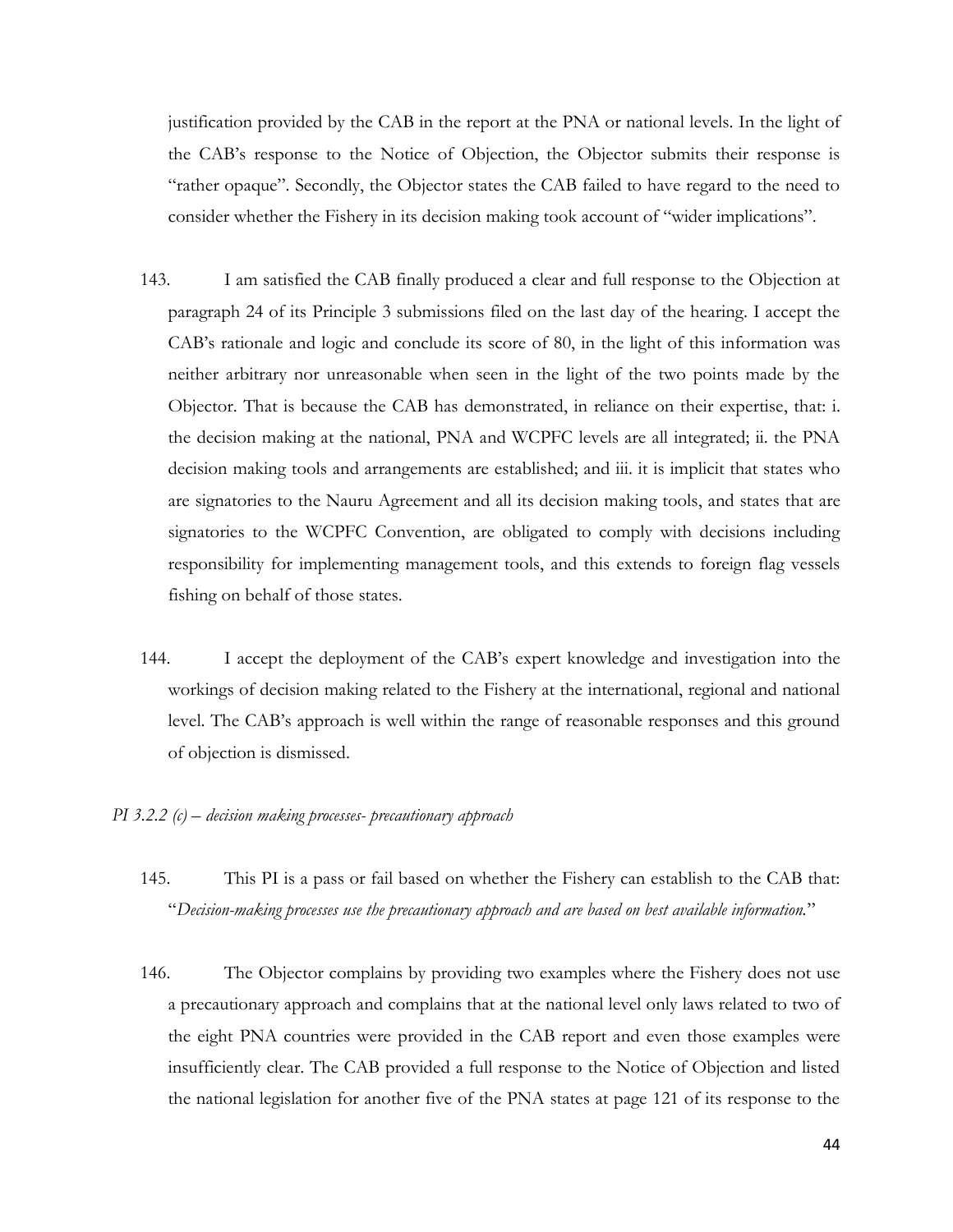Notice of Objection. Further, the CAB explained why the use of 1 nautical mile to distinguish FAD from non FAD fishing (one of the Objector's two examples) alongside other measures was precautionary in its Principle 3 written submissions filed on day 2 of the hearing. The CAB also explained in the same document that whilst there was no commitment to the precautionary approach at the PNA level, this was applied both at the WCPFC and national levels and the CAB, in its expert judgement did not doubt the Fishery was committed to the precautionary approach. The CAB's overall response on this issue is neither arbitrary nor unreasonable and the ground of objection is dismissed.

#### *PI 3.2.2 (d) – decision making processes –accountability and transparency*

- 147. This PI was scored by the CAB at the 80 level, requiring: "*Information on the fishery's performance and management action is available on request, and explanations are provided for any actions or lack of action associated with findings and relevant recommendations emerging from research, monitoring, evaluation and review activity.*"
- 148. The Objector's response essentially can be distilled to a challenge that the CAB's reasoning is insufficiently robust. It is, correctly, pointed out that SA 4.8.5 and 4.8.6 apply. This requires some additional language to the interpretation of the relevant PI. The Objector puts it this way:

So, for a score of SG 80, there must be the following in respect of each of the relevant levels (i.e. WCPFC, PNA and national): (a) "at least a general summary of information on subsidies, allocation, compliance and fisheries management decisions"; and (b) "information on decisions, fisheries data supporting decisions, and the reasons for decisions.

149. Ample information has been provided to meet this test at pages 125 and 126 of the CAB's consolidated response to the Notice of Objection, combined with the valid point it makes in its final day written submissions on Principle 3, at paragraph 27, namely, much of the required information is available on request. Indeed, the CAB did request some information and reviewed it against this part of the PI, to justify a score of 80. There is no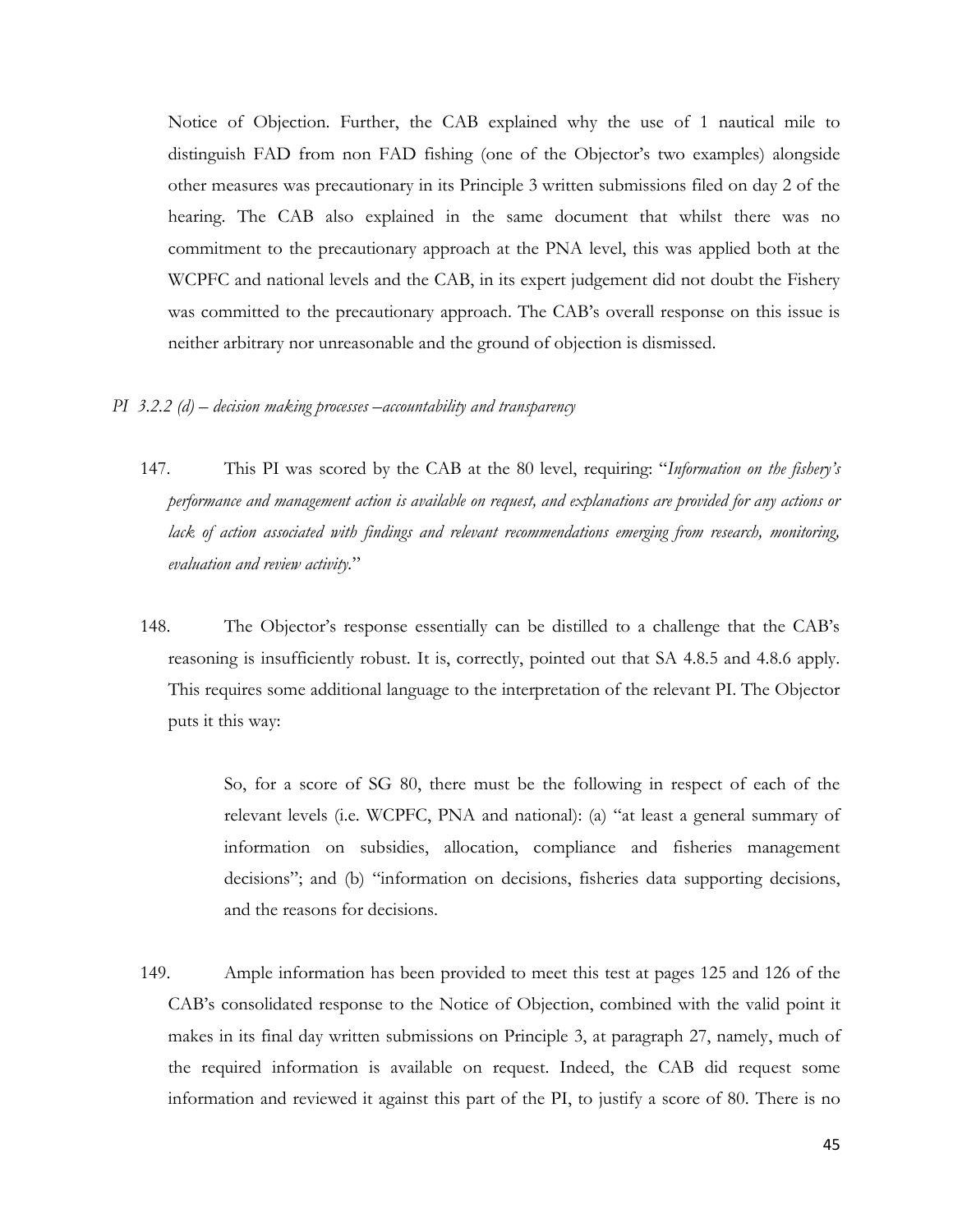adequate response from the Objector in the light of the information that the CAB requested the PNA minutes of meetings and adjudged them to be sufficiently transparent. Indeed, whilst the Objector quotes SA 4.8.5 and 4.8.6, which detail information which should be made available "on request", there is no information provided by the Objector it requested this information and was refused, such that the necessary transparency has been defeated by the Fishery. Seen overall, relying on the CAB's expertise, their decision to award a score 80 is well within the range of reasonable responses and this, last, ground of objection is also dismissed.

# Conclusion

- 150. Having considered all the information, the Objection is dismissed. The Objector has forensically and appropriately taken the CAB to task on many parts of its report. As can be seen from my decision, it has been only through the objection process that further information and justification has emerged to support the conclusions made by the CAB. That should be seen as part and parcel of an appropriate and helpful objection process. Whilst I have had to rely on information provided by the CAB since, at no stage has this called into question its determination on the Fishery certification, such that a remand was required.
- 151. However, the CAB's conclusions are now, in some areas, more transparent, clearer and more robust. For that reason all written submissions by all three parties shall be placed together and published (if they have not already been published on the MSC website) alongside this decision. This shall include:
	- a. the Objector's 54 page written submissions for the hearing;
	- b. the CAB's 27 page written submission for the hearing;
	- c. the Fishery Client's 21 pages of presentation/submissions for the hearing;
	- d. the CAB's 32 pages of further written submissions filed and served on day 2 of the hearing;
	- e. the Objector's 11 page post hearing supplementary reply and Mr Purves 11 paragraph email on the subject of WCPFC2016g;